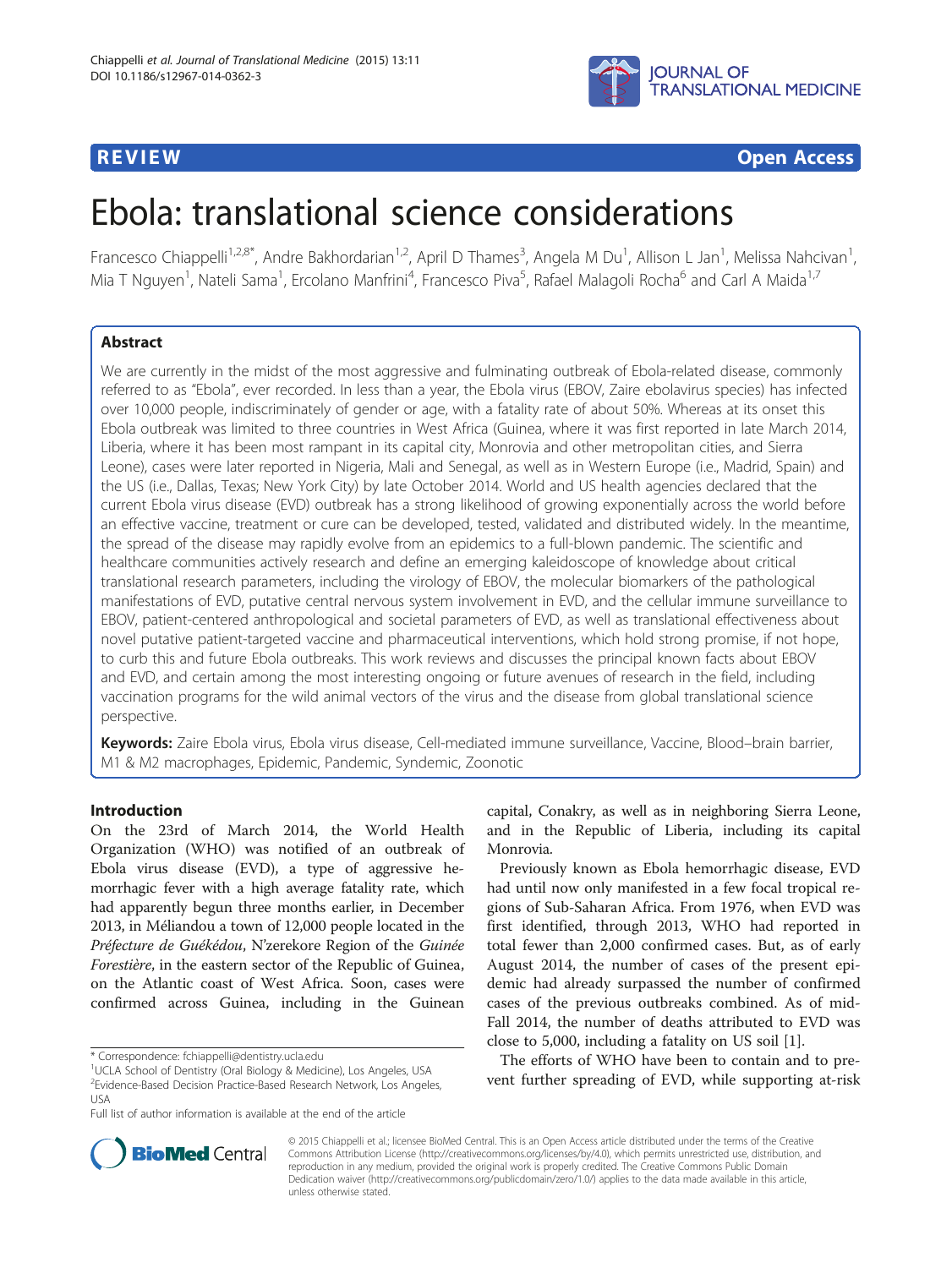countries to develop preparedness plans [\[1](#page-24-0)]. The Ebola virus (EBOV), the causative agent of EVD, is classified as a Category-A infectious substance by the U.S. Department of Transportation's Hazardous Materials Regulations (HMR:49 C.F.R., Parts 171–180) [\[1,2](#page-24-0)].

Professor Peter Piot, now director of the London School of Hygiene and Tropical Medicine, and his team first identified Ebola, on the 26th of August 1976, in Yambuku, a small rural village in Mongala District of northern Democratic Republic of the Congo (then known as Zaire). The first victim, patient zero for EVD, was the village school headmaster Mabalo Lokela, who had toured an area near the Central African Republic border along the Ebola river between the 12th and the 22nd of August of that year. The virus responsible for Mr. Lokela's initial infection was first thought to be Marburg virus (MBGV), but later identified as a new type of virus related to MGBV, and named after the nearby Ebola river. Two weeks after the first onset of symptoms, on the 8th of September, Mr. Lokela died of the disease resulting from this infection with the Ebola virus. The specific species of EBOV responsible for the first outbreak in the Democratic Republic of the Congo, now Zaire, was called the Zaire EBOV ebolavirus species [[1](#page-24-0)].

Subsequently a number of additional cases were reported. Nearly all were centered in the Yambuku mission hospital, or were traced to individuals having had close contact with its patient and health care provider population. A total of 318 cases were diagnosed and 280 deaths were recorded, corresponding to an 88% fatality rate. A second EBOV species, Sudan EBOV, was identified that same year when EVD erupted in Sudan, and claimed 284 infected people, and 151 deaths (53% fatality rate) [[1\]](#page-24-0). This new emerging fulminating contagious viral disease stunned the World health community.

These initial Ebola outbreaks were contained with the help of WHO, the Congolese air force that secured transport of necessary medical supplies, food and water, and by common-sense public health protocols, including quarantining villagers, sterilizing medical equipment, and providing protective clothing (i.e., personal protective equipment, PPE) [\[1](#page-24-0)].

EVD reappeared in the Democratic Republic of Congo two decades later, in 1995. With a fatality rate of 81%, this Zaire EBOV species outbreak affected 315, killing 254 people. This prompted the Infectious Diseases journal, published by the CDC, to produce its first Ebola article in its first volume (number 3).

Fifteen years later (2000), Uganda suffered a Sudan EBOV species outbreak, which targeted 425 people, killing 224 (53% fatality rate). Three years later (2003), the Zaire EBOV species struck Zaire again, infecting 143 people, with a 90% fatality rate (128 deaths).

Yet again in 2007, the Zaire EBOV species struck in the village of Kampungu of the Kasai-Occidental region of the Democratic Republic of the Congo, about 420 miles from Kinshasa. The disease was contained only after it had spread to four contiguous villages: in total, 264 individuals fell sick, with a fatality rate of 71% [[1\]](#page-24-0).

One key 2007 study [[2\]](#page-24-0) tested 54 specimens obtained from 26 patients of this 2007 outbreak, 12 of who had died of Ebola. The samples were collected, and stored in liquid nitrogen until a batch-reverse transcription polymerase chain reaction (RT-PCR) assay was performed. Sixteen clinical specimens from 12 patients were positive by virus culture (25% true positives) and RT-PCR (100% true positives). All samples of plasma and serum (16 of 16), tears (1 of 1), nasal blood (1 of 1) and breast milk (2 of 2) were positive for EBOV. Half of the samples of saliva (8 of 16) were positive by RT-PCR, as well as half of the stool and semen samples. None of the samples of sputum, sweat or vomit showed any trace of the virus by RT-PCR. The shedding of EBOV in blood and saliva corresponded almost exactly to the period of acute viremia and associated EVD symptomatology. Positive saliva specimens were obtained not before day 8 after disease onset. No sample was tested positive during the prodromic phase of the disease. Based on those preliminary pilot data, inferences were drawn that EBOV might not be contagious during the asymptomatic phase of infection, and that EBOV is found primarily in bodily fluid, and thus might be transmitted only thusly. In retrospect, however, this study appears now to have been grossly under-powered to warrant application of these inferences in the present outbreak.

Later that same year, on the 30th of November 2007, the Uganda Ministry of Health confirmed EVD in the Bundibugyo District in Western Uganda. The virus sample was tested and the findings, confirmed by the US National Reference Laboratories, CDC, and WHO, revealed the emergence of a third and new EBOV species, which was named Bundibugyo. That outbreak claimed 149 victims, of whom 37 were lethal cases (25% fatality rate) [[1\]](#page-24-0).

Five years later (2012), again in Uganda, the Sudan EBOV species struck twice, but both outbreaks were immediately contained with only seven people infected on the first and 24 on the second, and a fatality rate of 57% and 71% respectively. On the 17th of August 2012, the Ministry of Health of the Democratic Republic of the Congo reported Bundibugyo-EBOV disease in the eastern region, about the towns of Isiro and Viadana. Of 57 people who fell sick, 29 perished (51% fatality rate) [[1](#page-24-0)].

The current fulminating outbreak (Zaire EBOV species) was first reported a year and a half later, on the 23rd of March 2014 in Guinea, West Africa. Patient zero was identified to be a two-year old child who had died on the 28th of December 2013. Professor Piot was quoted as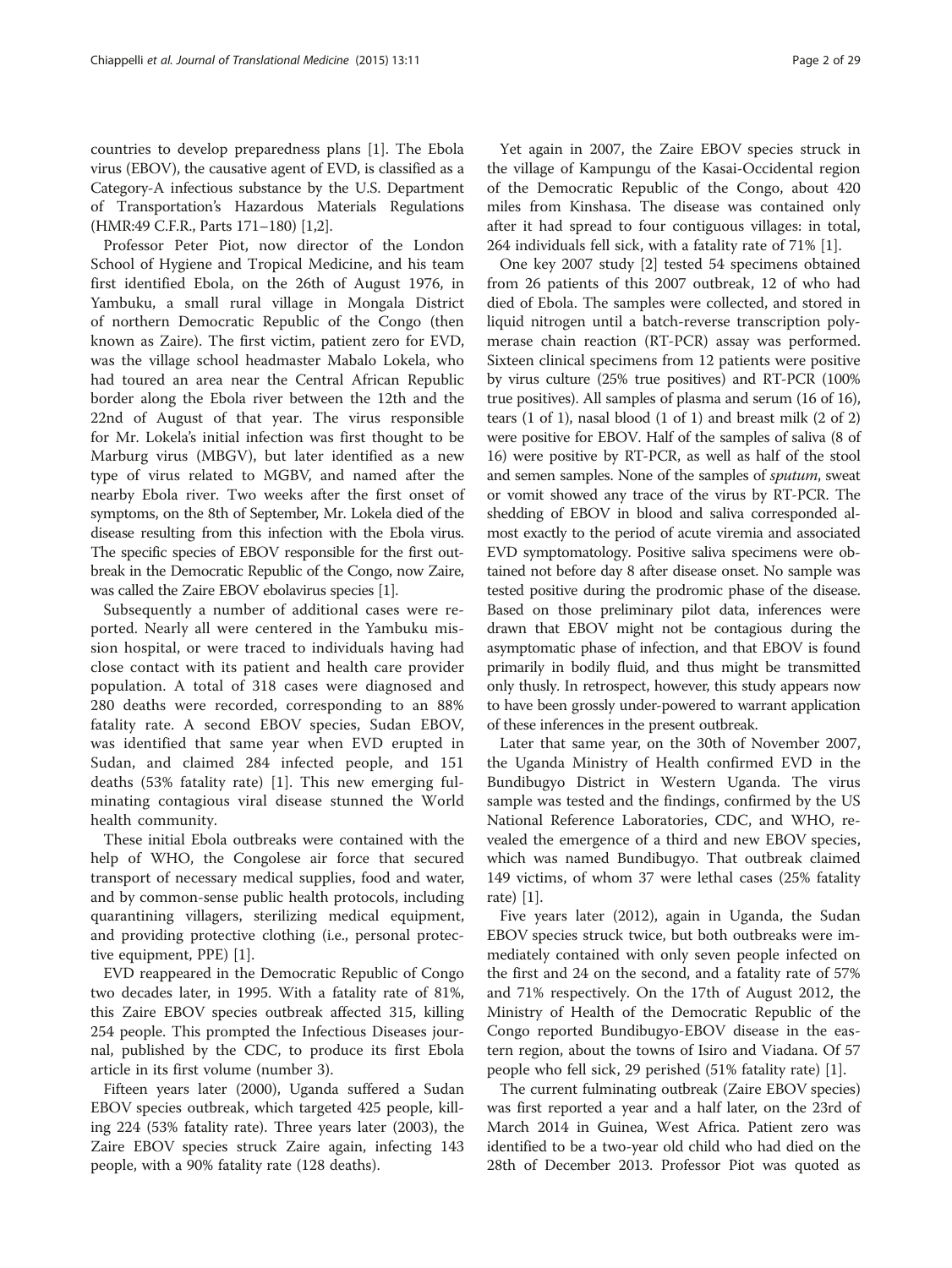saying that "...actually ... this outbreak was dying out in May, in Guinea. Then a famous woman, a traditional healer, died, and at her funeral hundreds of people touched the body. Then there was this explosion in three countries…" (The Telegraph, 19 October 2014). Since then, the disease has spread rapidly to the neighboring West African countries of Liberia and Sierra Leone. Contrary to the previous outbreaks that had been predominantly localized in the countryside and rural villages and town, it soon invaded the capitals of Monrovia and Conakry, as well as other regional metropolitan centers.

The present situation has been qualified as a "catastrophic" epidemic "deteriorating daily" (Médecins sans Frontières, [Doctors without Borders], statement mid-August 2014) [[1\]](#page-24-0). The October 2014 issue of the CDC journal Emerging Infectious Diseases (vol 20, No 10) provided a spotlight of our current over-arching knowledge on Ebola.

The current EVD trends are aggressive and fast spreading beyond the infection's original regional boundaries. These characteristics, taken together with the extensive traveling that globalization presently entails, raise the specter of an emerging world-wide pandemic. WHO declared the current EBOV epidemic to be an international public health emergency on the 8th of August 2014.

On the 30th of September 2014, the first confirmed case of Ebola was diagnosed in the United States. By mid-September, cases had been confirmed in Nigeria, as well as Madrid, and suspected in France, Ireland, and Australia. Senegal, by aggressively shutting down its borders, declared itself a country "free of Ebola". In a statement issued on the 26th of September of that same year, WHO deplored that "…the Ebola epidemic ravaging parts of West Africa is the most severe acute public health emergency seen in modern times. Never before in recorded history has a biosafety level four pathogen infected so many people so quickly, over such a broad geographical area, for so long…", and announced that the number of diagnosed cases had surpassed 8,000, with a close to 50% fatality rate. Of particular concern was the fact that close to 250 healthcare workers were among the dead, partly due to the lack of, or misuse of the PPE equipment, and long exhaustive hours [[1,2\]](#page-24-0). By the end of the month of October 2014, WHO statistics indicated over 13,703 known cases of Ebola worldwide, with 4,922 deaths (35.9% fatality rate).

With respect to PPE, the CDC recommended "…including, at a minimum, disposable gloves, gown (fluid resistant/impermeable), eye protection (goggles or face shield), and facemask to protect against direct skin and mucous membrane exposure of cleaning chemicals, contamination, and splashes or spatters during environmental cleaning and disinfection activities. Additional barriers (e.g., leg covers, shoe covers) should be used as needed. If reusable heavy-duty gloves are used for cleaning and disinfecting, they should be disinfected and kept in the room or anteroom. Be sure that are instructed in the proper use of personal protective equipment including safe removal to prevent contaminating themselves or others in the process, and that contaminated equipment is disposed of appropriately…." [\[2](#page-24-0)].

The CDC also instructed "...(to) use a U.S. Environmental Protection Agency-registered hospital disinfectant with a label claim for a non- enveloped virus (e.g., norovirus, rotavirus, adenovirus, poliovirus) to disinfect environmental surfaces in rooms of patients with suspected or confirmed Ebola virus infection. Although there are no products with specific label claims against the Ebola virus, enveloped viruses such as Ebola are susceptible to a broad range of hospital disinfectants used to disinfect hard, non-porous surfaces. In contrast, non-enveloped viruses are more resistant to disinfectants. As a precaution, selection of a disinfectant product with a higher potency than what is normally required for an enveloped virus is being recommended at this time. EPA-registered hospital disinfectants with label claims against non-enveloped viruses (e.g., norovirus, rotavirus, adenovirus, poliovirus) are broadly antiviral and capable of inactivating both enveloped and non-enveloped viruses…" [[2\]](#page-24-0). The means of disinfection that are reported of common use in West Africa at the moment include copious drenching with bleach.

It has now come to light that the majority of health care workers worldwide do not have sufficient training in the PPE and disinfection protocols that EBOV contamination requires. Most hospitals in the US are reported not to have in stock the appropriate materials to ensure the safety of the nursing and medical staff. CDC and WHO issued updates and revisions of their protocols in mid October 2014. Taken together, this fluid situation contributes to the state of heightened alert, concern and anxiety among professionals and the general population. President Obama appointed Ron Klain as "Ebola Response Coordinator" to manage the national response efforts at diagnosis, quarantine, treatment and prevention of Ebola on the 17th of October 2014.

By the 6th of October 2014, the first case contracted on European soil was reported in Madrid, Spain: Teresa Romero, a doctor who had been caring for two missionary priests who had just died of Ebola in Madrid. This was the first case of Ebola diagnosed outside of the African continent. On the 8th of October 2014, Thomas Eric Duncan the first patient who developed Ebola on US soil, became the first Ebola patient to die on US soil. He had assisted a pregnant woman, apparently Ebola-negative (that is, showing no fever or other EVD symptoms as per the reports of her family and community healthcare personnel) at the time. She had collapsed due to excessive pre-partum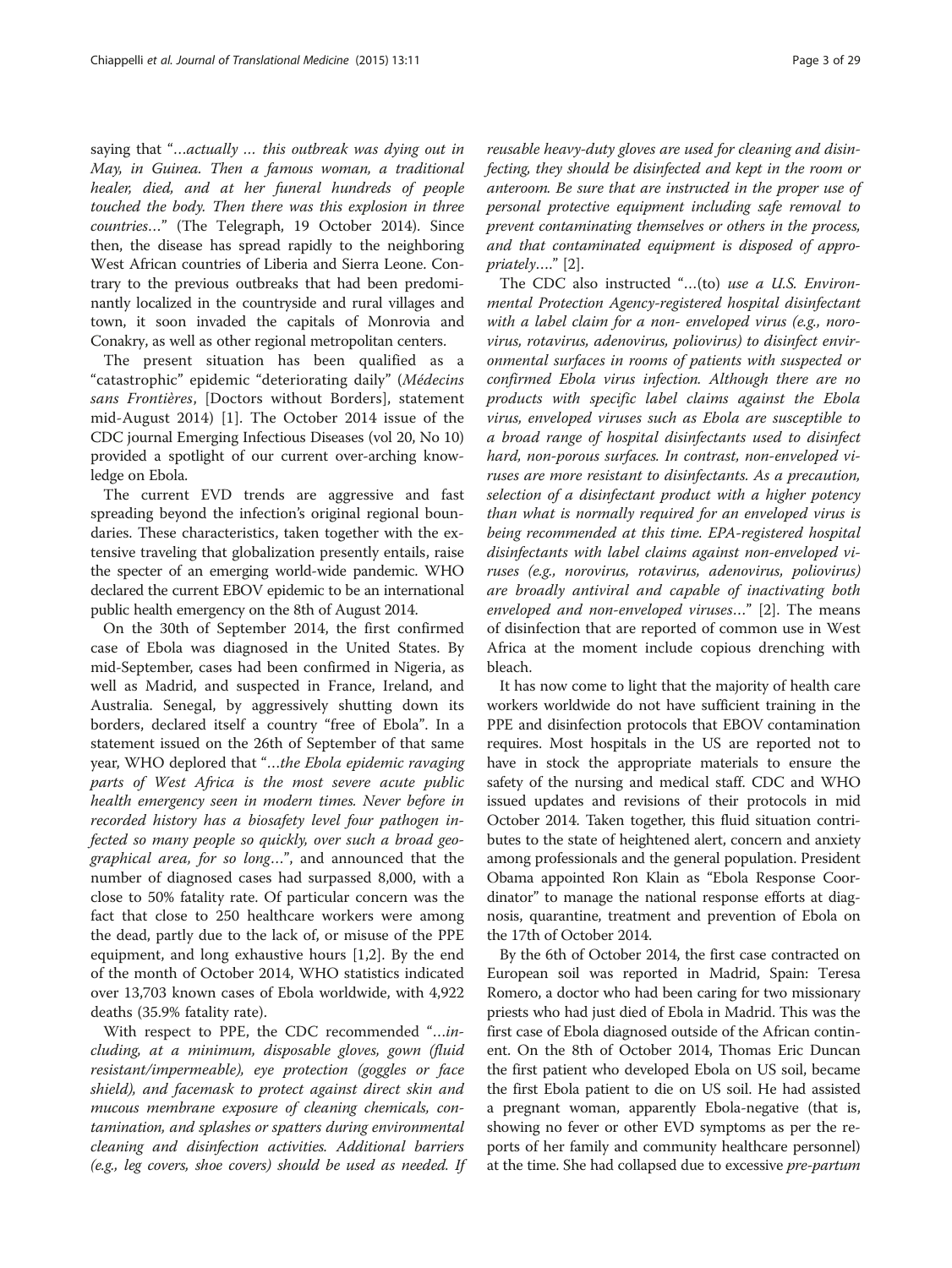bleeding on a street in Liberia on the 18th of September. On the 20th of September, Mr. Duncan had returned to the US. A few days later the woman gave birth to an apparently healthy baby, albeit premature by a few weeks. She continued to have extensive vaginal bleeding postdelivery and later died; the infant, deprived of her natural mother's milk, was fed on artificial milk, but, whereas he had shown signs of stabilizing following the eventful birth, choked on the formula milk and died a few days later. According to official Liberian reports, neither mother nor infant had confirmed EVD; but, the popular press had drawn the association of Mr. Duncan falling ill with Ebola following his last good deed before coming to the US from Liberia, which was a long-planned trip to visit his son and his fiancée in Dallas. On the 24th of September, following his arrival in the US, Mr. Duncan developed the first symptoms of incipient fever. He sought hospitalization on the 26th of September, but was immediately discharged despite a temperature above 100°F, and having clearly stated to the hospital staff his recent arrival from Liberia. On the 28th of September, he returned to the hospital, was diagnosed and placed in isolation, and passed away from Ebola 10 days later. Mr. Duncan's relatives and caregivers were placed in quarantine, but none of them developed fever or any EVD symptoms. Two of the nurses who cared for Mr. Duncan at the Texas hospital, Nina Pham and Amber Vinston, were the first two secondary cases of diagnosed Ebola outside Africa and on US soil. They both were successfully cured from the disease.

Assuming no change in the control measures for the present epidemic, the cumulative reported numbers predict an exponential growth of the epidemic, along with atrociously high numbers of Ebola-infected and Ebola fatalities by early 2015. In this, as in the previous Ebola outbreaks, the majority of Ebola patients are young adults 15 to 44 years of age (49.9% male), with an asymptomatic period of  $1-21$  days (median = 11.4 days; serial interval = 15.3 days). On the basis of the initial periods of exponential growth, the estimated basic reproduction numbers  $(R_0)$  have been reported to be 1.71 (confidence interval,  $CI^{95}$ : 1.44 to 2.01) for Guinea, 1.83 ( $CI^{95}$ : 1.72 to 1.94) for Liberia, and 2.02 ( $CI^{95}$ : 1.79 to 2.26) for Sierra Leone, the three *fulcrum* countries of this present outbreak. The estimated current reproduction numbers (R) are 1.81 ( $CI^{95}$ : 1.60 to 2.03) for Guinea, 1.51 ( $CI^{95}$ : 1.41 to 1.60) for Liberia, and 1.38 ( $CI^{95}$ : 1.27 to 1.51) for Sierra Leone. Therefore, the corresponding doubling times were derived to be 15.7 days ( $CI^{95}$ : 12.9 to 20.3) for Guinea, 23.6 days ( $CI^{95}$ : 20.2 to 28.2) for Liberia, and 30.2 days  $(CI<sup>95</sup>: 23.6$  to 42.3) for Sierra Leone [[3\]](#page-24-0). These data suggest that different mutations of the Zaire species may characterize each of the three *fulcrum* countries. If molecular analyses should confirm this hypothesis, the difficulty and complexity to raise an effective vaccine would considerably increase. As things stand, CDC reports that, at the very best, an effective vaccine against EBOV could not be ready, tested and validated before early 2016.

#### Review

#### Ebola virus disease The Ebola virus

The Ebola River flows through the hills and the planes of northern Zaire, now the Democratic Republic of the Congo. Ebola is the headstream of the Mongala River, a tributary of the Congo River. Along these banks, the Ebola virus was first discovered in the mid seventies. In 1998, the genus of that virus family was first introduced as the "Ebola-like viruses" (Vertebrate Virus Subcommittee proposal to the International Committee on Taxonomy of Viruses [ICTV]). By 2002 the international community came together to simplify the nomenclature, and changed

its name to Ebola virus (EBOV, ebolavirus). The genus ebolavirus, closely related to the Marburg virus, belongs to the negative strand RNA family of Filoviridae, order Mononegavirales. Negative-sense viral RNA is complementary to mRNA and thus must be converted to positive-sense RNA by an RNA polymerase before translation. As such, purified RNA of a negativesense virus is not infectious by itself as it needs to be transcribed into positive-sense RNA, although each virion can be transcribed to several positive-sense infectious RNAs. RNA viruses in general, and negative sense RNA viruses in particular have high mutation rates compared to DNA viruses, because viral RNA polymerases lack the proof-reading ability of DNA polymerases. This property raises the difficulty in producing effective vaccines. It must also be noted that errors during reverse transcription are embedded into both strands of the intermediate viral DNA before integration into the host DNA, which can cause changes in the transcriptiontranslation of the host cell functional household protein constituents, and consequential significant alterations in the host cell structure and function in its natural microenvironmental milieu. In the case of EBOV, the virus infects the myeloid population, and it is to be expected that EBOV-infected macrophages and dendritic cells may have structural and functional alterations that may impair their role in cell-mediated immunity and antigen presentation (vide infra).

The Filoviridae consist of three genera: cuevavirus, marburgvirus, and ebolavirus (EBOV). Five species of EBOV are now known, and four of these cause Ebola virus disease (EVD) in humans [[4,5\]](#page-24-0). The five known species of EBOV are named for the region where each was originally identified:

• Bundibugyo virus: On the 24th of November 2007, the Uganda Ministry of Health confirmed an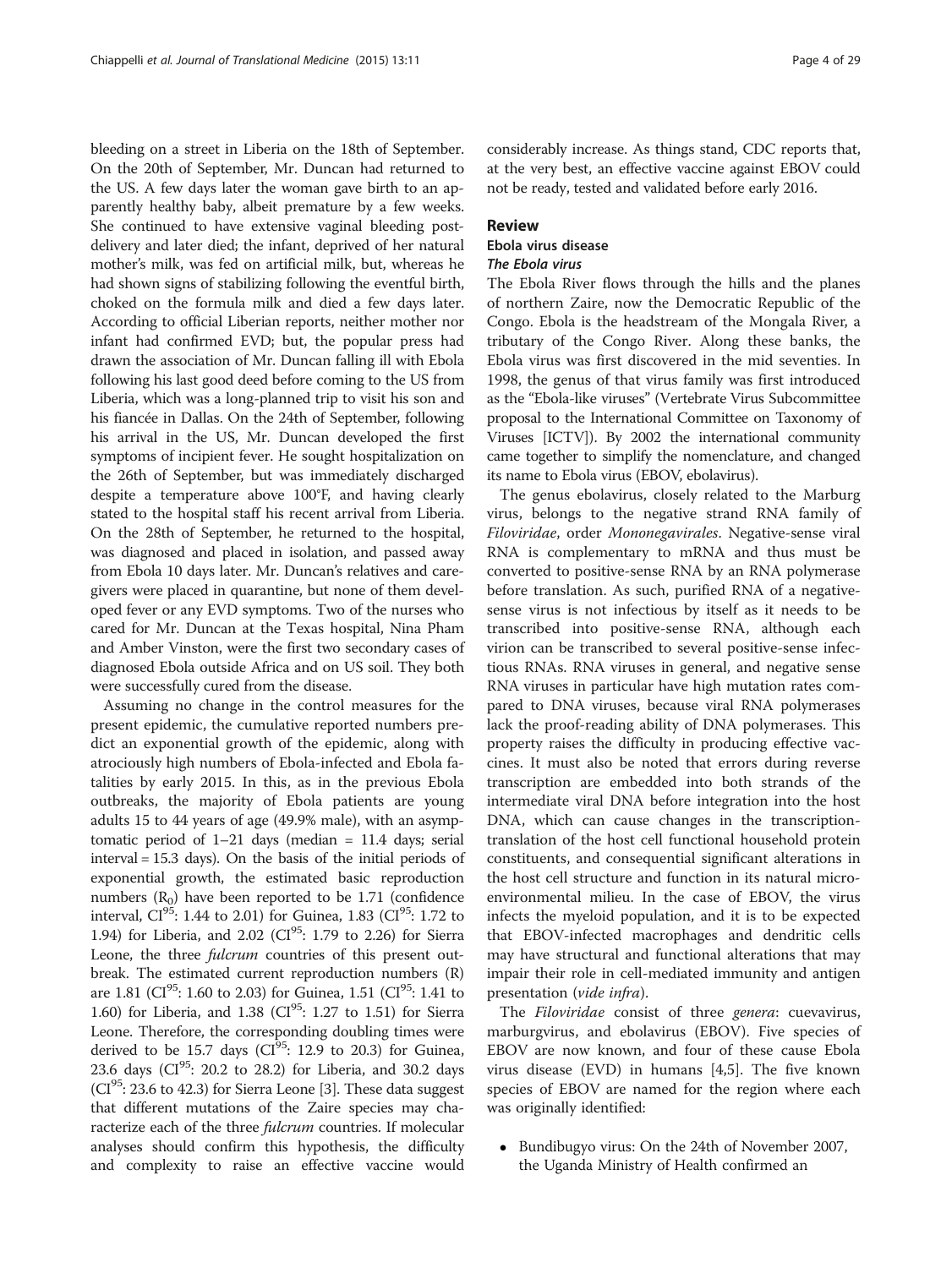outbreak of Ebola in the Bundibugyo District, following confirmation of samples tested by the US National Reference Laboratories, CDC and WHO. On the 20th of February 2008, the Uganda Ministry officially announced the end of the epidemic in Bundibugyo, with the last infected person discharged on the 8th of January 2008. An epidemiological study conducted by WHO and Uganda Ministry of Health scientists determined there were 116 confirmed and probable cases, with a mortality rate of 34%.

- Reston virus: Reston EBOV was discovered during an outbreak of simian hemorrhagic fever virus in crab-eating macaques from Hazleton Laboratories (now Covance) in 1989. Since the initial outbreak in Reston, Virginia, it has since been found in nonhuman primates in Pennsylvania, Texas, and Siena, Italy. In all cases, the affected animals had been imported from a facility in the Philippines, where the virus has also infected pigs. Despite its status as a Level‑4 organism and its apparent pathogenicity in monkeys, Reston EBOV is not believed to cause EVD in exposed human laboratory workers. It is the only ebolavirus that is pathogenic for nonhuman primates, and that is nor originally endogenous to Africa.
- Sudan virus: Sudan EBOV emerged in 1976, and was at first assumed to be identical with the Zaire species. It is now thought that this species broke out first amongst cotton factory workers in Nzara, Sudan (today South Sudan). The first case reported was a worker exposed to a potential natural reservoir, although the original carrier remains unknown. The most recent outbreak occurred in August, 2014, when 13 cases were reported in Djera, Democratic Republic of Congo. The fatality rates for Sudan ebolavirus are variable, ranging from 54% in 1976, 68% in 1979, to 53% in 2000 and 2001.
- Taï Forest virus (i.e., Côte d'Ivoire ebolavirus): This species of EBOV was first discovered among chimpanzees from the Taï Forest in Côte d'Ivoire, Africa, in 1994. Necropsies showed blood within the heart to be brown; no obvious marks were seen on the organs; and one necropsy displayed lungs filled with blood. Taken together, this symptomatology is suggestive of tissue hypoxia secondary to methaemoglobinaemia, a blood disorder characterized by the presence of a higher than normal level of ferric [Fe3+] rather than ferrous [Fe2+] hemoglobin. Ferric hemoglobin has increased affinity for oxygen but reduced ability of the red blood cell to release oxygen to tissues, compared to the normal ferrous hemoglobin. Consequently, methemoglobin concentration is elevated, the blood

appears oxidized and acquires a deep red-to-brown color, and tissue hypoxia occurs. At elevated concentrations, methemoglobin can cause coma and death; at intermediate concentrations (about 50%), it contributes to headaches, confusion, agitation and related behavior problems; even at lower concentrations (below 30%), methemoglobin can contribute to severe alterations and histopathologic dysplasias of mucous membranes or the oral and the gastro-intestinal lining. Hemoglobin is also found in non-blood tissues and cells, such as neurons and macrophages, where its function is primarily that of an anti-oxidant. At high concentrations of methemoglobin, that anti-oxidant protective ability is lost, placing both neurons and myeloid cells at higher risk of programmed cell death (i.e., apoptosis). Since hemoglobin synthesis begins during the pro-erythroblast stage of the red blood cell cycle, EBOV-mediated disruption of the process can lead to the production of ferric (Fe3+), rather than ferrous (Fe2+) hemoglobin. The synthesis of the heme component takes place in the mitochondria with the condensation of glycine & succinyl-CoA to form δ-aminolevulinic acid, which then leaves the mitochondria and forms porphobilinogen, and eventually coproporphyrinogen. In that form, it re-enters the mitochondria and becomes protoporphyrin. Protoporphyrin combines with iron to form the heme, which now exits the mitochondria to combine with the globin molecule produced in the ribosome. Studies of tissues taken from the chimpanzees showed results similar to human cases during the 1976 Ebola outbreaks in Zaire and Sudan. As more dead chimpanzees were discovered, many tested positive for Ebola using molecular techniques. The source of the virus was traced to infected western red colobus monkeys (Procolobus badius) upon which the chimpanzees preyed. One of the scientists performing the necropsies on the infected chimpanzees contracted EBOV, developed symptoms similar to those of dengue fever within 7 days, was treated aggressively and fully recovered within 6 weeks.

 Zaire virus: Zaire EBOV is the type reference for all species of Ebola virus, since it has a sole known member - although it is suspected to have the potential for several mutant forms. Zaire EBOV has the highest mortality rate of the Ebola virus, with a case-fatality rate up to 90% in some epidemics, and an average case-fatality rate of approximately 83% over 27 years. Zaire EBOV is responsible for the largest number of outbreaks of the five known members of the *genus*, including both the first documented outbreak in 1976, and the current most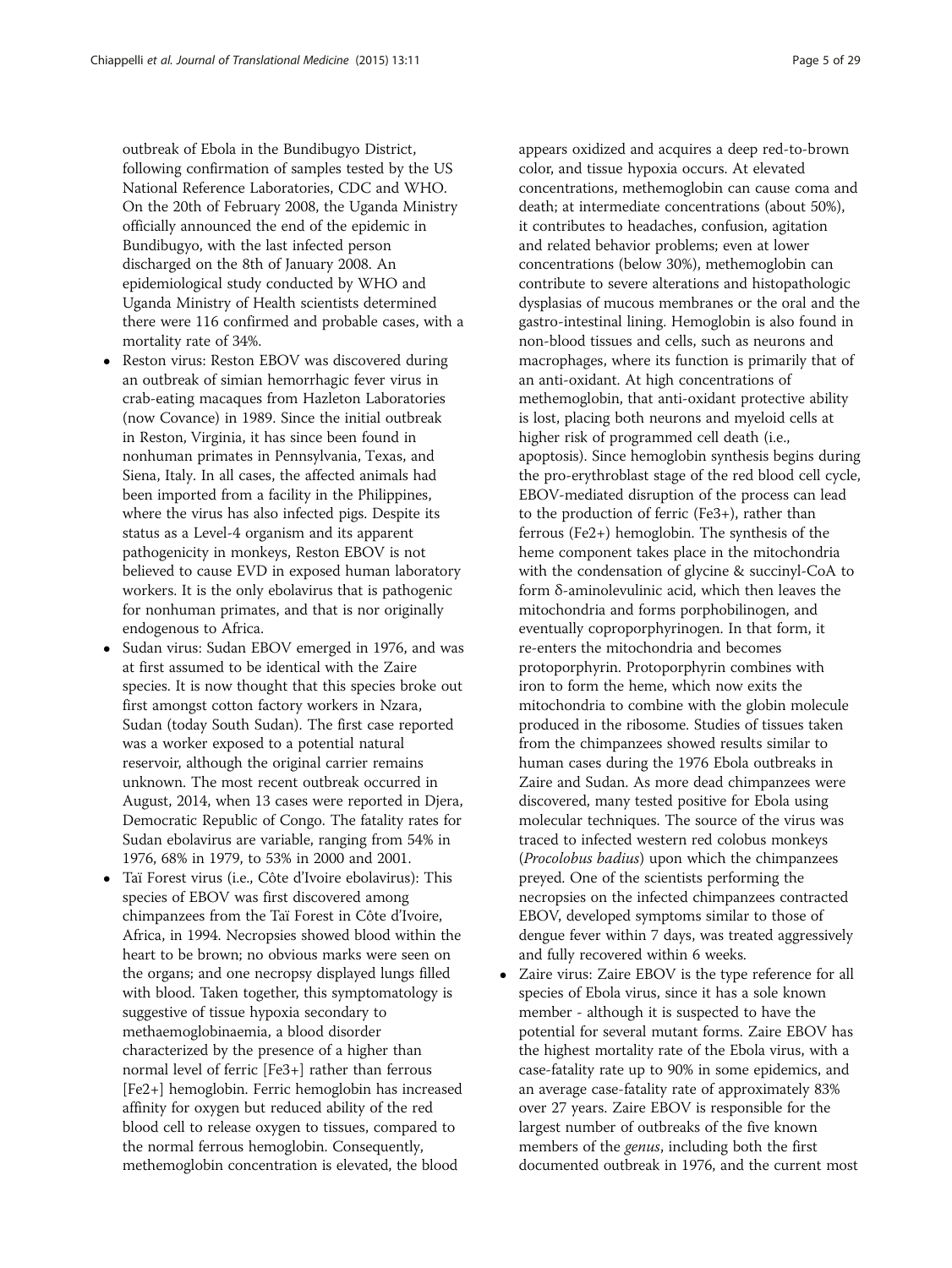deadly outbreak. Originally, the symptoms were mistaken for malaria, and the patients received quinine, with unsuccessful outcomes.

As noted, all EBOV's are enveloped non-segmented negative strand RNA viruses characterized [\[4](#page-24-0)-[6\]](#page-25-0) by:

- A lipid bilayer coat that protects the viral genome and facilitates host cell entry
- A viral genome with several gene overlaps
- A fourth gene that encodes four proteins that include
	- soluble glycoprotein, sGP;
	- small soluble glycoprotein, ssGP;
	- Δ-peptide, and
	- $\circ$  viral glycoprotein heterodimer 1,2 (vGP<sub>1,2</sub>) using co-transcriptional editing to express ssGP and GP1,2, and proteolytic cleavage to express sGP and Δ-peptide
- A peak of infectivity of its virion that is associated with particles  $\approx 805$  nm in length
- A genome that differs from that of its related family member, the Marburgvirus (MBGV), by  $\geq$ 50%, but that diverges from the genome of other EBOV by <50% at the nucleotide level, and
- A set of virions that shows almost no antigenic cross reactivity with Marburg virions.

The natural reservoir host of Ebola virus remains unknown. However, on the basis of evidence and the nature of similar viruses, EBOV is believed to be animal-borne and that bats are the most likely reservoir. Four of the five virus strains occur in an animal host native to Africa. Fruit bats of the Pteropodidae family are the most likely natural ebolavirus hosts. Bats and other wild animals drop partially eaten fruits and pulp, and land mammals may feed on these fallen fruits, thus initiating the EBOV-infected food chain that leads to human consumption.

In brief, it is believed that Ebola is introduced into the human population through close contact with the blood, secretions, organs and other bodily fluids of infected animals such as the fruit bats, chimpanzees, gorillas and other monkeys, forest antelope and porcupines, which all have been found ill or dead with signs akin to EVD in the rainforest. Fruit production, animal behavior, as well as other indigenous factors of sub-tropical Africa that vary from year to year and in different seasons and places may contribute to trigger outbreaks of the different EBOV species among animal populations and humans, although no clear corollary relationships have been uncovered to be predictive of Ebola outbreaks [[1](#page-24-0),[2](#page-24-0)].

Whereas EBOV is acquired upon contact with blood or bodily fluids of infected animals, it is then thought to spread through human-to-human transmission only via

direct contact (through broken skin or mucous membranes) with blood, secretions, or other bodily fluids of infected people, and possibly with surfaces and materials (e.g. bedding, clothing) contaminated with these fluids. In addition, traditional caregiving, which may engage physical contact and touching, and burial ceremonies during which mourners have direct contact with the body of the deceased person are thought to play an im-portant role in the transmission of Ebola (vide infra) [\[1](#page-24-0)].

At this time, and based on the epidemiological patterns of previous outbreaks, it is not believed that the virus can be contracted by aerosol, although the specter of mutated EBOV that could be airborne is a distinct possibility, if not a statistical probability. The aggressive nature of the outbreak presently in course seems to suggest that the current species of EBOV may in fact already have mutated and evolved into a more virulent form than originally expected, with contagion potential beyond exposure to body fluids of patients actively showing symptoms, as Richard E. Besser, MD, former CDC acting director, suggests. It is possible, he and others at CDC argue, that the Ebola virus could already spread "…through the air in tight quarters…"; and Tim Skinner, CDC spokesman, added that CDC is presently exploring whether and how the US should modify its policy to face this world-wide health threat. The contributions of environmental factors to EBOV transmission are not fully understood to this date. It is, therefore, most appropriate for CDC to emphasize the importance of avoiding "…contamination of reusable porous surfaces that cannot be made single use. Use only a mattress and pillow with plastic or other covering that fluids (sic) cannot get through. Do not place patients with suspected or confirmed Ebola virus infection in carpeted rooms and remove all upholstered furniture and decorative curtains from patient rooms before use. To reduce exposure among staff to potentially contaminated textiles (cloth products) while laundering, discard all linens, non-fluidimpermeable pillows or mattresses, and textile privacy curtains into the waste stream and disposed of appro $priately...$ " [[1,2\]](#page-24-0).

Moreover, it is widely believed that transmission of EBOV can only occur from a patient who clearly manifests symptoms [\[1](#page-24-0),[2\]](#page-24-0); however, "…there is no proof that a person infected – but lacking symptoms – could not spread the virus to others…" (David Willman, Ebola experts urge greater caution, Los Angeles Times, Tuesday October 7, pp. A1 & A10). In fact, the rationale for this position, strictly on immunopathological grounds is unclear at best and at worst categorically unfounded. The statement is apparently based on the findings obtained from the previous outbreaks. Nonetheless, scant data are available to generate statistical inference of sufficient power to warrant such assertion. In brief, it is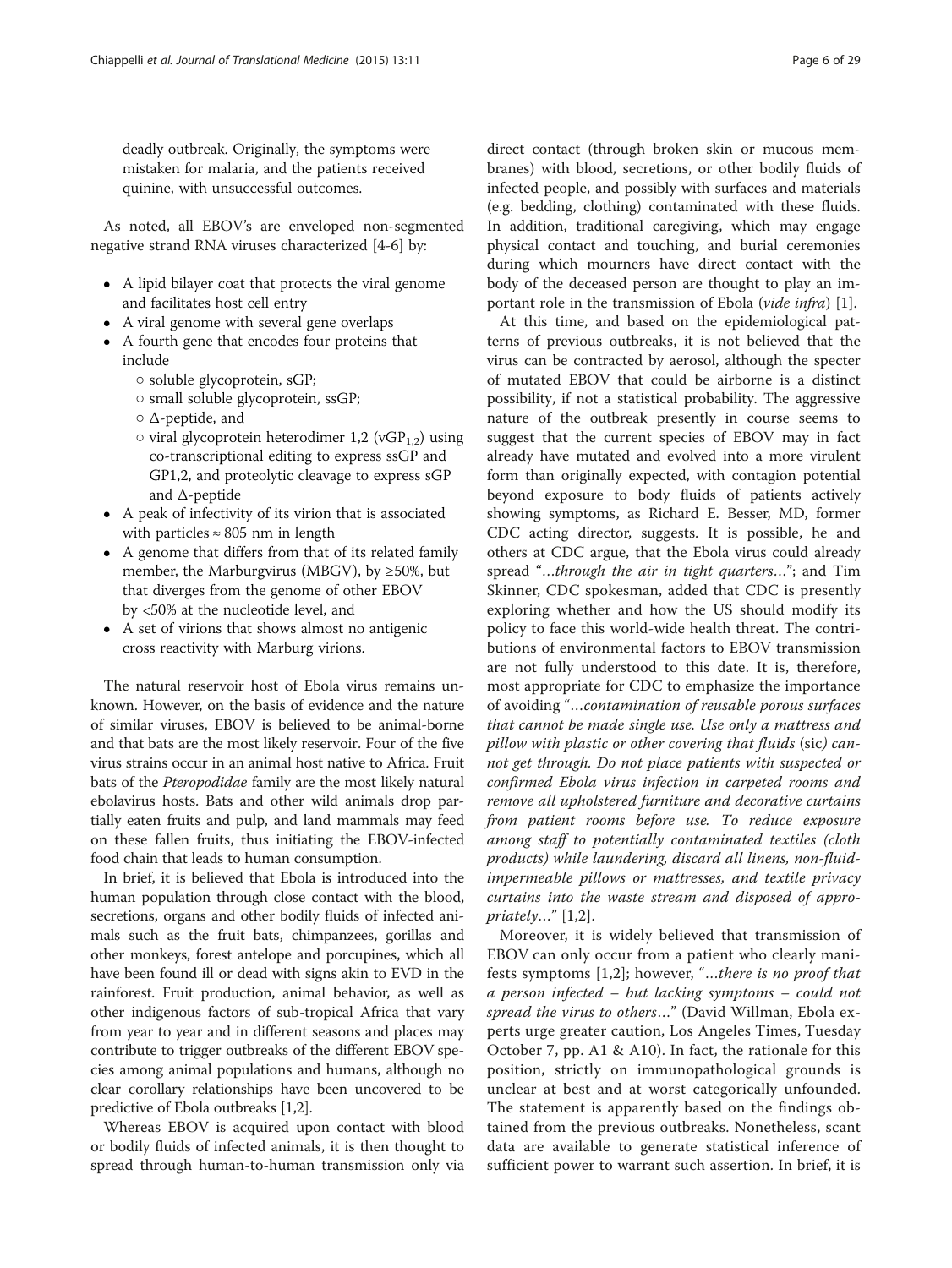possible, or at least not improbable, based on biological and statistical evaluation of the evidence, that EBOV is contagious well before symptoms are noted. This, in and of itself, may contribute to explain why the current outbreak is aggressively advancing beyond our comprehension and expectation. Indeed, EBOV+ survivors are infectious as long as their blood and body fluids, including semen and breast milk, contain the virus [\[1](#page-24-0)], whether or not they manifest obvious and evident symptoms. Male survivors seem to be able to transmit the disease via semen for nearly two-to-three months following the date they are declared "cured".

Based on the observations gathered during the previous outbreaks, it is believed that EBOV is sensitive to heat and chemical denaturation. Common expectations are that it can be degraded by heat (30–60 minutes at 60°C or boiling for 5 minutes), or by some lipid solvents (e.g., alcohol-based products, detergents, sodium or calcium hypochlorite). But supportive evidence across the recognized EBOV species is not compelling to this date. Evidence suggests, by contrast, that EBOV may have remarkable resistance. The virus is suspected to survive on hard and porous surfaces soiled with body fluids of EBOV+ patients, such as bedding, clothes, walls and other planes, for several days. To cleanse EBOV-contaminated requires extensive washing with chlorine and ethanol diluted in clean uncontaminated water (i.e., one part chlorine, one part ethanol, nine parts clean - possibly distilled or double-distilled -water). It is in part for these reasons, that the dearth of clean water remains a critical impediment in slowing the outbreak and bringing about an effective medical response in West Africa [\[6,7](#page-25-0)].

Quarantine, which is nothing but enforced isolation, is currently the most effective mode of decreasing the spread of this disease. Households, schools, localities, villages, town, cities or entire regions may be lawfully isolated where the disease is occurring or believed to occur, or individuals putatively infected may frequent. In this fashion, Senegal recently declared itself a "Ebola-free" country. Contact tracing is an important approach, perhaps one of the most effective public health protocols to contain an outbreak. Contact tracing permits to find everyone who has had close contact with infected individuals and watching for signs of illness. If any of these contacts come down with the disease, they should be isolated, tested, and treated, and their contacts traced and followed. The process is systematically repeated by tracing the contacts' contacts. It is clear that contact tracing is feasible and efficient only when the number of cases is small or limited; as an epidemic grows, contact tracing evidently takes an increasingly prohibitive amount of time and manpower to run.

#### From epidemic outbreaks to pandemic threat Ebola pathology

Ebola virus disease (EVD), Ebola hemorrhagic fever (EHF), or simply Ebola is a disease of humans and other primates caused by EBOV. Symptoms of Ebola can start 2–21 days following initial contact with the virus. Initial manifestations include a sharp rise in fever, sore throat, muscle pain and headaches. Explosive vomiting and diarrhea soon follow, which, if left untreated, lead to serious dehydration, dizziness, confusion, kidney and liver failure, and eventually complete physiological collapse. Skin rash and eruptions appear, which soon develop into bleeding infected ulcerations. Extensive internal and external bleeding from the orifices (i.e., eyes, nose, ears; bloody diarrhea and urine), and signs of internal hemorrhage, including alterations in the integrity of the blood–brain barrier (BBB) (Brakhordarian et al., in press), contribute to the profuse and cascading loss of micronutrients. Laboratory findings confirm low white blood cell and platelet counts, and elevated liver enzymes.

The general symptomatic profile of EVD resembles that of other viral hemorrhagic fever (VHF) diseases [[6,8-10](#page-25-0)], including dengue (Chiappelli et al., Bioinformation, in press). Consequently, the diagnosis for EVD can be complicated and relatively slow, because several of its symptoms overlap with malaria, cholera, dengue, and other VHFs. Expectations are, in fact, that, as the present Ebola epidemic continues to grow, it may eventually shut down malaria and dengue control efforts on the African continent. Case in point, the present outbreak has virtually hampered malaria control efforts in Liberia, Guinea and Sierra Leone, raising fears that cases of the mosquito-borne illness will soon rise because routine health care in the affected countries has all but collapsed (Thomas Teuscher, acting executive director of Roll Back Malaria Partnership). As a result, and in part because the early symptoms of Ebola mimic the symptoms of malaria, tens of thousands of people are erroneously be given antimalarial medication, which can induce drug resistance to the parasite that causes the disease in malaria-free individuals, and deplete the available doses of anti-malaria medicine. Misdiagnosis and mistreatment may thus not only delay prompt intervention in EBOV+ patients, but also contribute to the resurgence of malaria in Africa and globally. Indeed, people who are free of Ebola are at higher risk for malaria in West Africa presently, as noted by Estrella Lasry, MD, tropical medicine specialist for Médecins sans Frontières.

Patients with severe hemorrhagic disease, such as Ebola or dengue produce dangerously high levels of inflammatory cytokines, which destroy normal tissue and microcirculation, leading to profound capillary leakage, renal failure, and disseminated intravascular coagulation. For the discriminant diagnosis of Ebola, malaria and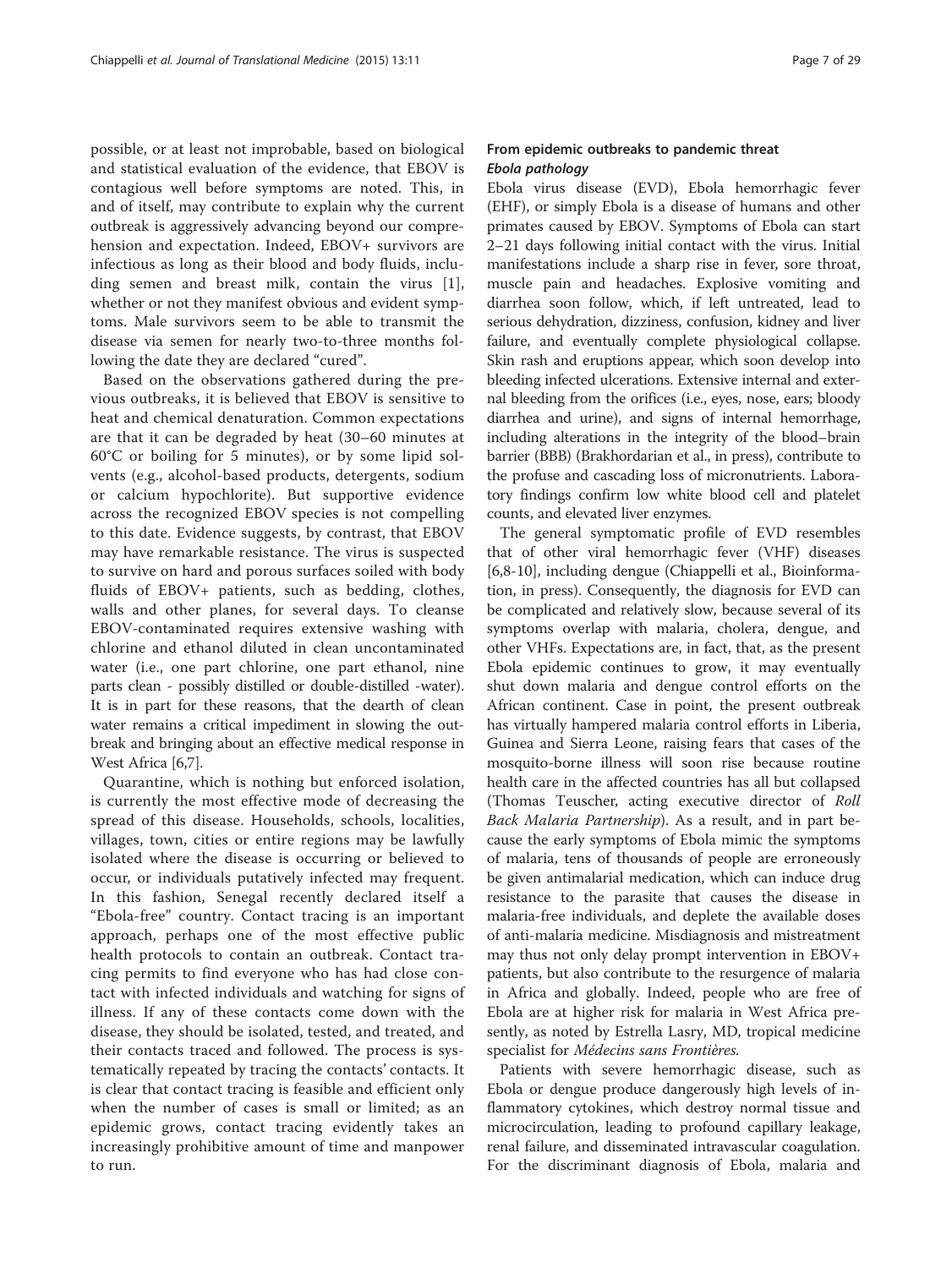other hemorrhagic diseases must first be excluded, and the diagnosis of EVD must then be confirmed by analysis of blood samples, and possibly other body fluids including saliva, for EBOV antibodies, EBOV RNA, or EBOV itself [\[1](#page-24-0)]. Taqman-RT-PCR protocols for the detection of the various species of EBOV, including Zaire-EBOV, were developed and established on a portable Smartcycler-TD over a decade ago [[11,12\]](#page-25-0). However, the use of this technology is often not feasible on the ground and in field hospitals of isolated villages or localities of West Africa. Confirmation of EBOV infection can also be obtained by electron microscopy, and virus isolation by cell culture [[1\]](#page-24-0). To confirm Ebola cases, samples must be shipped to a testing site; however, considering the high infectivity of these samples, shipping operations such as these are of very high risk.

#### Proteomic signature

Genomic and proteomic advances now proffer some degree of understanding of the EBOV virion. Data propose a minimal gene set that can distinguish between EVD survivor and non-survivor non-human primate experimental animals under specific anticoagulant treatment conditions. In a recent study of 23 rhesus macaques: 19 treated with anticoagulant therapeutics (11 with recombinant human activated protein C, and eight with recombinant nematode anticoagulant protein – of these animals, four of the treated, two in each group, survived a lethal challenge with EBOV [H.sapiens-tc/COD/1995/Kikwit-9510621]) and four untreated controls, the findings of transcripts micro-analyses revealed that there might be few genes that could be identified as prognostic biomarkers of survival [[13](#page-25-0)]. Analysis of mRNA expression changes between treated EVD survivors and treated/untreated non-survivors further revealed 20 unique identified probes (16 annotated genes, three genetic loci, one microRNA) that distinguish EBOV-challenge survivors from non-survivors. By means of the statistical technique of hierarchical clustering and leave-one-out cross-validation, the minimal gene set could be correctly classified with nearly 100% accuracy [[13](#page-25-0)]. Specifically, the data pointed to:

- The up-regulation of six genes
	- ACCN1, Amiloride-sensitive cation channel neuron 1, a member of the degenerin/epithelial sodium channel superfamily that contributes to the regulation of neurotransmission.
	- CEBPE, CCAAT/enhancer binding protein-ε, a pro-apoptotic gene product that is essential for terminal differentiation and functional maturation of committed granulocyte progenitor cells (a defect, or decrease in this gene product resulting in granules deficiency, and impaired functional myeloid differentiation and maturation [\[14](#page-25-0)].
- CRHR2, Corticotropin releasing hormone receptor 2
- FAM63A, putative cytoskeletal protein
- HMP19, Neuron-specific protein family member 2
- IL2RA, Interleukin-2 receptor-α, CD25
- LTF, lactoferrin of the transferrin family, a 80 kDa glycoprotein widely represented in body fluids (i.e., milk, serum, saliva, tears, nasal secretions), as well as secondary granules of granulocytes and other myeloid cells, and as such an essential component of cellular immunity. Whereas administration of lactoferrin has been shown to be beneficial in reestablishing physiological homeostasis of iron metabolism in an experimental model of hemorrhagic disease in rodents [[15](#page-25-0)], the putative palliative role of lactoferrin administration in hemorrhagic EVD remains to be examined.
- PSMA1, Proteasome subunit alpha type-1, a multi-catalytic proteinase complex in proteasomes, which cleaves peptides in an ATP/ubiquitin-dependent process in a non-lysosomal pathway.
- RCHY1, RING finger and CHY zinc finger domain-containing protein 1 that has ubiquitin-protein ligase activity, and binds with p53 and promotes the ubiquitin-mediated proteosomal degradation of p53, thus being oncogenic in nature.
- SLC9A7, solute carrier family 9, subfamily A, member 7, a Na/K proton antiporter, member of the solute carrier family 9 protein family, that is primarily localized to the trans-Golgi network and is involved in maintaining pH homeostasis in organelles along the secretory and endocytic pathways.
- The down-regulation of 10 genes
- The following genetic loci
	- AC009283: chromosome 17
	- LOC100289371: mitochondria-encoded cytochrome c oxidase III pseudogene, chromosome 5
	- LOC440871: chromosome 2
- microRNA (miR-122), a known positive regulator of viral replication for hepatitis C virus [[16\]](#page-25-0) and in fact a biomarker of neuroinflammation in patients with chronic hepatitis C virus [\[17\]](#page-25-0) – indeed, preliminary trials show that miravirsen, the Santaris Pharma locked nucleic acid-based antisense oligonucleotide that can delivered to the liver to effectively inhibit miR-122 following intravenous injection without liver toxicity, significantly reduces reduced hepatitis C virus viremia in non-human primates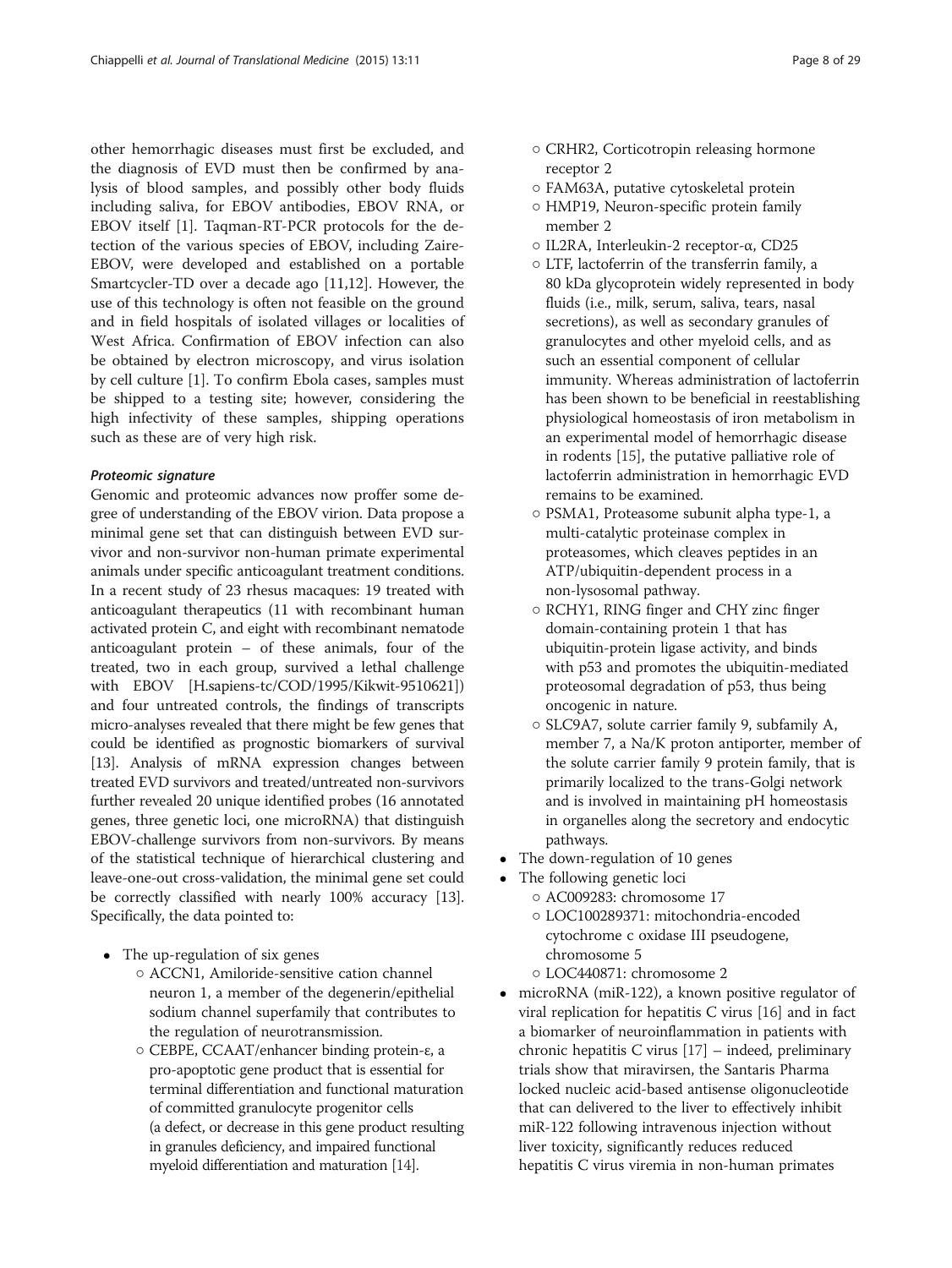(i.e., chimpanzees) [[18](#page-25-0)]. Testing of miravirsen, as an experimental RNA therapy, in EBOV-infected patients, albeit seemingly promising [\[19\]](#page-25-0), has not commenced as of this date.

In the transcriptomic analysis of EBOV-challenged nonhuman primates study noted above, overall, survivors exhibited "significant and opposing regulation of expression" when compared to non-survivors, without regard to whether the non-survivors received anticoagulant or not. Specific analysis of the identified genes suggested that genes associated with cellular immune and inflammatory responses were up-regulated in non-survivors, consistent with the hypothesis that non-survivors experience acute deregulation of cellular immune surveillance [\[13\]](#page-25-0) (vide infra). It is possible and even probable that future investigation of these pathways could reveal transcriptional signatures specific to EBOV infection and host immune response.

Rather than the more invasive technique of collecting blood for measuring EBOV, saliva was established in earlier studies to be potentially useful and promising for the investigation of Ebola epidemics and pandemics. In those studies, anti-EBOV immunoglobulin G antibodies could not be detected in the saliva of patients who had elevated levels of serum anti-EBOV immunoglobulin G antibodies by enzyme-linked immunosorbent assay. By contrast, both salivary and serum samples from these patients exhibited positive serum RT-PCR for EBOV [[12\]](#page-25-0). Transcriptomic analysis of the type described above must now be performed on salivary samples, in order to maximize utilization of this body fluid for the purpose of fast, sensitive and reliable diagnosis EBOV infection.

For the time being, no specific treatment for EVD disease is available, in part because of the complex, multistep and highly orchestrated path of internalization and fusion of the Ebola virus. Cellular entry of EBOV requires a series of cellular protein interactions and molecular mechanisms, which commence with the interaction of the heavily glycosylated viral glycoprotein,  $GP_{1,2}$ , with both adherence factors, such as the  $\Delta$ -peptides and receptors on the surface of host cells, such as the T cell immunoglobulin and mucin domain 1 (TIM-1) on epithelial cells. Upon receptor binding, the virus is internalized into endosomes primarily via macro-pinocytosis. The acidified endosomal cellular proteases Cathepsin L and B cleave  $GP_{1,2}$ , and expose residues in the receptor binding site. These viral residues interact with endosomal/lysosomal membranes that contain the Niemann Pick C1 like protein [[19](#page-25-0)]. Indeed, Niemann Pick C1 protein expression is required for productive EBOV infection. That the drug ezetimibe blocks Niemann Pick C1 like protein [\[20\]](#page-25-0) seems to suggest that it might well contribute to blunt productive EBOV infection. However, this treatment option has

not been examined in EVD patients at this time. Certain novel drugs are undergoing testing, such as the human immunodeficiency virus-inactivating protein cyanovirin-N, which binds to vGP1,2, and inhibits infectivity of Ebola virus [\[21,22\]](#page-25-0).

#### Medical anthropology

There are certain requirements that must be met when attempting to prevent EVD epidemics to burgeon into a pandemic threat, and which can be summarized as follows:

- 1. correct the deficiency in the development and implementation of surveillance response systems against Ebola specifically, and others infectious disease outbreaks in Africa more generally, by means of a well coordinated program of evidence dissemination such as that we proposed in translational science for evidence-based health care dissemination [[23](#page-25-0)-[25\]](#page-25-0),
- 2. correct the lack of education and knowledge resulting in an EVD outbreak, which contributes to trigger panic, anxiety, psychosocial trauma, isolation and dignity impounding, stigmatization, community ostracism and resistance to associated socio-ecological and public health consequences, by utilizing dissemination efforts toward increasing health literacy [[25,26](#page-25-0)];
- 3. correct the limitations in financial resources, human technical capacity and weak community and national health system operational plans for prevention and control responses, practices and management;
- 4. correct the inadequate leadership and coordination; and
- 5. correct the lack of development of new strategies, tools and approaches, such as improved diagnostics and novel therapies including vaccines, which can assist in preventing, controlling and containing Ebola, by emphasizing evidence-based, patient-centered and effectiveness-focused concerted interventions [[27\]](#page-25-0).

As noted above, Ebola is caused by one of five identified EBOV viruses, and is highly contagious. Human-tohuman transmission can occur via direct contact with blood or bodily fluids from an infected person, including touching during caregiving, embalming of an infected dead person, contact with the corpse during burial, or handling personal objects of the Ebola victim contaminated by the virus, particularly bedding, clothing, needles and syringes [\[28](#page-25-0)].

#### Epidemiologic transitions and zoonotic threats

The "third epidemiologic transition" is characterized by an unprecedented number of novel diseases detected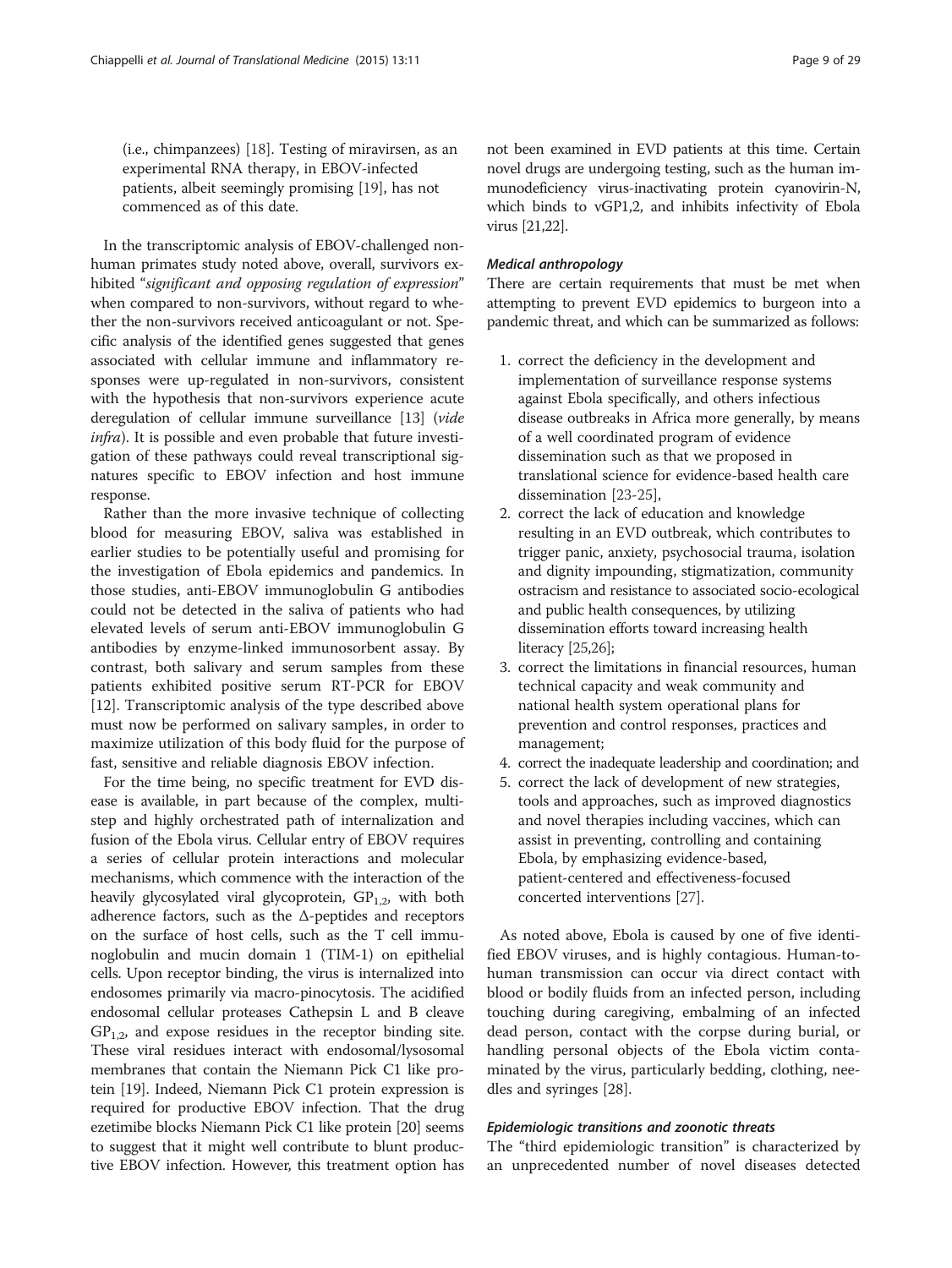over the last four decades, with "an increased incidence and prevalence of pre-existing infectious diseases that were thought to be under better control" ([\[29\]](#page-25-0), p. 256). Many emerging pathogens are generating antibiotic resistance, and some are multi-drug resistant. All of this occurs "within the broader context of globalization, involving international trade, migration, information networks, and the convergence of human disease ecologies" ([\[29](#page-25-0)], p. 257). Disease pathogens, as with Ebola, "are often provided the opportunity to jump the 'species barrier' by a combination of ecological disruption and increased contact between humans and wild reservoir species. The size and mobility of human populations increases the potential for the pathogen to escape its geographic barrier" ([\[29\]](#page-25-0), p. 259), and is complicated by the widening of inequalities within and between societies increases the spread of emerging and reemerging diseases [\[30\]](#page-25-0). Most pathogens in humans are zoonotic in origin. Population, ecological, and behavioral alterations that increase contact with wildlife intensify the emergence of these pathogens. Anthropogenic environmental modification has altered the risk of zoonotic infection from wildlife. Ebola exemplifies how anthropogenic factors facilitate pathogen transmission between human and nonhuman animal populations [[31](#page-25-0)]. Emerging infectious diseases (EIDs) of free-living wild animals are "associated with 'spill-over' from domestic animals to wildlife populations living in proximity; and human intervention via host or parasite translocations" ([\[32\]](#page-25-0), p. 443). The increasing populations of domestic animals, especially in feedlots, with close and constant contact with wildlife contribute to transmission. As a result, many wildlife species are reservoirs of pathogens that threaten the health of domestic animals and humans. Disease emergence most frequently results from a change of ecology of host and pathogen, or both. Human population expansion has driven the emergence of EIDs through increasing population density, especially in urban areas, and encroachment in to wildlife habitat. Human encroachment on shrinking wildlife habitat has also caused increased wildlife population densities and the emergence of wildlife EIDs. Wild animals play an especially important role in EID emergence by "providing a 'zoonotic pool' from which new pathogens can emerge" ([[32](#page-25-0)], p. 446). Understanding how environmental change alters the contact between human and non-human primates, thereby increasing the possibility of sharing infectious diseases detrimental to humans or nonhuman primates, is essential to global health planning. Diseases like Ebola devastate both human and wildlife communities, with outbreaks of the virus tracing their origins to zoonotic transmissions from local apes, especially since monkeys and apes often share parasites with humans [\[33](#page-25-0)]. However, human displacements of fruit bats through deforestation make this a vector species for transmission of Ebola, as well.

#### Human-animal entanglements

Human-animal "entanglement" focuses on the ways in which disease, instead of alienating humans from other life forms, brings their intimate relationships into sharper relief [\[34](#page-25-0)]. As such, people, animals, "pathogens and spaces are connected in a process of 'mutual beco $ming'''$  ([[34\]](#page-25-0), p. 69). Health thus becomes the locus for critically analyzing "the production of life, where life is the ongoing, dynamic result of human and nonhuman interactions over time" ([[34\]](#page-25-0), p. 60). Studies of EIDs, such as Ebola, bring human and nonhuman animals together within a framework that examines "how anthropogenic landscape change leads to 'disease emergence'" ([[34](#page-25-0)], p. 69). An example of such entanglement is bush meat hunting, which has brought about "unsustainable and increasing rates of harvesting, leading to the 'empty forests' of parts of Africa" ([\[35](#page-25-0)], p. 366). EIDs, such as Ebola, which have the highest fatality rates, have emerged from wildlife. Moreover, the causes of their emergence are clearly linked to the way in which humans interact with wildlife, through encroachment, road building, deforestation, hunting and the global trade in them. The recent interest in the underlying causes of zoonotic disease emergence, namely changes to human demography, behavior and the environment, denotes a shift in tropical medicine, from reactive to proactive approaches. An anthropology of viral hemorrhagic fevers (VHFs) focuses on "the hotspot" to understand the "two routes of VHF infection: from animal reservoirs to humans and between humans" ([[36](#page-25-0)], p. 280). Through this perspective, human–animal entanglements are viewed in terms of the social production of space to understand viral movement by elaborating the circumstances through which viruses, humans, objects, and animals come into contact. The "material proximities between animals, humans, and objects that constitute the hotspot," ([\[36\]](#page-25-0), p. 280) can establish an epistemological "frontier" for collaborative efforts between anthropologists and other scientists on behalf of VHF management and control.

#### Ebola through an anthropological lens

Anthropological studies in these hotspots aim at understanding local views and responses to an outbreak. In experiencing Ebola, local people employ multiple explanatory models to make sense of and respond to the outbreak; their indigenous epidemic control measures are often implemented and these are consistent with the ones being promoted by healthcare workers; although some cultural practices, such as burial practices, amplify the outbreak [\[37](#page-25-0)]. How local people in Gabon viewed Ebola and responded to the rapid killer during outbreaks in the 1990s, and how they view the international health care worker teams mobilized to help control the disease are key concerns in understanding subsequent outbreaks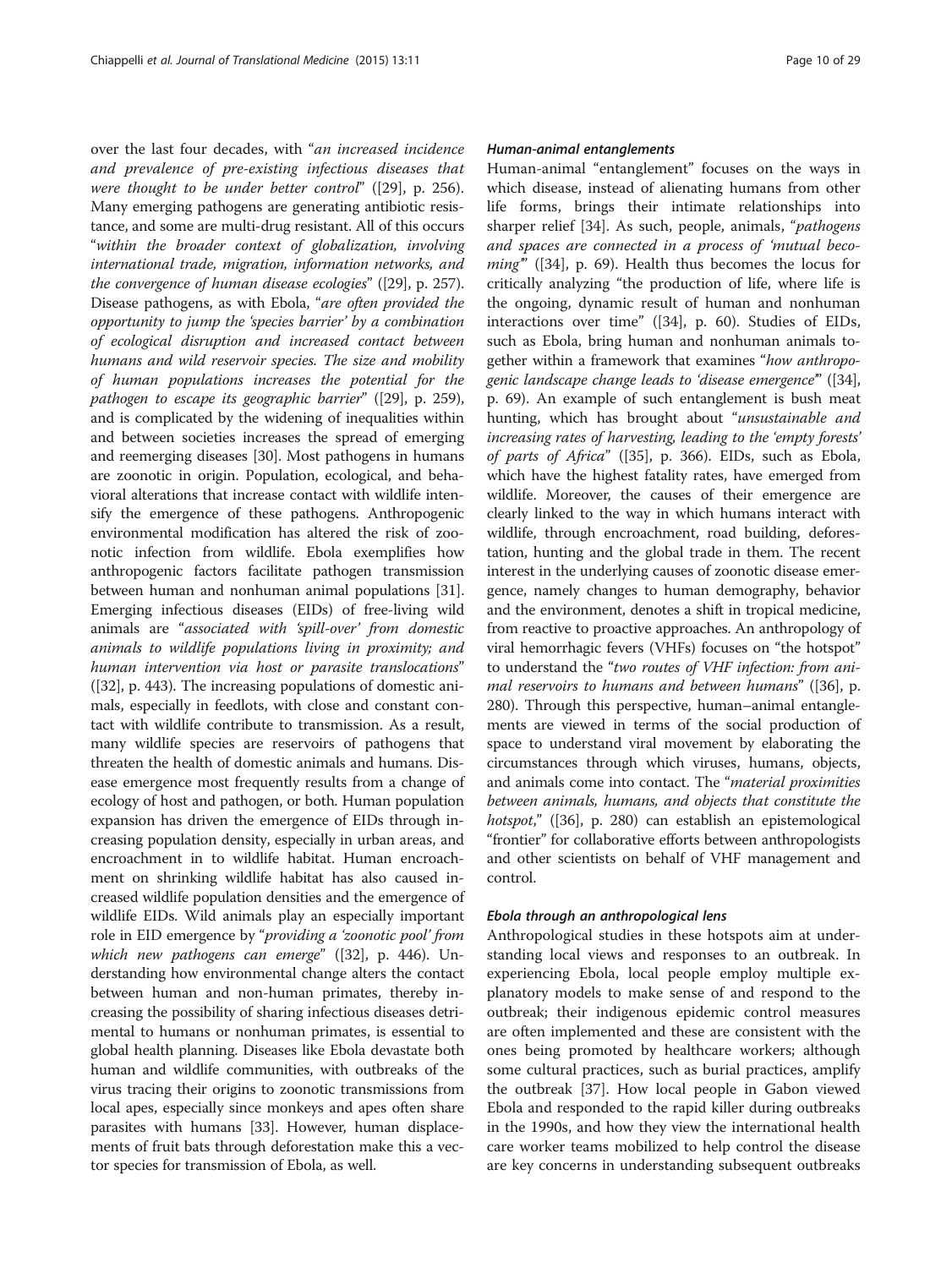[[38\]](#page-25-0). The fear of being infected with Ebola and the desire to flee the area are human universals. Local people in village communities invoked sorcery and consulted indigenous healers as they attempted to understand and explain the disease. At first, they questioned why particular individuals were infected with Ebola, and later as the epidemic progressed, why the virus emerged in their country, noting the impact of European imperial encroachment on and "poisoning" of the forest. Local people also worked to help control the outbreak by isolating infected people or limiting their contacts, kept children away from the sick, and sought treatment from indigenous healers and government health care workers. Localities in Gabon also felt exploited by international health workers who passed through villages to draw blood, and who not only failed to compensate or report findings back to village communities, but also showed scant compassion or empathy for villagers' expressions of loss of their loved ones.

#### The primacy of caring

Efforts to control high mortality diseases, such as Ebola, provide two distinct but complementary interventions during the first phases of an outbreak in the Republic of Congo [\[39](#page-25-0)]. The first approach emphasized understanding local people's cultural models and political-economic explanations for the disease while the second approach focused on providing more humanitarian care of patients by identifying and incorporating local beliefs and practices into patient care and response efforts. The experiences of health care workers during Ebola outbreaks in Uganda in 2000–2001, Republic of the Congo in 2003, and Democratic Republic of the Congo in 1995 included: a lack of protective gear, basic equipment, and other resources necessary to provide care, especially during the early phases of the outbreaks; and stigmatization by family, coworkers, and community [[40\]](#page-25-0). Improving treatment of VHFs in sub-Saharan Africa ultimately hinges on effective and compassionate care for the effected patient. To this end, there is the need to refocus efforts on aggressive supportive care and clinical monitoring; including communications and social mobilization experts as a primary part of every outbreak response team; and reestablishing the isolation ward as the key functional component of the overall outbreak control strategy [\[41](#page-25-0)]. The response efforts of Médecins sans Frontières, together with WHO, and the government health ministry to contain a VHF epidemic in Angola offer insight into care for those infected included "community epidemiological surveillance, clinical assessment and isolation of patients, safe burials and disinfection, home-based risk reduction, peripheral health facility support, psychosocial support, and information and education campaigns" ([\[42\]](#page-25-0), p. 162). The key lesson learned is that containment

of the Angolan epidemic depended on the collaboration of the affected community; a critical factor being active involvement of all stakeholders at the start of the outbreak response. In an attempt to understand social responses to a major Ebola outbreak in Uganda in 2000–2001, in local, national, and international contexts, over the course of the outbreak, a content analysis was conducted using articles, editorials, cartoons, and letters to the editor from the country's two main English language newspapers [[43\]](#page-25-0). Key themes were:

- social psychological responses, such as confusion, anger, and serious stigma;
- overworked medical personnel, accompanied by burnout;
- patients fleeing from hospitals;
- invocation of spiritual forces;
- varieties of national control strategies; and
- precautionary measures, such as international travel restrictions.

VHF outbreaks in Africa can be seen as a paradigm for ethical issues posed by epidemic emergencies, including isolation and quarantine; privacy and confidentiality; and the interpretation of ethical norms across different ethnocultural settings, especially research ethics [\[44](#page-25-0)]. While informed consent and institutional review processes governing collection of biological samples and epidemiological data are regulated by national guidelines and international conventions, there remains a need for new ethical frameworks on behalf of engaging potentially affected communities in research design and in the community permission process during an outbreak.

#### Framing Ebola: competing perspectives & the politics of knowledge

Four "narratives" about VHF frame the debates surrounding "cultural models" of risk and vulnerability; the intersection of social, ecological and disease processes; and the discourse on local knowledge [[45\]](#page-25-0):

- the first concerns VHFs as an emerging global problem;<br>• the second views the problem as a deadly local
- the second views the problem as a deadly local disease requiring rapid mobilization and containment;
- the third understands local knowledge and socio-cultural practices as necessary to informing explanatory models of VHFs; and
- the fourth addresses longer term social and environmental interactions involved with disease patterns and vulnerabilities.

Together, they help shape "contrasting institutional and policy pathways" for responding to VHFs. Hence,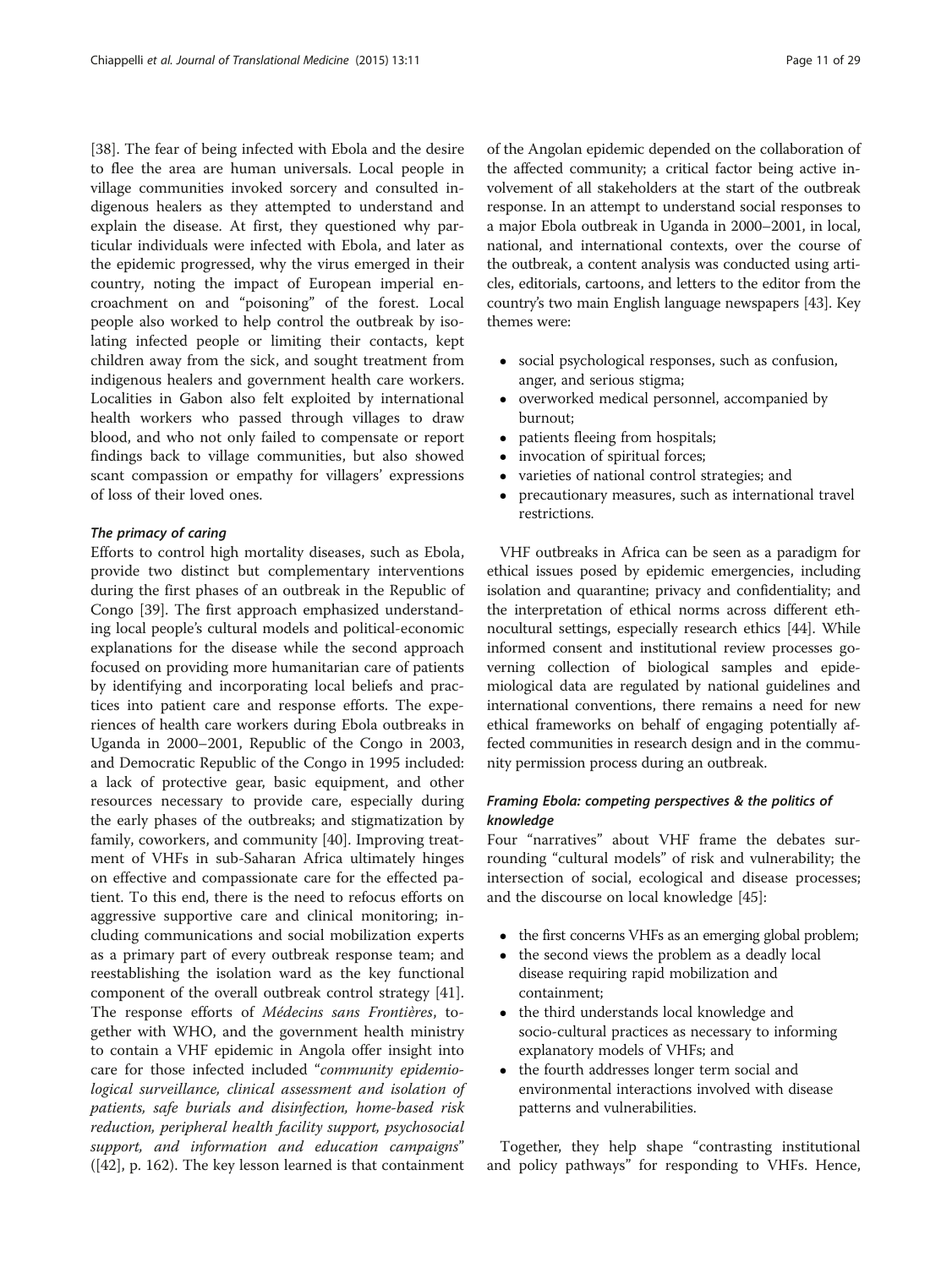zoonotic diseases afford an opportunity to pose scientific and policy challenges optimally met by complex modeling approaches of epidemiological, ecological and social processes. Moreover, the models, themselves, have "social and political lives," because of the norms and values embedded in their design and intent [[46](#page-25-0)]. Ebola, especially because of the fear of widespread contagion and death, provides a way to understand how the social and political lives of a zoonotic disease model can be co-constructed, scientifically and politically, with particular policy interests in mind.

#### Biosocial approaches

Outbreaks of Ebola remind us of the need for models of disease emergence that are "dynamic, systemic, and critical"; models that "incorporate change and complexity, and are global yet alive to local variation," account for social inequalities, and then question "how large-scale social forces influence unequally positioned individuals in increasingly interconnected populations" ([[47\]](#page-25-0), p. 259). Regarding the interplay of culture and ecology in the epidemiology of infectious disease, behaviors related to diet, activity patterns, water use, and sexual practices that predispose individuals to certain diseases might be shaped by culture ([[48](#page-25-0)], p. 254). While cultural practices, including agriculture and warfare, provide the means for people to actively transform their environments, these can also affect their susceptibility to infections. Cultural models of etiology, patient role and treatment influence how people respond to the illness ([[48\]](#page-25-0), p. 254). Human biosocial factors clearly have an impact on R0, the basic reproductive rate of a pathogen, or the expected number of infections caused by one infected individual in a susceptible population. "All three components of R0 (contact or exposure rates, probability of transmission, and duration of infection) are partly regulated socially" ([\[49](#page-25-0)], p. 1885). Social relationship patterns drive contact rates, and are themselves related to norms of social affiliation. Social disparities affect "susceptibility to, and severity and duration of, infections as a result of psychosocial stress and risk for co-infection" ([[49\]](#page-25-0), p. 1885). Social processes are central to causal complexes, including agricultural development and changing land uses, which increase vector-borne disease risk; together with "the emergence of viral zoonoses; and social and economic activities, such as gathering of fruits, handling of bush meat, and rearing of animals, which bring people closer to natural or amplifying hosts, or their tissues" ([\[49](#page-25-0)], p. 1885).

#### Critical medical anthropology

The term "syndemic," is used to label the synergistic interaction of two or more coexistent diseases and resultant excess burden of disease within the context of

structural factors [[50\]](#page-25-0). A syndemical research framework attempts to explain co-infection and synergistic interaction of diseases and social conditions at the biological and population levels, especially with infectious diseases, "their entwinement with each other, and with the social conditions and bio-psychological consequences of disparity, discrimination, and structural violence" ([\[50\]](#page-25-0), p. 423). The syndemic concept has been expanded to include how animal health and human health connect as "one health," especially in prevention, where animal and human diseases, together with environmental degradation are influenced by social conditions and political economic arrangement [\[51](#page-25-0)]. While infectious disease epidemics result from long-term and complex social, ecological, economic and political processes, outbreaks are experienced "on the ground" as unexpected eruptions [\[52\]](#page-25-0). The dialectical relationship between the outbreak as an event and a process provides an opportunity to analyze epidemic temporality in the context of emergent infectious disease discourse and intensifying bio-political surveillance aimed at averting the "next pandemic." This dialectic between an event and a process resides at the interface of states and markets as seen in the borderland of Uganda and the Democratic Republic of the Congo after an Ebola outbreak in 2008 [\[53\]](#page-25-0). Border conditions, in this case, underscore the centrality of the reconstructed "post-conflict state" as it attempts to regulate political space and restore regional economic development in the aftermath of an outbreak and regional civil warfare. Efforts to regulate national border traffic and commerce invariably met with entrenched forms of formal and "informal" economies, and often illegal trade in minerals and bio-resources by ordinary people engaged in cross-border commerce, many of whom viewed the reconfigured state as predatory. Cross-border trade and economies were disrupted, first by disease and warfare, and then by what was perceived, on the ground, as an attempt by "the predatory state" to regulate the everyday lives of localities and their citizens, who despite these disruptions, prevailed in reconstituting local markets based upon traditional livelihood practices. Only by considering both the activities of the state and the behaviors of the pathogen, in other words bringing together the macro- and micro-levels of analysis, can we understand an infectious disease like Ebola.

#### **Biosecurity**

The intersection of national security and public health in recent decades has brought about a reframing of the threat of infectious disease, from prevention to preparedness [\[54](#page-25-0)]. The norm of preparedness, used throughout the post-war decades in military and civil defense contexts, has migrated to governmental public health intervention. With this move, widespread public discussion of biological threats has focused on expert techniques, such as the scenario-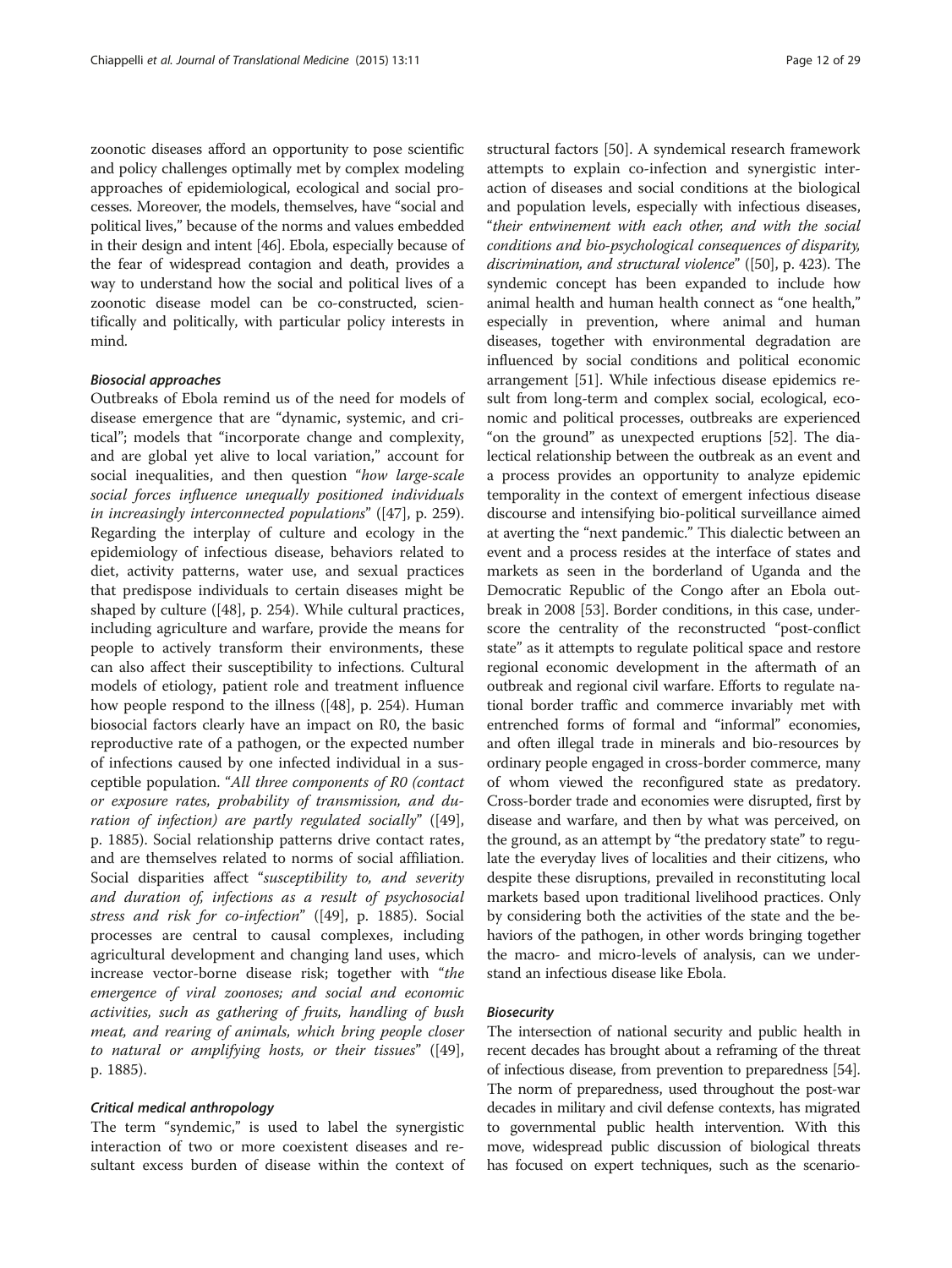based exercise, which serve to generate both a sense of urgency, absent the event itself, and knowledge about vulnerabilities in response capability, on behalf of intervention design. With the shift from population-based risk calculations to a focus on preparedness through scenario-based projections, "health" and "security" now shape biosecurity debates, including emergency management [[55](#page-25-0)]. However, a key focus of the biosecurity discourse, that of "communication," has not been fully conceptualized. "Biocommunicability" is a term used to indicate the cultural modeling of how this discourse is produced, circulates, and is received. Biosecurity is also an "object in the making" ([[56](#page-25-0)], p. 1) under post-Cold War globalization, as it informs questions of global health, capitalism, neoliberalism, humanitarianism, citizenship, science, medicine, technology, ecology, surveillance, and risk. Recent ethnographies detail the ways "actors and institutions in the Global North and the Global South" ([\[56\]](#page-25-0), p. 1) view both biological risks and the spread of dangerous biological entities that threaten individual and population health. Hence, a new "landscape" of global health policy and practices has transformed infectious disease prevention and control. This reconfiguration of "institutions, technologies and financial flows" ([\[57](#page-25-0)], p.199) includes framing of health as a security issue; the emergence of new global regimes and organizational assemblages focusing on specific infectious threats; the growth of humanitarian medicine; investments by global philanthropy in development assistance for health, especially in Africa, and the global trade in pharmaceuticals. These trends impact health ministries, as they interact with bilateral and non-governmental aid organizations, often through public-private partnerships. The resulting mandated managerial mechanisms to track funds, together with monitoring and evaluation protocols, are indicative of broad neoliberal reforms in the global health sector.

#### Ebola pathology Molecular pathology

Ebola hemorrhagic fever is a severe viral infection with fulminating pathology characterized by fever, shock and coagulation defects. Endothelial cells, macrophages, monocytes, and liver cells are the main targets of infection.

Following infection by the virus, a secreted glycoprotein (sGP) known as the Ebola virus glycoprotein (GP) is synthesized. Ebola replication overwhelms protein synthesis of infected cells and host immune defenses. The GP forms a trimeric complex, which binds the virus to the endothelial cells lining the interior surface of blood vessels. The sGP forms a dimeric protein that interferes with the signaling of neutrophils, allowing the virus to evade the immune system by inhibiting early steps of neutrophil activation. Neutrophils also serve as carriers to transport the virus throughout the entire body to places such as the lymph nodes, liver, lungs, and spleen [[57](#page-25-0)].

EBOV infects dendritic cells, which in turn disables the interferon system and disrupts henceforth the host antiviral immune surveillance response [\[58,59\]](#page-25-0). Almost contemporaneously, the virus targets myeloid cells (i.e., monocytes/macrophages) and induces alterations in the blood clotting pathway, which together lead to significant increase in pro-inflammatory cytokines, including IL6, IL1-β and TNF-α, as well as nitric oxide, which damages the lining of blood vessels [\[60](#page-25-0)]. The virus operates in a sequential fashion by first disabling the immune system, then the vascular system, during which observed symptoms can include hemorrhage, hypotension, drop in blood pressure, and catastrophic organ failure. These symptoms are usually followed by shock and death.

After infection, IL10 levels were significantly elevated at the earliest times of infection in pediatric patients who died. The role of IL10 in inhibiting antigen-stimulated T cell proliferation supports the assumption that a T cell–mediated response is critical for survival during EVD. Levels of soluble intracellular adhesion molecule (sICAM) 1, and soluble vascular cell adhesion molecule (sVCAM) 1 for children are normally higher than for adults, and the levels that reported in surviving pediatric patients were consistent with these normal levels. Pediatric patients who died had sICAM and sVCAM levels 2–3 times above the reference range 0–10 days after symptom onset, but these levels dropped to within the reference range at 11–15 days. This pattern may reflect early excessive, and ultimately detrimental, endothelial activation in these patients. Consistent with this hypothesis are the increased plasminogen activator inhibitor 1 (PAI-1) levels also seen in pediatric patients who died; endothelial cells in response to activating cytokines release PAI-1. An overactive endothelial response, as evidenced by elevated sICAM, sVCAM, and PAI-1 levels, may be associated with death in children and adolescents. However, adult patients typically do not seem to be affected by this phenomenon. Elevated PAI-1 levels in pediatric patients with hemorrhagic manifestations likely represent the overactive endothelium and not a functional inhibition of fibrinolysis, since PAI-1 activity is likely to be low, as it rapidly converts to the inactive form under physiologic conditions. In brief, Ebola-surviving pediatric patients tend to have higher levels of the chemokine regulated on activation, normal T cell express and secrete marker and lower levels of PAI-1, soluble intracellular adhesion molecule, and soluble vascular cell adhesion molecule than pediatric patients who died. Adult patients had similar levels of these analytes regardless of outcome [\[59,60](#page-25-0)].

#### Neurocognitive pathology

EBOV infection includes symptoms such as headache, encephalitis, meningitis, cerebral edema, and seizures, which indicate the virus involvement in pathology of the central nervous system (CNS). Owing to the high mortality rates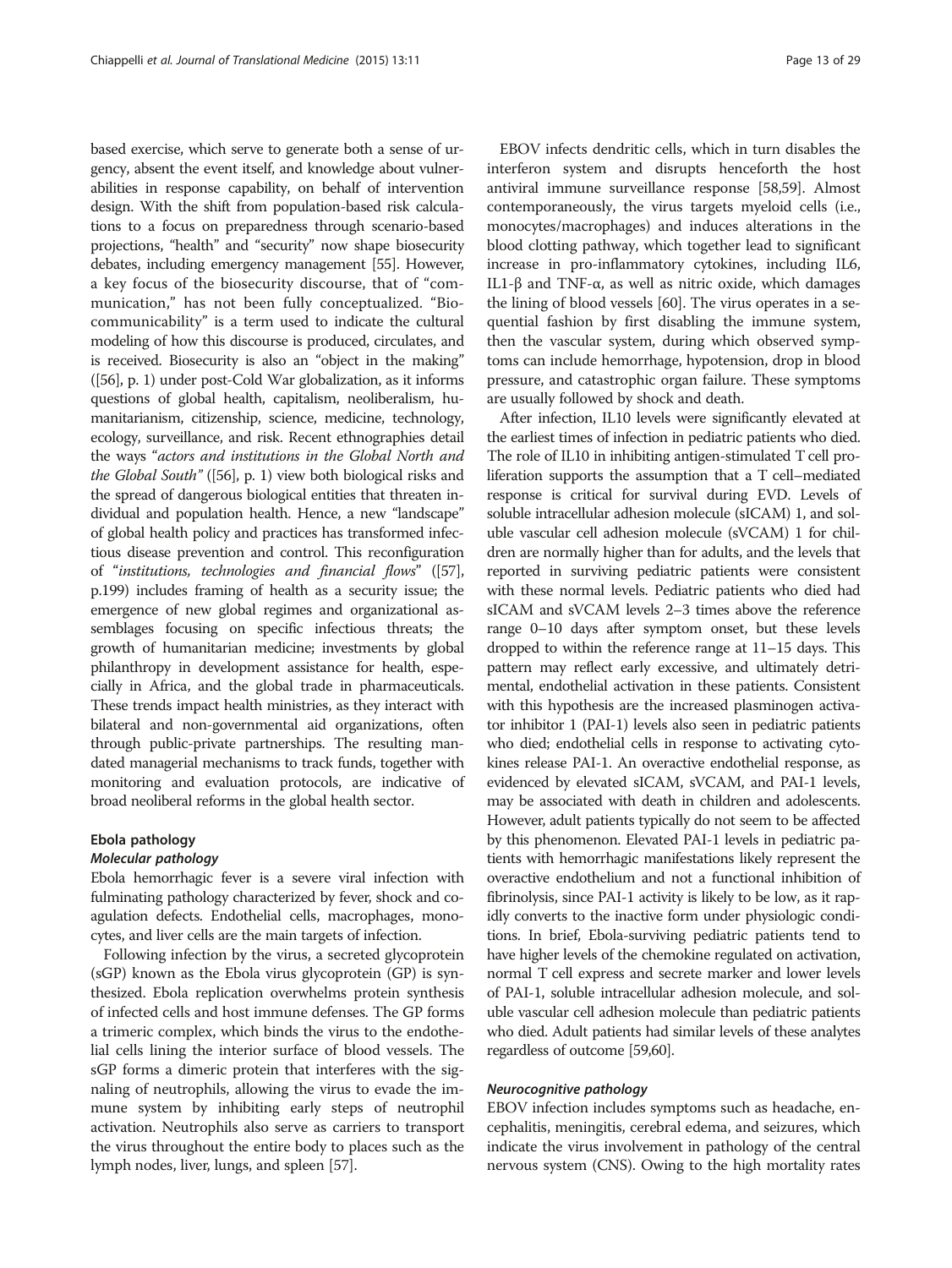associated with Ebola virus infection, studies of the longterm neurological and neurocognitive effects are virtually non-existent. Nevertheless, news reports have suggested that EBOV-survivors continue to experience complications such as headache, weakness, fatigue, sensory changes, and inflammation of certain organs. While there is evidence to suspect CNS complications among survivors, this may go unrecognized or unreported [\[61](#page-25-0)]. Considering our current knowledge of Ebola viral mechanisms, reported complications from long-term survivors, and knowledge of the adverse effects of pro-inflammatory cytokines on neuronal function, three potential contributors to ongoing CNS dysfunction in EBOV survivors are considered below:

- 1. persistent inflammation of the CNS through the release of cytokines and chemokines and recruitment of infected monocytes,
- 2. disruption of the blood brain barrier (BBB), which increases its permeability and deregulation of tight junction proteins, and
- 3. acquired neurological insults resulting from Ebola virus infection.

#### Inflammation and CNS

Ebola virus infection causes the initial activation of monocytes/macrophages, which in turn releases cytokines that target the vascular system, particularly endothelial cells [[62](#page-25-0)]. While transient innate immune responses in the form of cytokines are beneficial to the host, the same essential spectrum of cytokines leads to deregulation of homeostatic mechanisms, destruction of host tissues and apoptosis [[63](#page-26-0)]. Transmigration of the Ebola virus into monocytes/macrophages triggers the increased synthesis of TNF-α, which induces Ebola virus hemorrhagic fever and contributes to lymphoid cell apoptosis and marked inhibition of interferonα/β. Infection also leads to the release a variety of pro-inflammatory proteins that include IL1β, IL6, IL8, IL15, IL16, the chemokines macrophage inflammatory protein (MIP-1)-α and -β, monocyte chemotactic protein 1 (MCP1), macrophage colony-stimulating factor (M-CSF), macrophage migration inhibitory factor (MIF), IFN-γ-induced protein 10 (IP-10), and eotaxin to name a few [\[64\]](#page-26-0). However, monocyte-derived dendritic cells do not secrete proinflammatory cytokines of TNF-α, IL1β, IL6, IL10, or IL2, IFN-γ, or IL12 after infection with Ebola virus, though there are higher levels of certain chemokines (notably IL8 and MCP1) [\[65\]](#page-26-0). Taken together, these data indicate that monocytes/macrophage subpopulations release large quantities of both cytokines and chemokines, whereas there is a selective negative effect of Ebola virus on the induction of the pro-inflammatory cytokines by dentritic cells.

In the brain, receptors for IL1β, IL6, TNF-α, IFN-γ and MCP1 have been the most widely studied in relation

to neuropsychiatric and neurological disorders. Cytokines have both atherogenic and prothrombotic effects, which may directly influence neurological events such as ischemic stroke or vascular dementia. EBOV produces coagulation defects via cytokine production that directly influence the coagulation cascade. IL1β, IL2, IL6, and TNF-α have been directly implicated in the stimulation of the coagulation system. Abnormalities of the brain coagulation system have been implicated in traumatic brain injury [[66\]](#page-26-0).

In rodent brains, the hippocampus and hypothalamus (areas responsible for learning/memory and body homeostasis, respectively) have the highest concentration for receptors of IL1β, IL2, IL6, and TNF-α, which can become up-regulated during peripheral immune activation [[67\]](#page-26-0). IL1β is also highly concentrated in cerebrovascular endothelium, and increase after excito-toxic injury, LPS challenge, mechanical damage, and ischemia [\[68](#page-26-0)]. Injection of IL-1β into specific brain regions has been found to exacerbate neuronal damage, regardless of the primary insult (e.g., trauma, ischemia). In response to injury, IL1β induces microglial proliferation and microglial expression of IL6, though experimental depletion of IL-6 has been found to protect against the adverse effects of IL1-β and TNF-α on working memory [\[69](#page-26-0)]. These findings suggest that IL-6 may exacerbate the effects of IL1β and TNF-α.

IL6 plays a critical role in adult neurogenesis [\[70\]](#page-26-0), which is altered in many neuropathological situations like stroke, status epilepticus, mechanical damage, and Alzheimer, Parkinson and Huntington diseases, which all share inflammation in common [\[71,72\]](#page-26-0). IL6 has been thought to exert neurotrophic effects by preventing oxidative stress and apoptosis. One study found that inhibiting IL6 or its downstream JAK/STAT signaling pathway in the orbitofrontal cortex impaired reversal learning, suggesting that basal IL6 and JAK/STAT signaling facilitate cognitive flexibility [\[73](#page-26-0)].

TNF-α is involved in regulating synaptic transmission and plasticity in the CNS. Elevations in TNF- $\alpha$ , usually produced by astrocytes and microglia, are associated with several neurological disorders, and results in an inhibitory effect on glutamate transporters, resulting in increased glutamate concentration in the CNS [\[74](#page-26-0)]. This affects cognitive processes such as learning and memory [[75,76\]](#page-26-0), sleep [\[77](#page-26-0)], food and water intake [\[78\]](#page-26-0).

MCP-1 is a  $β$ -chemokine that is expressed during inflammation and which, upon activation of its receptor, CCR2, can induce chemotaxis of monocytes to inflammatory sites generated by injury and infectious events [\[79\]](#page-26-0). MCP-1 has been identified as the most potent activator of macrophages in comparison to other monocyte chemo-attractants, including RANTES, MIP-1α, MIP-1β, MCP-2β and MCP-3 [[80,81\]](#page-26-0). MCP-1 levels in the brain and cerebrospinal fluid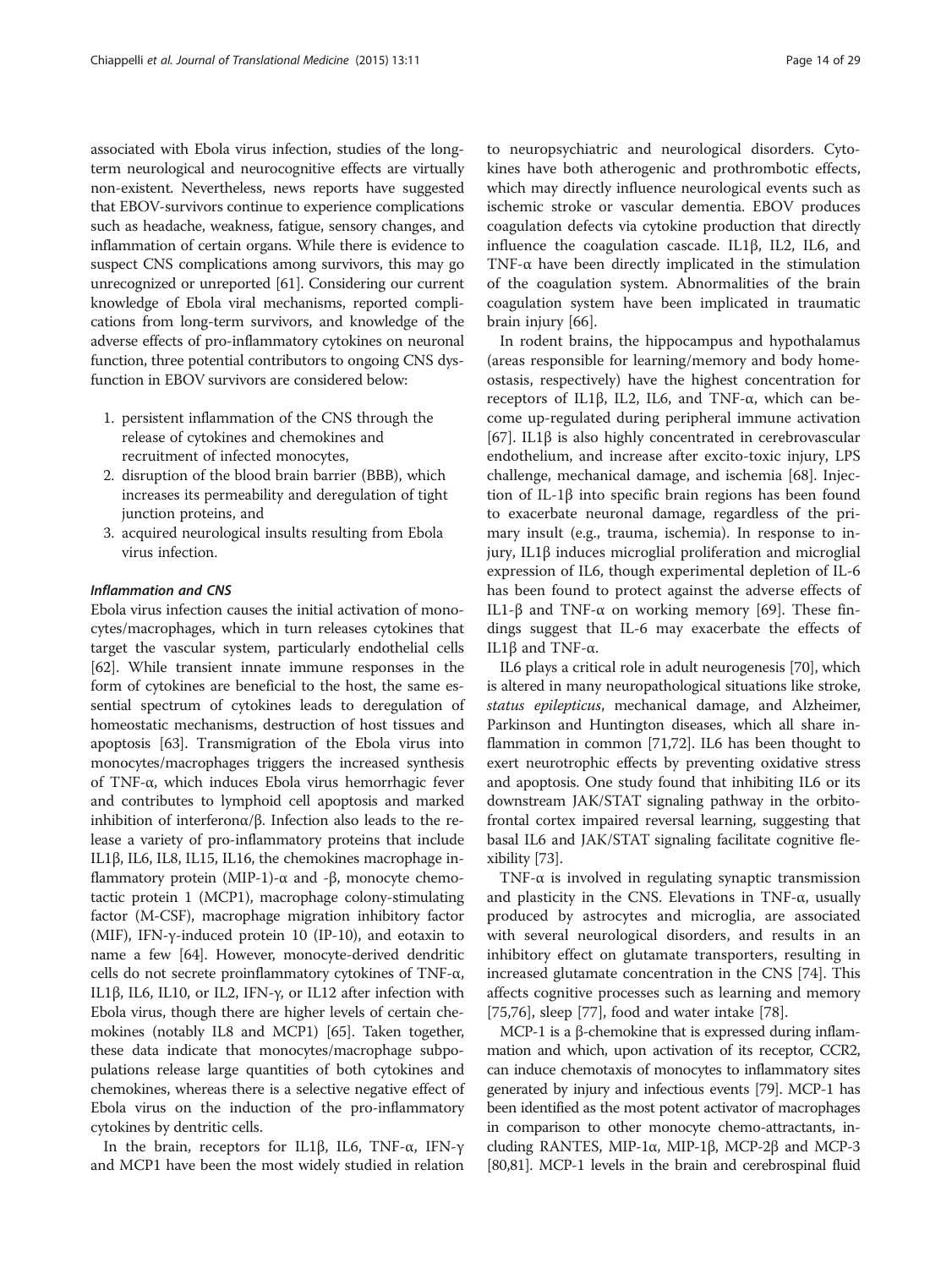(CSF) are elevated in neurological conditions such as AIDS dementia, cerebral inflammation [[82-88\]](#page-26-0).

Hence inflammation, mediated in part by chemokine activity and the release of proinflammatory cytokines, contributes to the breakdown of the brain microvascular endothelial cells that constitute the BBB (Barkhordarian et al., in press) increasing the potential for continued viral invasion into the CNS. While most studies have focused on the inflammatory response of microglia and astrocytes [[89-91](#page-26-0)], perivascular cells also play a key role in brain inflammation [[92](#page-26-0)]. CNS pericytes are involved in recruitment of peripheral cells to the brain, which may directly produce neuronal damage or promote microglial inflammation [\[93,94](#page-26-0)].

#### Blood Brain Barrier (BBB) disruption

The BBB separates the brain from the circulatory system and protects the central nervous system from potentially harmful chemicals while regulating transport of essential molecules and maintaining a stable environment [\[95,96](#page-26-0)]. Specialized endothelial cells that line brain capillaries and transduce signals from the vascular system and brain form its structure. Both the structure and function of the BBB is dependent upon the complex interplay between the different cell types (such as the endothelial cells, astrocytes, and pericytes), and the extracellular matrix of the brain and blood flow in the capillaries [\[97](#page-26-0)]. Three sites have been identified with a physical barrier via tight junctions that include the brain endothelium (forming the BBB), the arachnoid epithelium (forming the middle layer of the meninges), and the choroid plexus epithelium, which secretes CSF [[91\]](#page-26-0).

The BBB contains specialized endothelial cells that are attached through tight junctions and adherence junctions, which function to separate the CNS from the circulation and restrict and prevent blood-borne molecules and peripheral cells from entering the CNS [[98](#page-26-0)]. Further, tight junction proteins also provides the BBB with two functionally distinct sides: the luminal side facing the circulation and the abluminal side facing the CNS parenchyma, which are highly sensitive to major cytokines produced during such a response, including TNF-α, IL1-β, and IL6 [[99](#page-26-0)]. Inflammatory cytokines of the TH17 and TH9 families (vide infra) may contribute in opening selected "gates" through the BBB (Barkhordarian et al., Bioinformation, in press).

Experimental studies of human cultured embryonic cells have demonstrated that virus-like particles (VLPs) consisting of the Ebola virus matrix protein VP40 and GP1,2 activated endothelial cells and disrupted barrier function. This was further enhanced by TNF-α, which is known to induce a long-lasting decrease in endothelial cell barrier function and is hypothesized to play a key role in Ebola virus pathogenesis [[100\]](#page-26-0).

Other viruses, including the Human Immunodeficiency Virus (HIV), produce viral proteins such as gp120, Tat, and Nef released from infected cells, which lead to increased expression of adhesion molecules such as intercellular adhesion molecule (ICAM)-1 and endothelial adhesion molecule [\[101\]](#page-26-0). These molecules facilitate the transport of HIV within these infected macrophages by promoting their ability to bind and migrate across the BBB, although cell-free virions are also thought to be able to cross the BBB due to changes in tight-junction formation [\[102,103](#page-26-0)].

#### Neurological syndromes

In 1967, cases of hemorrhagic fever occurred in Marburg. The Marburg virus (MBGV) and EBOV, as noted above, are both members of the family Filoviridae, and are very similar in terms of morphology, genome organization, and protein composition [\[104](#page-26-0)]. The pathology of Marburg disease was investigated from gathering tissues from brain, spleen and liver from those infected and have been used to make inferences about the pathology of Ebola virus. Brain tissue derived from those infected with the Marburg virus were noted for brain swelling, increases in vascular permeability, associated reduced effective circulating blood volume, and interstitial edema in the brain. The pathologic alterations found in Ebola virus infection appear to share similar features to those found in Marburg virus infection, though an absence of comprehensive comparative studies remain.

EBOV has been found to infect the meninges. Most viral infections that involve the meninges can manifest into progressive neurologic disorders. Clinical findings reflect disease progression and the specific areas of CNS involvement, which is determined by viral tropism [[105](#page-26-0)]. For example, polioviruses preferentially infect motor neurons, mumps infects epithelial cells of the choroid plexus [[106](#page-26-0)]; however, the tropism of filoviruses remain unclear [[107\]](#page-26-0).

Encephalitis due to infection, post-infections encephalomyelitis (which may occur after measles or Nipah virus encephalitis) and conditions such as post-poliomyelitis syndrome, which some believe is a persistent manifestation of poliovirus infection, are examples of neurological syndromes that can occur with Ebola virus invasion. Symptoms that signal encephalitis due to infection of the meninges include sudden fever, headache, vomiting, heightened sensitivity to light, stiff neck and back, confusion and impaired judgment, drowsiness, weak muscles, a clumsy and unsteady gait, and irritability. Even if the blood brain barrier is not impaired, neuroinflammatory mediators crossing the BBB may result in neurotoxic effects due to the accumulation of free radicals from the brain's cytotoxic response [\[108\]](#page-26-0). Symptoms that require emergency treatment include loss of consciousness, seizures, muscle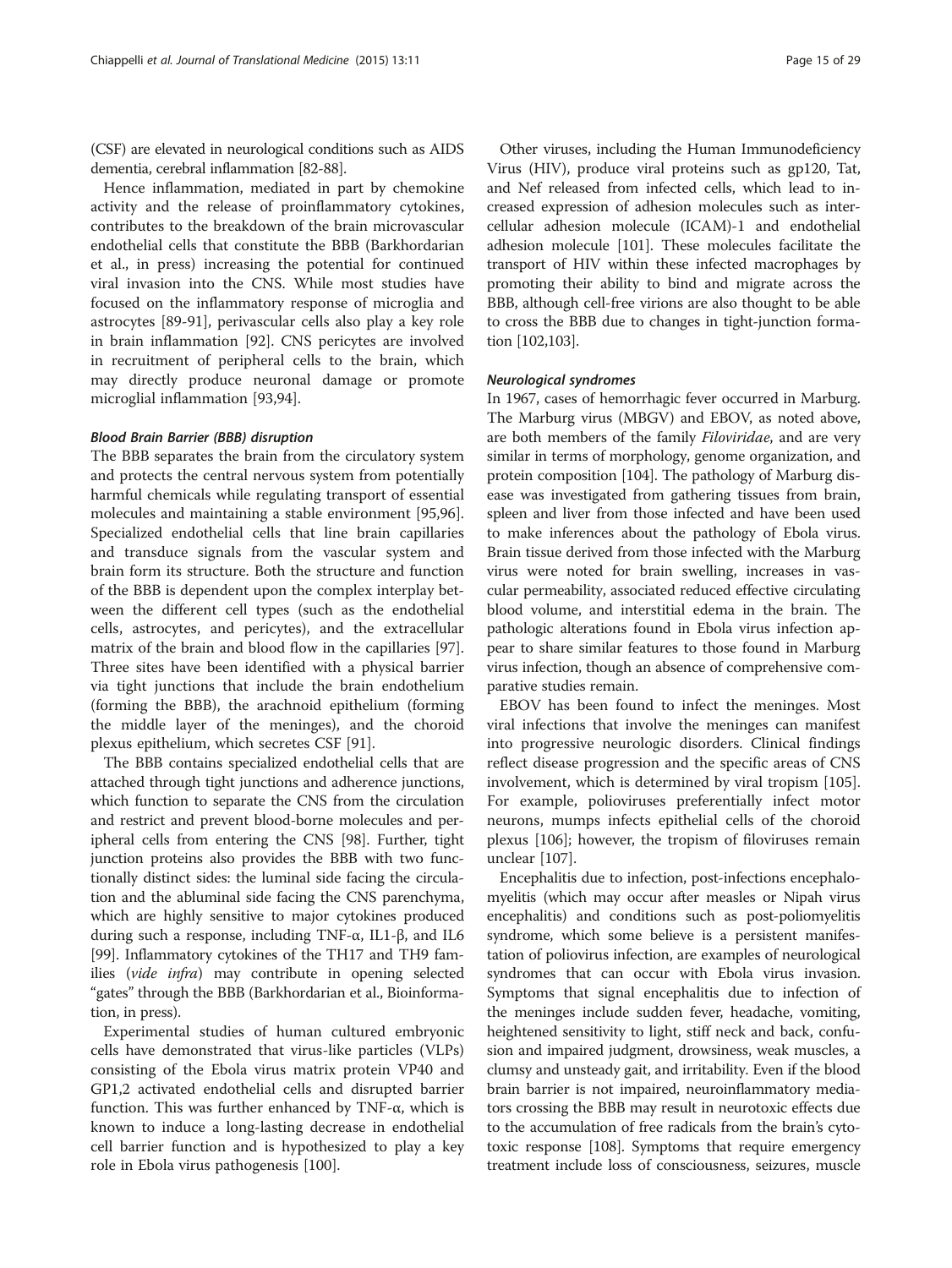weakness, or sudden severe dementia. Chronic meningitis from Cryptococcus usually develops among patients with compromised immune systems (e.g., elderly, AIDS patients). CT or MRI is usually recommended first, before the lumbar puncture [[109](#page-26-0)]. Encephalitis and meningitis can cause cerebral edema, and cerebral edema among those infected with Ebola virus has been reported. Cerebral edema is a dangerous condition where the brain's water content rises, causing the pressure to rise in the skull. Swelling can disrupt oxygen supply as the blood vessels become squeezed. Cerebral edema is a medical emergency that can even lead to death as brain cells become damaged and die. Global cerebral edema is a powerful and consistent predictor of cognitive dysfunction [[110](#page-26-0)]. However, determining the long-term cognitive consequences of these cases are rare, as they are often associated with high mortality rates.

In brief, while the research on the direct effects of EBOV on CNS is limited, we can only draw from knowledge about viral entry, viral propagation, and multiple organ failure about the potentially profound effects on the central nervous system. Survivors are at increased risk for cognitive impairments. As with most neurological conditions, prognosis for cognitive outcomes will be based upon the timing between infection, diagnosis, and treatment.

#### Immunopathology

Infection with EBOV leads to aggressive and highly lethal hemorrhagic fever in humans. Its virulence is associated with a variety of processes and events that engage, and subsequently blunt cellular immune surveillance. Initial immune responses include a rapid rise in pro-inflammatory cytokines (e.g., IL6, TNF- $\alpha$ ), which trigger a relatively short-lived initial burst of fever and inflammation often disregarded by the patient, as well as cellular immune migration factors (e.g., IL8). Soon into the immune surveillance response, which commences immediately after infection, a slower process on cellular pathology ensues, which includes myeloid cell and endothelial cell infection and cytopathology. Consequential to this second phase are both a sharp rise in fever, and loss in vascular integrity, which leads to increased permeability of blood vessels with transudates increasingly rich in micronutrients, red blood cells and eventually white blood cells. Deficiencies in specific and nonspecific immune-driven antiviral responses result in unrestricted EBOV replication and dissemination in the host, which together lead unavoidably - unless prompt intervention is engaged to prevent EBOV binding to target cells or block its replication within infected macrophages and dendritic cells, and/or to counter the physiological collapse due to dehydration secondary to heavy bleeding and violent diarrhea - to death within 14 days following the appearance of EVD symptoms.

In brief, EBOV actively subverts both innate and adaptive immune responses, and triggers harmful inflammatory responses that inflict direct tissue damage. The organism is ultimately overwhelmed by a combination of inflammatory factors and virus-induced cell damage, particularly in the vasculature, often leading to death from liver and kidney failure, complicated by septic shock [[111](#page-26-0)].

The filoviridae family of viruses, including EBOV, causes severe impairment of innate and adaptive antiviral cellular immune responses, in part as a result of virally encoded immune antagonists, which render the host incapable of mounting effective innate or adaptive immune responses. Type I interferon, which include IFN-α, IFN-β, IFN-κ, IFN-δ, IFN-ε, IFN-τ, IFN-ω, IFN-γ and IFN-ζ, are impaired by EBOV. Of these IFN-α and IFN-β are secreted by lymphoid and myeloid cells, and play an important role the anti-viral cellular immune response. Certain filoviralencoded components target IFN-α and IFN-β responses, and blunt the immune-mediated suppression of viral replication, thus favoring and Ebola pathogenesis. Case in point, EBOV VP35 facilitates immune evasion of EBOV by inhibiting the phosphorylation of interferon regulatory factor 3 & 7 (IRF3/7) by TANK-binding kinase 1 (TBK1) and IkappaB kinase epsilon (IKKε) (TBK1/IKKε) kinase activity jointly as it acts to sequester the EBOV viral RNA from detection by retinoic acid inducible gene-I (RIGI) like receptors. As such, EBOV (and MRGV) VP35 acts as an interferon inhibitory domain (IID). Moreover, EBOV VP24 inhibits nuclear translocation of activated STAT1 by karyopherin-α, thus rendering cells refractory to IFNs [[112,113\]](#page-26-0).

EBOV-like particles (eVLP), composed of the EBOV glycoprotein and matrix viral protein (VP)-40 with a lipid membrane, are a highly efficacious method of immunization against EBOV infection. The exact requirements for immunity against EBOV infection are poorly defined at this time. Vaccination of BALB/c or C57BL/6 mice with eVLPs in conjunction with QS-21 adjuvant resulted in mixed IgG subclass responses, a Th1-like memory cytokine response, and protection from lethal EBOV challenge. Further, this vaccination schedule led to the generation of both CD4+ and CD8+ IFN-γ producing T cells recognizing specific peptides within glycoprotein and VP40. The transfer of both serum and splenocytes, but not serum or splenocytes alone, from eVLP-vaccinated mice conferred protection against lethal EBOV infection in these studies. B cells were required for eVLP-mediated immunity to EBOV because B cell-deficient mice vaccinated with eVLPs were not protected from lethal EBOV challenge. CD8+, but not CD4+, T cells are absolutely required for eVLP-mediated protection against EBOV infection. Further, eVLP-induced protective mechanisms appear to be perforin-independent, but IFN-γ-dependent. Taken together, both EBOV-specific humoral and cytotoxic CD8 +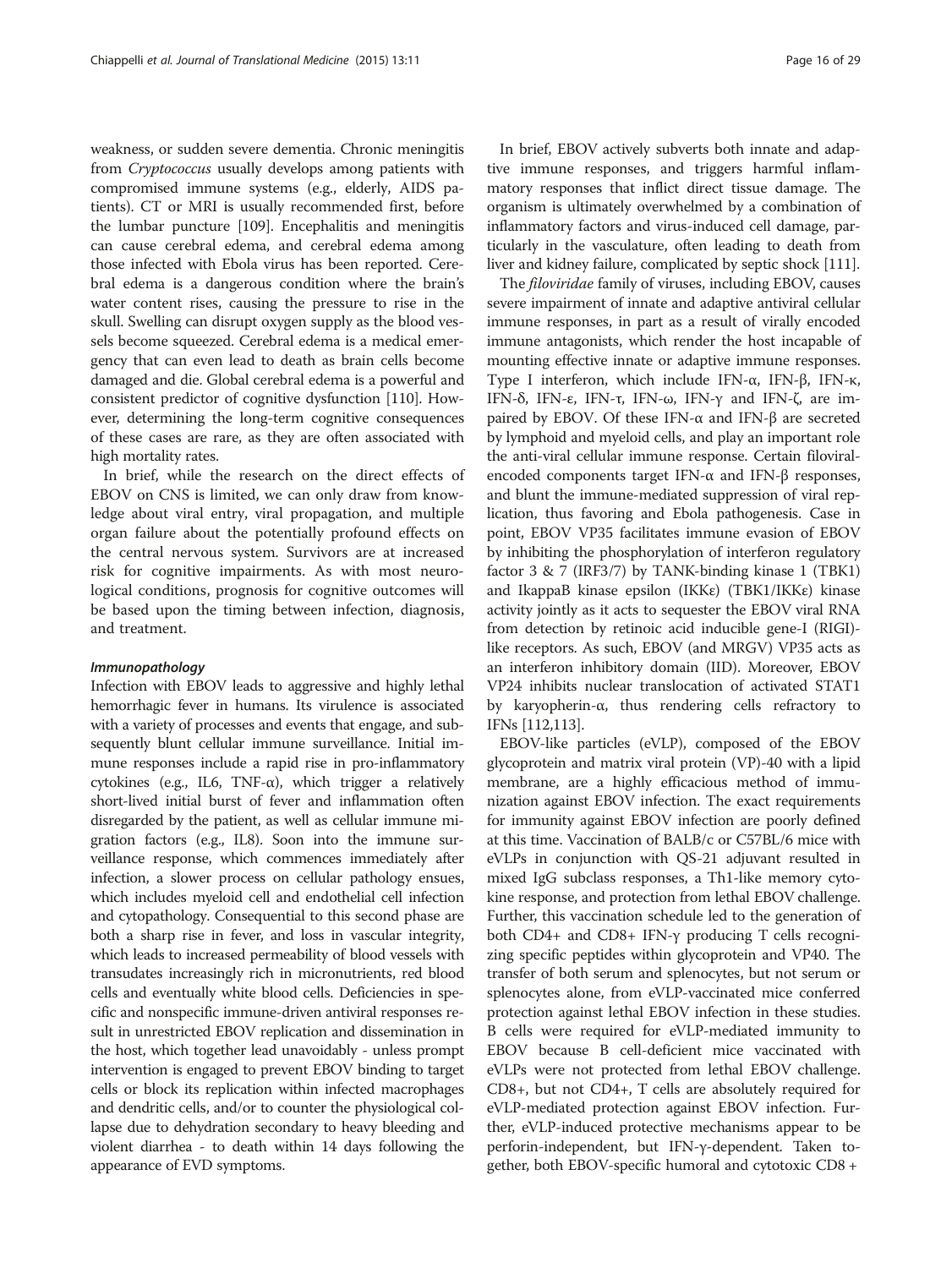T cell responses are critical to mediate protection against filoviruses following eVLP vaccination [\[114\]](#page-26-0).

In brief, the first telling symptoms of incipient EVD include high fever and bleeding from the orifices. As dendritic cells and macrophages succumb to EBOV infection, the cellular immune surveillance mechanism is progressively impaired, and virus titter rises, as does EBOV-caused cyto-and physiopathology. Immune evasion events of EBOV include:

- inhibition of innate immunity that precipitates down-regulation of type I interferons, as well as IFN-γ,
- EBOV epitope masking,
- subversion of the adaptive humoral immunity, and
- secretion of truncated forms of the viral
- glycoprotein (e.g., GP, ssGP) [[115](#page-26-0)].

It is possible and even probable that EBOV-infected dendritic cells and macrophages soon invade specific organs, and establish themselves as EBOV-infected resident myeloid cells. Case in point, renal myeloid cells represent a constitutive, extensive and contiguous network of local immunity cells that provide sentinel immune surveillance. They contribute to induce and regulate inflammatory responses to protect the kidney from infection. They are a perfect example of local immunity, as similar sentinel myeloid cells are found in every organ to play key factors in the initiation and propagation of renal disease, as well as essential contributors to subsequent tissue regeneration, regardless of etiological and pathogenesis mechanisms [\[116](#page-26-0)].

Indeed, dendritic cells and macrophages, in part because of their high degree of motility, play a critical role in the cross-talk between systemic and local immunity, including between the central nervous system and mucosal immunity – that aspect of local immunity is most likely to be severely affected during EBOV infection. HIV is another RNA virus that infects myeloid cells: HIV+ dimCD4 + macrophages leave the systemic immunity environment, to infiltrate in the local immunity of the intestinal mucosa, in so doing, contribute to promote local inflammation and injury to the intestinal lining, contributing to loss of the resident intestinal flora and heavy diarrhea [\[117\]](#page-26-0). More generally speaking, HIV can escape from systemic immunity assessments simply by becoming hidden in macrophages and dendritic cells that transmigrate from the systemic compartment to organs and lymph nodes, such that lymphadenopathy is a clinically relevant sign and important guiding tools for detecting hidden HIV in asymptomatic individuals [\[118,119](#page-27-0)].

Evidently, we do not know if this is the case in EBOV infection as well because the pathology of EVD is so fulminant and lethal. However, as the number of EBOV+

survivors will continue to increase, it will behoove us to be more prudent and less euphoric in our statement that such and such a patient is "cured" from Ebola: rather, we ought to consider the likelihood that EBOV, like HIV, could become hidden in the micro-environment of local immunity, thus becoming undetectable as virions or viral particles in the systemic circulation. This eventuality should be particularly apparent when "cured" patients retain high titers of circulating anti-EBOV antibodies, or certain symptomatologies (e.g., severe headaches, confusion, fever).

EBOV causes highly lethal hemorrhagic fever that leads to death in up to 90% of infected humans, depending on the Ebola virus species. Like many other infections, EBOV induces massive lymphocyte apoptosis, which is thought to prevent the development of a functional adaptive immune response. In a murine experimental model of EBOV infection, data described an increase in expression of the T cell activation-migration-maturation marker CD44 in CD4+ and CD8+ T cells. CD44 is a cell-surface glycoprotein involved in cell–cell interactions, cell adhesion and migration. The percent and absolute numbers of the CD4 + CD44+ and CD8 + CD44+ subpopulation sharply increase in the later phase of EBOV infection, preceding death. In many instances, this event is accompanied by a dramatic rebound of lymphocyte numbers in the blood, which however appear to be apoptotic lymphocytes, suggesting that local (i.e., spleen) and systemic cellular immunity might be characterized by considerable unproductive lymphocyte activation, and consequential programmed cell death in the later stages of EBOV infection. Data have indeed shown that, despite significant lymphocyte apoptosis, a functional and specific, albeit insufficient, adaptive immune response is made in lethal EBOV infection and could be protective upon transfer to naive infected recipients. These findings may spark new immune-based therapeutic strategies to control EBOV and EVD [\[120](#page-27-0)].

EBOV infection induces massive lymphoid and myeloid apoptosis. Data have established that EBOV-induced lymphocyte apoptosis in vivo occurs via both the death receptor (extrinsic) and mitochondrial (intrinsic) pathways. Inhibiting lymphocyte apoptosis during EBOV infection fails to improve animal survival rates [[121](#page-27-0)], indicating that the immunopathogenesis induced by EBOV occurs upstream from T cell activation. Clearly, one must surmise from these findings, taken together, that EBOV infection of antigen-presenting cells, such as macrophages and dendritic cells, must alter the plasma membrane structure of the host cell, such that the T cell, while recognizing the non-self/self complex, fails to find a functional CD80 (B7.1) and CD86 (B7.2) receptor on the membrane of the EBOV-infected antigen presenting cell for its CD28 co-activating membrane moiety. Alternatively, the T cell inducible costimulator (ICOS) might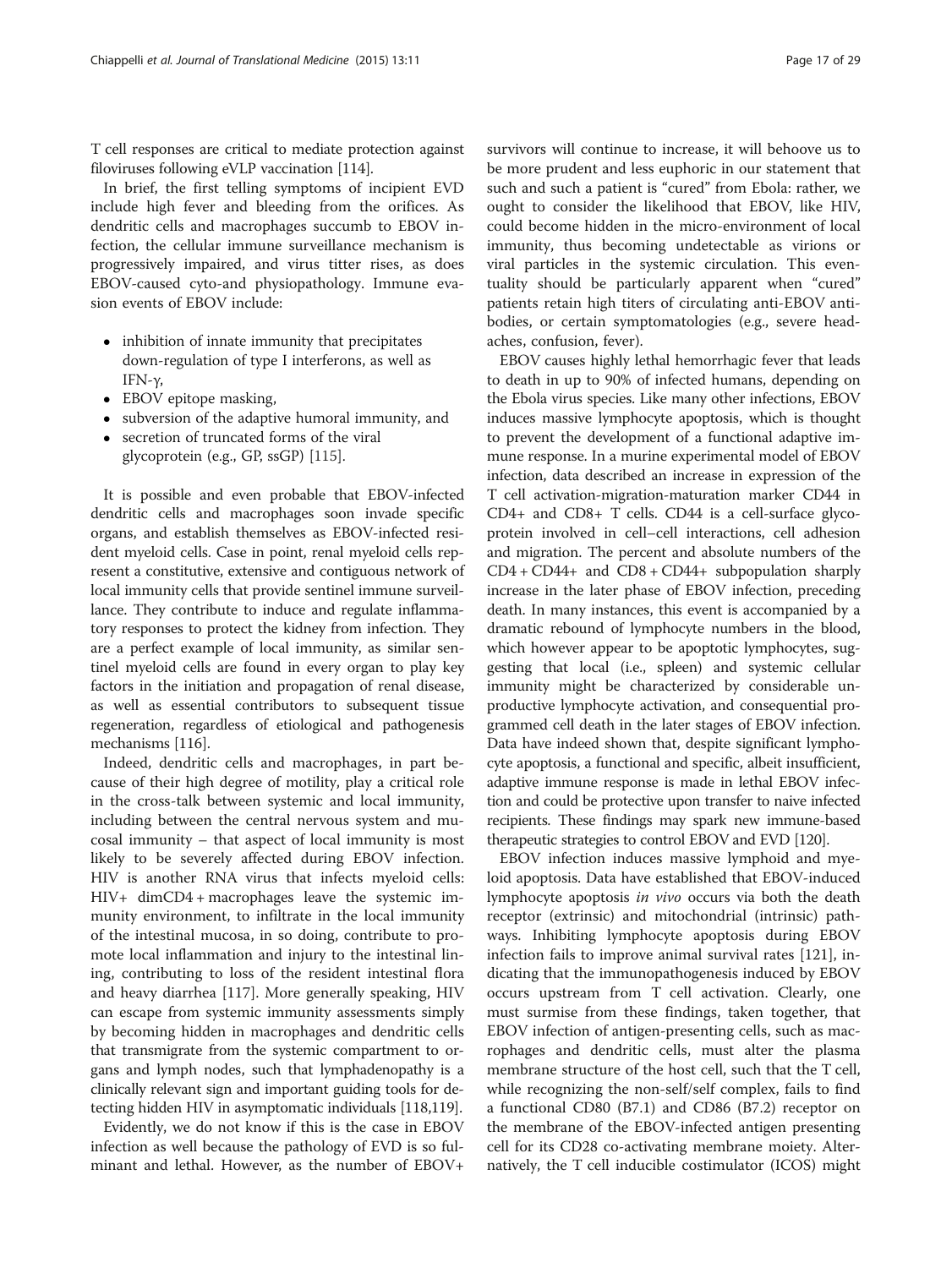fail to find an integral form of its ligand, B7RP1, of the EBOV-infected macrophages and dendritic cells. The hypothetical model we propose here is grounded on our current understanding that costimulatory signals, such as CD28 and ICOS are critical for the establishment and maintenance of systemic and local cellular and humoral immune surveillance, and rests on previous observations in a related model that demonstrated that the impairment in the B7 family-ligand costimulatory pathways may promote tumor immune evasion by providing a negative regulatory signal equivalent to T cell apoptotic cell death [\[122](#page-27-0)]. Indeed, this paradigm has led to the development of a variety of immunotherapies targeting costimulation pathways [[123-125\]](#page-27-0). It follows that future clinical trials in EBOV+ patients may require testing immunotherapeutic interventions such as these as preventive or palliative means of blunting EVD.

#### Clinical interventions

Currently the diagnosis of Ebola is difficult [[61](#page-25-0),[126,127](#page-27-0)], and there are no specific vaccines or medicines (such as antiviral drug) that have been proven to be effective against Ebola. Symptoms of Ebola are treated as they appear. The following basic interventions, when used early, can significantly improve the chances of survival:

- Providing intravenous fluids and balancing electrolytes
- Maintaining oxygen status and blood pressure
- Treating other infections if they occur

Timely treatment of EVD is important but challenging since the disease is difficult to diagnose clinically in the early stages of infection. Because early symptoms such as headache and fever are not specific to ebolaviruses, cases of Ebola may be initially misdiagnosed, as noted above [\[128](#page-27-0)].

#### Vaccines

We discussed elsewhere the main difficulties in developing vaccines for HIV [\[129\]](#page-27-0). Similar concerns arise for related RNA viruses, including the filoviruses, and EBOV in particular. As for anti-HIV vaccines [\[129](#page-27-0)], the most promising anti-EBOV vaccine candidates are DNA vaccines raised against the EBOV cDNA, vaccines derived from adenovirus-EBOV conjugates, or vaccines directed against certain EBOV components, such as VLPs. Using mRNA extracted from bone marrow of Ebola survivors, human monoclonal antibodies against Ebola virus surface protein have been experimentally produced and now raise the hope for the development of a safe vaccine [\[130\]](#page-27-0). However, as of November 2014, no vaccine was approved for clinical use in humans, or even developed, tested for toxicity, and distributed for that initial purpose.

The complexity in developing a EBOV-specific vaccine is in part the reason why no licensed vaccine is available yet. It is also the case that prior outbreaks, considering their size and relative containment, failed to evoke the response of the national and international scientific community in pursuit of an anti-EBOV vaccine [[131,132\]](#page-27-0). Even in the course of the present epidemic, the call for the development of an effective vaccine protective against Ebola was relatively subdued until EBOV+ patients were identified on European and US soil. Now, Ebola vaccines are undergoing active investigation, particularly in light of a more complete understanding of the genomic and proteomic properties of EBOV [[133](#page-27-0)].

By all accounts, a vaccine is necessary to halt the present Ebola epidemic. The two most advanced candidates have recently entered safety and efficacy trials. Should they prove non-toxic and efficient in triggering the needed immune response, then WHO might recommend bypass of the usual careful screening and testing process, and immediate utilization in what would amount to phase III efficacy tests in Liberia, Guinea, and Sierra Leone, and possibly in Western Europe and the US as well. Case in point, Canada's National Microbiology Laboratory developed an experimental vaccine that combines fragments of Ebola virus with the non-fatal adenovirus. The vaccine appears promising, and testing in the US (Walter Reed Army Institute of Research) has begun, and will follow presently with testing in Western Europe and Africa. However, the safety and effectiveness of the Canadian vaccine in humans remains unknown at this time. Similarly, simultaneous phase I trials of an experimental vaccine (NIAID/GSK), based on a modified chimpanzee adenovirus conjugated to portions of Zaire and Sudan EBOV, and developed jointly by GlaxoSmithKline and NIH, commenced in September 2014. If this phase is completed successfully, then a stockpile of 10,000 doses of the vaccine could be fast tracked for use in West Africa and world-wide, perhaps as early as early 2015, although full validation studies will not be completed by then.

GlaxoSmithKline website reported in mid-October that "…"development of the vaccine candidate is progressing at an unprecedented rate, with first phase 1 safety trials with the vaccine candidate underway in the USA, UK and Mali, and further trials due to start in the coming weeks…". As an inevitable sequela of this fast-track process however, difficult bioethics questions are emerging in the rationale that would determine who would be tested with these vaccines, vs. others who would be left to face a quasi certain lethal fate [[134](#page-27-0)].

#### Pharmacological interventions

Without an approved vaccine or treatments, Ebola outbreak management has been limited to palliative care and barrier methods to prevent transmission. These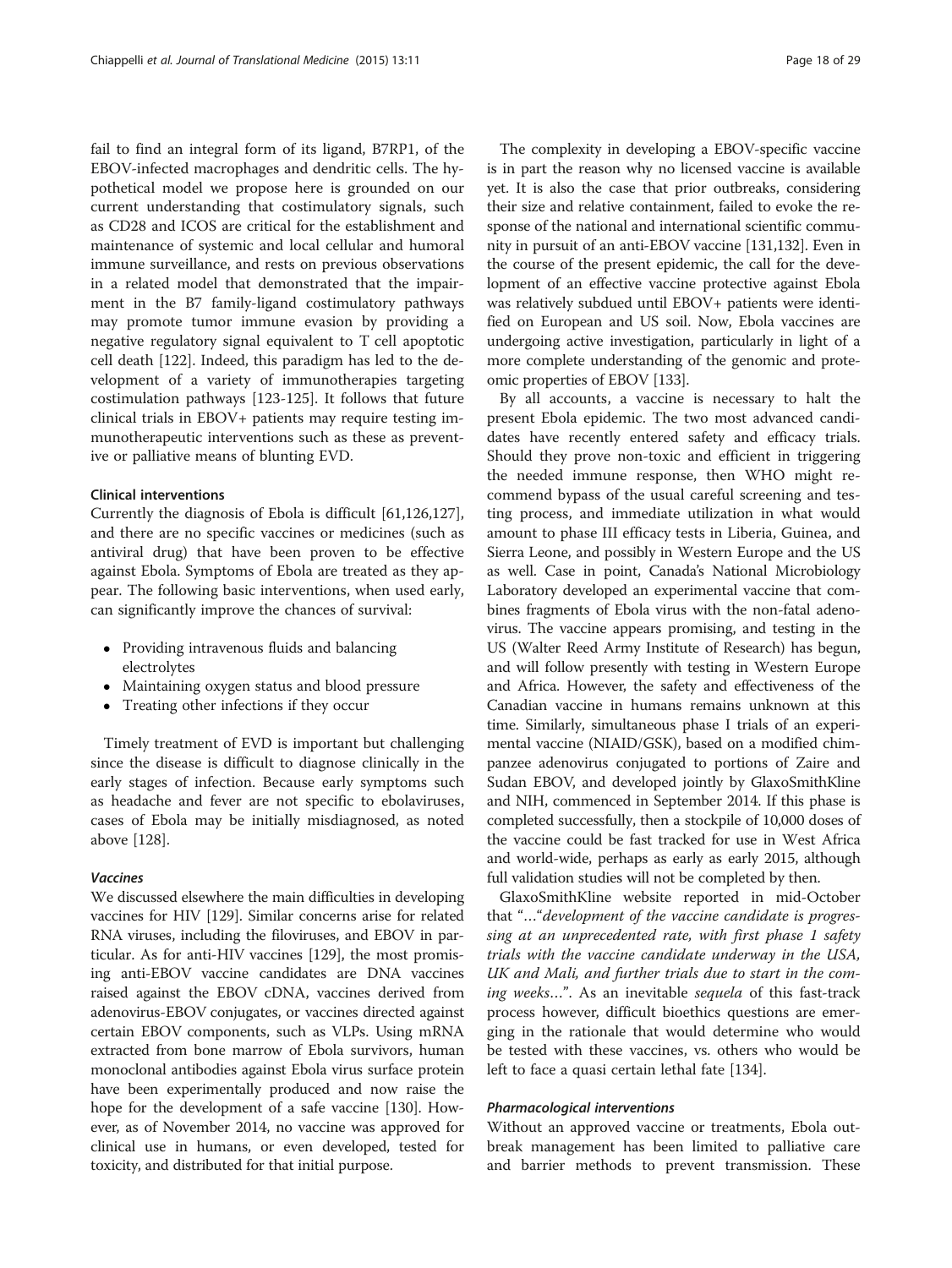approaches, however, are increasingly inefficient as the epidemic grows exponentially. Certain drugs have been approved for use in Ebola patients, and characteristically inhibit filovirus cell entry, such as amiodarone, dronedarone and verapamil [[135\]](#page-27-0).

Alternative pharmaceutical interventions, such as the combination of monoclonal antibodies optimized from two previous antibody cocktails (ZMapp, produced by Novartis, Mapp Biopharmaceutical, and others), appears to rescue 100% of rhesus macaques when treatment is initiated up to 5 days post-challenge. High fever, viremia and abnormalities in blood count and blood chemistry are relieved following ZMapp intervention. Advanced disease, as indicated by elevated liver enzymes, and ZMapp reverses mucosal hemorrhages. In brief, ZMapp exceeds the efficacy of any other therapeutics described so far, such as RNAi-based TKM-Ebola, or antisense based AVI-7537) [\[136](#page-27-0)-[138](#page-27-0)].

ZMapp outcomes were so promising to warrant further development of this cocktail for clinical use. Indeed, it was administered to the two US medical workers Dr. Kent Brantly and Nancy Writebol, who had contracted EVD in Liberia, were transported to US hospital, and, following ZMapp treatment, recovered from Ebola. ZMapp is certainly not the "miracle drug", however, as the case of the Spanish priest who got infected with EBOV in Liberia, and eventually died of Ebola in Madrid a few days into his treatment regimen with ZMapp demonstrates. Teresa Romero, the nurse who treated him, contracted the disease and was the first case of Ebola contracted and diagnosed outside of the African continent, as discussed above.

#### Toward novel interventions Cellular immunity

Case reports of acutely ill patients with EVD showing improvement with the transfusion of plasma from EVD survivors may seem at odds with the idiotypic antibody network model of immunoglobulin regulation, first advanced four decades ago [[139\]](#page-27-0). However, in the case of EBOV, which is know to disrupt cellular immunity upstream of T cell activation and differentiation into lymphocytes capable of either the TH1 or TH2 pattern of cytokines, it appears plausible that replenishment of immunoglobulin may actually be protective, rather than nefarious to the humoral immune response, at least during a certain window in time of immunopathology.

The microenvironment of organisms is greatly dependent on the intricate, fluid relationships that exist between the different subpopulations of T CD3+ cells, and the pattern of cytokines they produce. Murine immunology has revealed two principal clones of T cells characterized by their secreted cytokines, Thelper1 (Th1) and Th2. Human immunology studies uncovered similar patterns of

cytokines, which however could not be cloned as in the murine system for obvious reasons. Therefore, and to recall the murine model, these patterns are referred to as TH1 and TH2 T cell subpopulations. Whereas the human TH1 cytokines (e.g., IL2, INF-γ, IL12) predominantly favor T cell activation, proliferation and maturation for cellular immunity toward parasites, virally infected cells and tumor cells, the TH2 cytokine profile (e.g., IL4, IL5, IL10) favors the activation, proliferation and maturation of B cells and enhance humoral immunity and the production of antibodies. A third population was soon characterized both in the murine and in the human systems, which down regulated T cells responses, and tended to blunt cellular immunity: this regulatory T cell subpopulation (Tregs) was characterized by tri-immunofluorescence flow cytometry to express either CD4 or CD8, to be mostly constituted of activated cells expressing the  $\alpha$  chain of the IL2 receptor, CD25, and the characteristic key signature of Tregs, FoxP3. Further characterization revealed that, depending upon the microenvironment, TH1 populations might engender a TH17 subpopulation, whose cytokine profile (e.g., IL17-A, IL-17 F, TNF- $\alpha$ , IL22, IL23, and IL9 in low concentrations) lends to a state of sustained T celldriven inflammation seen in in autoimmune diseases and allergic reaction, or TH2 cells may generate TH9 subpopulations characterized by elevated levels of IL9 and IL10. Recent data indicate that Tregs play a critical role in directing and regulating the dynamic plasticity of the balance of TH1/TH2, and of the intimately related TH17/ TH9 subpopulations [[140](#page-27-0)-[144](#page-27-0)].

TH1/TH2 and TH17/TH9 relationship is pivotal in maintaining the efficiency of cellular immune surveillance. Should the hypothesis that EBOV impairs the host's cellular immunity by altering the Tregs-mediated regulation of TH1, TH2, TH17 and TH9 plasticity be proven true, then novel immunotherapies could be designed and tested on EVOV+ patients directed specifically at restoring the physiological homeostasis in TH1, TH2, TH17 and TH9 cytokines.

Case in point, IL23 is important for the expansion of TH17 cells and thus the production of IL17-A and IL9. However, IL23 is not necessary for the initial differentiation of TH17 cells but it maintains and stabilizes the TH17 lineage [\[143\]](#page-27-0), which itself is the principal driver for the maintenance of TH17-mediated T cell-induced and -sustained inflammation. By promoting Tregs, the expression of IL23-receptor is abrogated, which leads to the inhibition of IL23 production, and consequentially TH17-driven events are blunted, As a result, a plausible increase in TH9 cells should occur due to the strive for balance of TH17 and TH9 cells in the immune system. It is also the case that IL6 and low concentration of induces IL-23 receptor expression and high concentration of TGF-β inhibits IL23 receptor and mediates a dynamic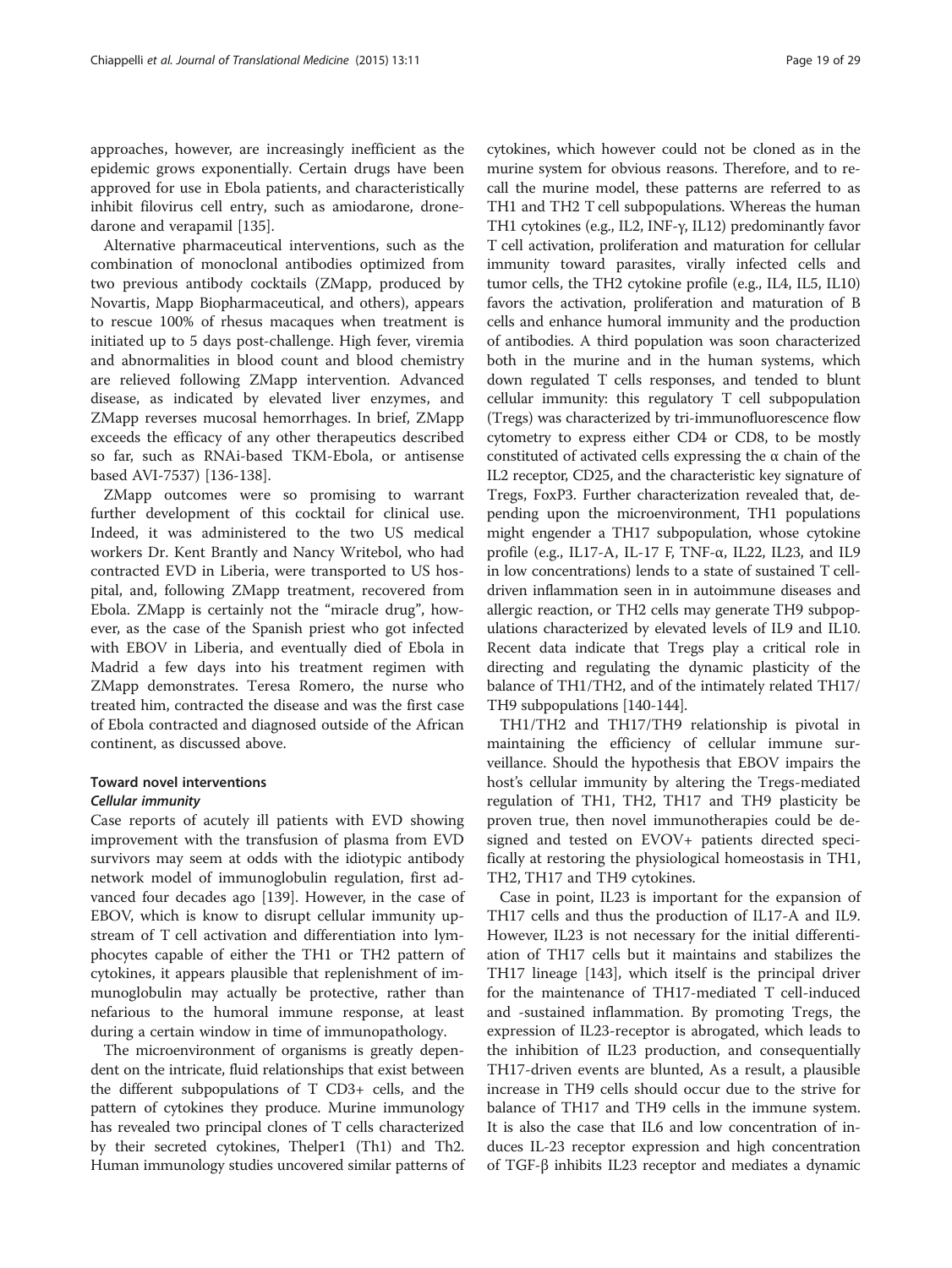conversion between TH17 and Tregs by inducing Foxp3+ transcription factor [[142-144](#page-27-0)].

In brief, cellular immune surveillance is a dynamic and fluid system that is driven by a finely balanced and delicately regulated equilibrium of cytokines. The microenvironment of the organism, which is profoundly altered in the case of EBOV infection and the consequential physiological breakdown in EVD, dictates and regulates whether or not there is a predominant TH1 and TH17, or TH2 and TH9 pattern of cytokines. It follows that novel immunotherapeutic modes of combating EBOV immunopathology may simply lie in rectifying the cytokine relationship and the fluidity of the T cell subpopulations that are driving these cytokine patterns.

Reiterating the concepts made above, the observation that seven of eight patients with Ebola survived after receiving a transfusion of plasma donated by individuals who had previously survived the infection is coherent with both our current understanding of cellular immunity, and of the immunopathology mediated by EBOV. In brief, intravenous antibodies appear to be protective, and therefore, WHO has approved the use of convalescent serum and plasma to treat patients with Ebola.

EBOV-infected macrophages and dendritic cells produce pro-inflammatory cytokines, chemokines and tissue factor, attracting additional target cells and inducing vasodilatation, increased vascular permeability and disseminated intravascular coagulation. However, they appear incapable of restricting viral replication, in part because of impaired interferon responses (vide supra), but also because of other cytopathic mechanisms yet unclear. Consequently, EBOV spreads throughout the body via these cell populations, and causes multifocal sites of necrosis and septic shock-like syndrome. Massive apoptosis of natural killer and T cells accompanies these events, as noted above, and this further impairs immunity [\[127,145,146\]](#page-27-0). These findings suggest that the virus causes profound alterations in macrophage biology, and that perhaps modifying host responses via correcting EBOV-caused macrophage defects could become an effective alternative therapeutic strategy in the treatment of Ebola.

Macrophages are myeloid derivatives that mature from monocytes and that process foreign materials by phagocytosis, a process that has evolved in vertebrate immunology to recognize pathogens and damaged tissues through Toll receptors, as well as pathogen-associated molecular patterns (PAMP) and damage-associated molecular patterns (DAMP) [\[146-155](#page-27-0)]. In general terms, macrophages either turn on their killing program and "fight" against an invading pathogen and defend against subtle variations of self and to develop and engage specific T cell-mediated immune responses, or they engage in a "fix" repair and remodeling program. Macrophages

either elicit responses that include nitric oxide and oxygen radical production, which have been described as a M1-type macrophage response, or production of factors that promote proliferation, angiogenesis, and matrix deposition, which together represent a M2-macrophage response [[147](#page-27-0),[149,152,156,157\]](#page-27-0).

Macrophage-like cells have varied tissue distributions, and have different names depending on their anatomical sites. In the central nervous system, macrophages are called microglial cells whereas hepatic macrophages are referred to as Kuppfer cells, in the lungs they are recognized as alveolar macrophages whereas skin macrophages are the Langerhans cells [[147](#page-27-0),[152](#page-27-0)]. Depending on their histologic and microenvironment, macrophages have distinct functions, so that Langerhans cells, for example, are most often engaged in encountering damage signals due to wounds and act predominantly in an M1 type response, whereas alveolar macrophages, for instance, predominantly engulf inhaled materials and work predominantly in an M2-fix modality.

M1 and M2 are oversimplified descriptions of the complex processes brought about by macrophages in their function as director of the innate immunity orchestra; but, the model provides a useful dichotomous functional classification that segregates the macrophage toxicity from its repairing activity at the cellular and histological level. In brief, M1 and M2 refer to two different, actually opposing and balancing states and activities of macrophages: in the M1 stage, cells predominantly produce cytotoxic levels of nitric oxide, whereas cells at the M2 stage largely secrete cell- and tissue levels of ornithine [\[157,158](#page-27-0)].

Macrophages actively metabolize arginine either to nitric oxide and citrulline via the inducible nitric oxide synthase pathway (iNOS) (M1 physio-toxic profile), or to ornithine and urea via the arginase pathway (M2 physio-repairing profile). Nitric oxide is the primary effector molecule used by macrophages to kill pathogens or eliminate host cells [\[159-163](#page-27-0)]. By contrast, ornithine is a precursor of polyamines, which are required for DNA replication [[164](#page-27-0),[165](#page-27-0)], as well as of L-proline, a major component of collagen that is required for tissue repair and serves as a matrix promoting cell replication [[166,167](#page-27-0)]. The M1 macrophage pattern influences TH1 cytokines, including IL-12, which drive T-cell sustained inflammation (i.e., TH17), activation, proliferation and maturation; by contrast, macrophages in the M2 state tends to favor TH2 patterns of cytokines, which support humoral immunity, including B cell proliferation, maturation and secretion of antibodies [[148](#page-27-0),[152,153](#page-27-0)].

One among the most powerful stimuli for iNOS, and therefore for inducing M1 macrophages is IFN-γ. Nitric oxide and citrulline can be generated during both innate and adaptive immune responses since T lymphocytes and natural killer cells, upon activation, produce large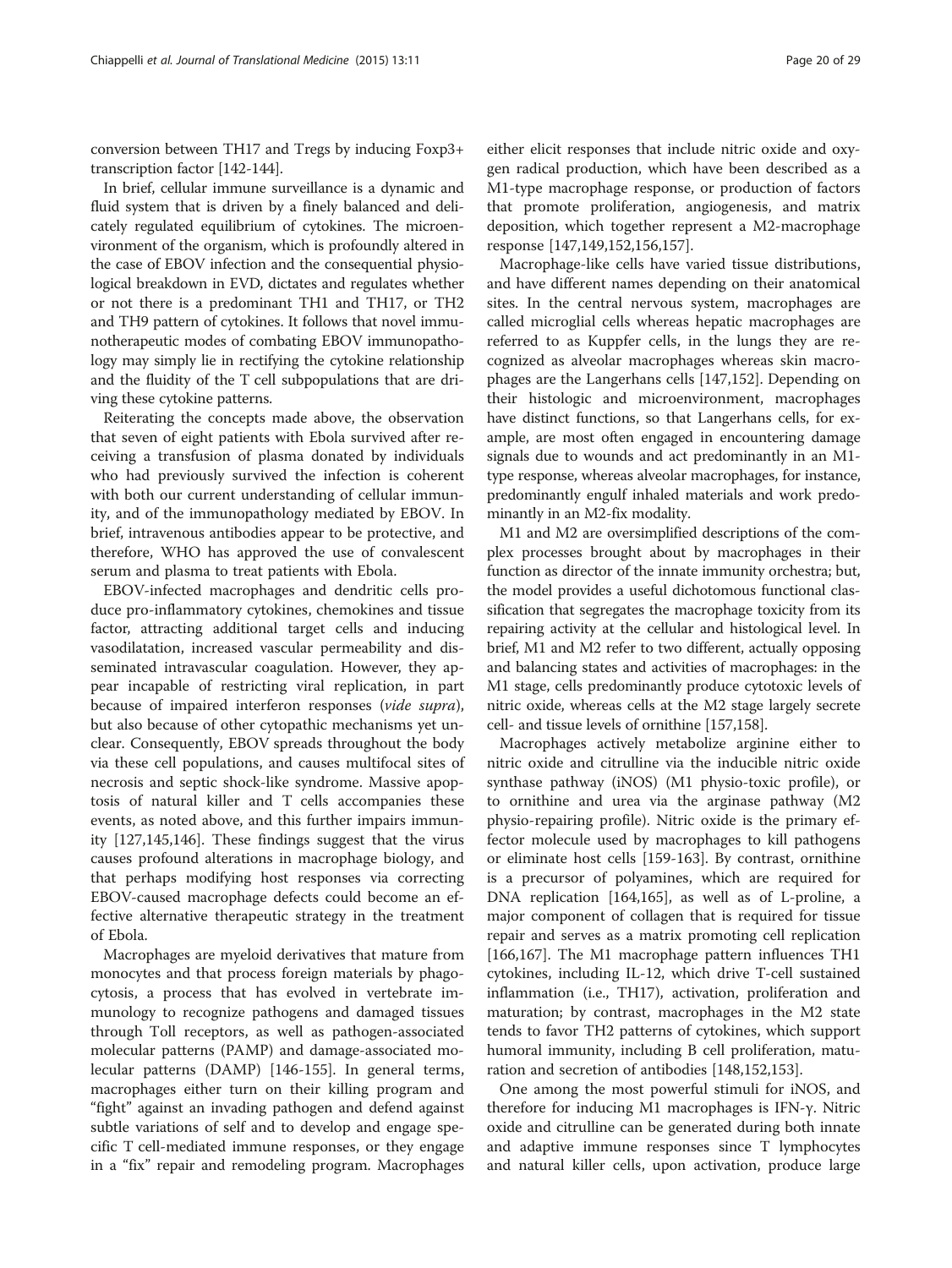amounts of IFN-γ [[147](#page-27-0),[148](#page-27-0),[154,155,168-](#page-27-0)[171](#page-28-0)]. IL12, a TH1 cytokine produced by dendritic cells and macrophages, stimulates IFN-γ and thus contributes to driving forward M1 macrophages [\[163,165,](#page-27-0)[171,172\]](#page-28-0). By contrast, TGF-β1 stimulates the arginase pathway, and is potent inhibitor of iNOS, such that the constitutive production of TGF-β1 and nitric oxide by macrophages is inversely correlated: TGF-β1 serves as an autocrine regulator for iNOS, an endogenous switch, as it were, that significantly contributes to determining a M1 or an M2 stage [[157,163](#page-27-0),[169](#page-27-0)[,173](#page-28-0)-[182](#page-28-0)]. IL4 induces TH2 responses, while suppressing TH1 patterns of cytokines, and together with IL13 contributes to inhibiting the production of nitric oxide, inducing arginase and favoring the transition to the M2 state of macrophage function [[154](#page-27-0)[,183,184](#page-28-0)].

In a classic pattern of cellular immune surveillance, pathogens and cyto-histological damage, including cancer and virally-infected cells, are detected through PAMP and DAMP within hours; shortly thereafter, a set of signals are produced by resident macrophages, which are dedicated to act as M1 macrophages within a day of the insult. Simultaneously, levels of IFN-γ produced by immune immunity cells rise, which further elevate the M1 response [[149](#page-27-0)-[151,156,](#page-27-0)[171,185-190\]](#page-28-0).

As the pathogen invades lymph nodes, the lymph nodes antigen-presenting cells (i.e., dendritic cells) provoke, by their presenting the antigen, the clonal proliferation of antigen-specific T cells [\[191](#page-28-0)]. During a M1 macrophage response, IL12 and IL23 are secreted, which signal T cells to elicit a TH1 response, including high levels of IFN-γ. The ongoing M1 response is therefore sustained, and TH17 activation ensues further amplifying the M1 cytotoxic and histopathologic response [[191\]](#page-28-0). By contrast, when the pathogen is contained by the M1 pattern of response, then M2 state macrophages engender a pattern of cytokine that is associated TH2 pattern of cytokines. This includes IL10 that shuts down the TH1 cytokine response, as well as IL4 and IL13 that promote antibody production for the removal of the pathogen, and TGF-β-1 that further induces arginase for cell and tissue rebuilding and repair. Therefore, to a INF-γ/TGB-β-1 balance and a TH1/TH2 balance seem to correspond a M1/M2 balance and a tissue destruction by virtue of excessive nitric oxide and related cytotoxic compounds vs. a tissue regeneration modality resulting from arginase-mediated production of polyamines for DNA repair and L-proline and ornithine for cell and tissue repair [\[191-193](#page-28-0)].

If the hypothesis can be brought forward that EBOV selectively alters the M1/M2 balance because it is tropic to macrophages and dendritic cells – a hypothesis that could be tested relatively simply by in vitro manipulations followed by tri- or tetra-immunofluorescence flow cytometry – then, the inference can be brought forward

that EBOV may contribute to drive and sustain an M1 state simply because of the chronic depletion of ebolavirusinfected macrophages and the need to generate new myeloid derivatives to combat the pathogen. Consequently, a state of super-induced iNOS could ensue – a hypothesis equally testable with biopsy specimens from Ebola patients – and the associated profound cellular and physiological toxicity, which could contribute to the system collapse that manifests in the advanced stages of EVD. Novel immune-based interventions for Ebola patients

by attenuating M1 responses and favoring an M2 macrophage state. Indeed, macrophage-directed interventions include 2 pharmacotherapeutic drugs directed at impairing macrophage survival [[194,195\]](#page-28-0), although it is not clear if it may specifically target M1 or M2. Research shows, at least in the context of central nervous system microglia and invading macrophages, that NF- κB p50 is a key redoxsignaling mechanism regulating the M1/M2 balance,

which preferentially drives M1 responses [[196,197\]](#page-28-0).

might therefore involve modulating the M1/M2 balance

#### Microparticles and micronutrients

The deregulation of coagulation cascade due to EBOV hemorrhagic fever is a syndrome that causes disseminated intravascular coagulation, which leads to micro-thrombi and related fibrin deposition in the microvasculature. Multiple organ failure ensues, as was outlined above. At the molecular level, the overexpression of the extrinsic tissue factor (TF) trans-membrane glycoprotein is responsible for fibrin deposition. That TF is expressed, not by endothelial cells, but by myeloid cells is indicative of putative TF alterations in EVD since, as noted, EBOV infects monocytes and macrophages. Data obtained in experimentally EBOV-infected macaques show altered TF expression on microparticles, small vesicles  $(0.2-1 \mu m)$ derived from cell plasma membranes and acting as intermediate messengers, probably of myeloid cell origin. Microparticle TF, detected by days 4 and 5 post-infection, were shown to have an important pro-coagulant role. Taken together, these preliminary studies suggest that chemotherapeutic strategies aimed at controlling overexpression of microparticle TF may prove to be an effective intervention to counter EBOV-induced EVD hemorrhagic fever [[198](#page-28-0)].

Selenium is an essential micronutrient in human homeostatic physiology. Selenium acts as an essential component of the unusual amino acids, seleno-cysteine and seleno-methionine. In states of selenium deficiency, cells cannot synthesize seleno-proteins, which act not only in selenium transport, but also as essential auto-oxidants to maintain cell health and to prevent cytopathic manifestations. Seleno-proteins also maintain physiologic balance through their anti-inflammatory properties. Selenium is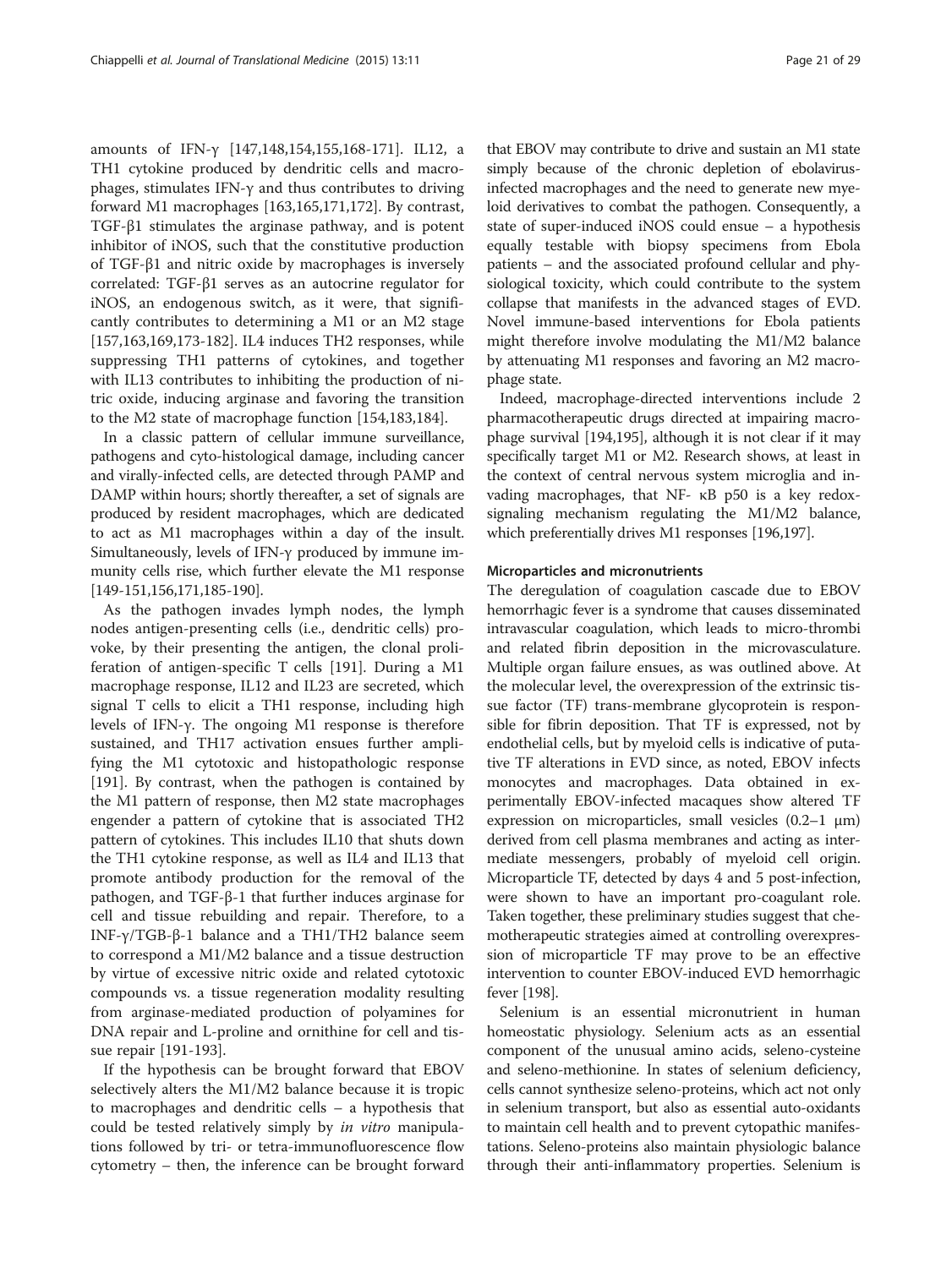consumed as part of a normal diet, or as a dietary supplement [\[199\]](#page-28-0). Seleno-cysteine proteins contain selenium in their active site in the form of their 21st amino acid seleno-cysteine, which is encoded by an in-frame UGA stop codon [[200](#page-28-0)]. Several UGA codons lie in Ebola genome and some seleno-cysteine insertion sequences (SECIS), in particular stem-loop structures, were predicted in mRNAs analyses. It is possible and even probable that EBOV UGA codons may encode seleno-cysteine, thereby depleting the selenium available to the host cell, impairing eukaryotic seleno-protein translation, and prompting lipid peroxidation and consequential cellular damage. Secondarily, selenium depletion may lead to both enhanced thrombosis and decreased immune surveillance processes, acting in concert to worsen hemorrhagic symptoms [[201](#page-28-0)]. It follows that novel nutritional paradigms aimed at replenishing selenium might be desirable for maximum protection against, and recovery from EVD.

#### MicroRNA

MicroRNA is a small non-coding RNA molecule, which is usually smaller than 20–22, and which functions to silence RNA post-transcriptional regulation of gene expression generally by forming base-pairing with complementary sequences within mRNA molecules. Animal miRNAs are usually complementary to a site in the 3'-UTR, and function in gene regulation principally by inhibiting protein translation of the target mRNA, and occasionally by inducing modification of histone and non-histone protein, and DNA methylation of promoter sites, which affects the expression of target genes. It is current dogma that regulation of miRNA preserves normal functioning of eukaryotic cells, whereas deregulation of miRNA may be associated with disease.

Case in point, two putative viral microRNA precursors (EBOV-pre-miR-1 and EBOV-pre-miR-2) and three putative mature microRNAs (EBOV-miR-1-5p, EBOVmiR-1-3p and EBOV-miR-2-3p) derived from the EBOV genome have been identified [\[202\]](#page-28-0). Data have also shown that certain proteins that are down-regulated in EBOV infection, such as tissue factor pathway inhibitor, dystroglycan1, caspase 8 FADD-like apoptosis regulator. Inhibition of the mi-RNAs hsa-miR-1246, hsa-miR-320a and hsa-miR-196b-5p can actually rescue the cell viability that was induced by EBOV glycoprotein [\[203](#page-28-0)]. Taken together these findings suggest a novel molecular basis for EBOV pathogenesis, and a new molecular therapeutic and preventive strategy for EBOV+ patients.

#### Translational effectiveness

Recent developments in health care have witnessed the evolution of the original conceptualization of translational research into translational science in medicine, dentistry and nursing. Translational research, as originally defined by NIH, requires that sample biopsies obtained from individual patients be analyzed and characterized in the laboratory, and that the outcome of these studies be integrated in the clinical decision-making for treatment. Translational effectiveness, as later defined by AHRQ, defends that another major component of clinical decision-making must rest on obtaining, disseminating and utilizing the best available evidence in specific clinical settings [\[27\]](#page-25-0). Dissemination must be directed in various forms and formats to all of the stakeholders involved in the patient's well-being from the patients themselves, to the caregivers, the healthcare team, and the patients' friends and acquaintances. Stakeholders play a critical role in the dissemination process, be it person-to-person or via tele-medicine processes, in caring for patients with EBOV infection.

#### Stakeholders in translational effectiveness

Stakeholders are important partners in the clinical decision-making process, particularly in the context of patient-centered healthcare homes and neighborhoods for optimizing patient-targeted interventions [\[27\]](#page-25-0). Stakeholders can include biologists, clinicians/clinical researchers, epidemiologists, health services researchers, patients, family members, caregivers, patient advocates, social workers, insurance carriers, and legal advisers, all striving to ensure multidimensional and multidisciplinary contributions to the multiplicity of patient-target endeavors in evidencebased, patient-centered and effectiveness-focused clinical decision-making [[27](#page-25-0)]. Stakeholders contribute their skills and knowledge to synergistically share the responsibility of patient-targeted care. Active stakeholder engagement is critical to the success of patient-centered, effectivenessfocused and evidence-based intervention. Stakeholders in modern healthcare engage as:

- Primary stakeholders: those individuals ultimately and directly affected, either positively or negatively, by the healthcare outcomes (e.g., patients, the immediate family members, or caregivers of patients who cannot represent themselves).
- Key stakeholders: individuals who may or may not be primary stakeholders, but have a significant influence on the decision-making process (e.g., relatives, friends or caregivers empowered by a legal document or directive to make healthcare decisions on behalf of the patient).
- Secondary stakeholders: individuals indirectly affected by the outcomes, or indirectly involved in the patient's care process.
- Allied stakeholders: individuals who are involved in the patient's care, but are indirectly affected by the healthcare outcome (e.g., medical, dental, nursing and pharmacy staff, other hospital employees, insurance agents, legal staff and lawyers).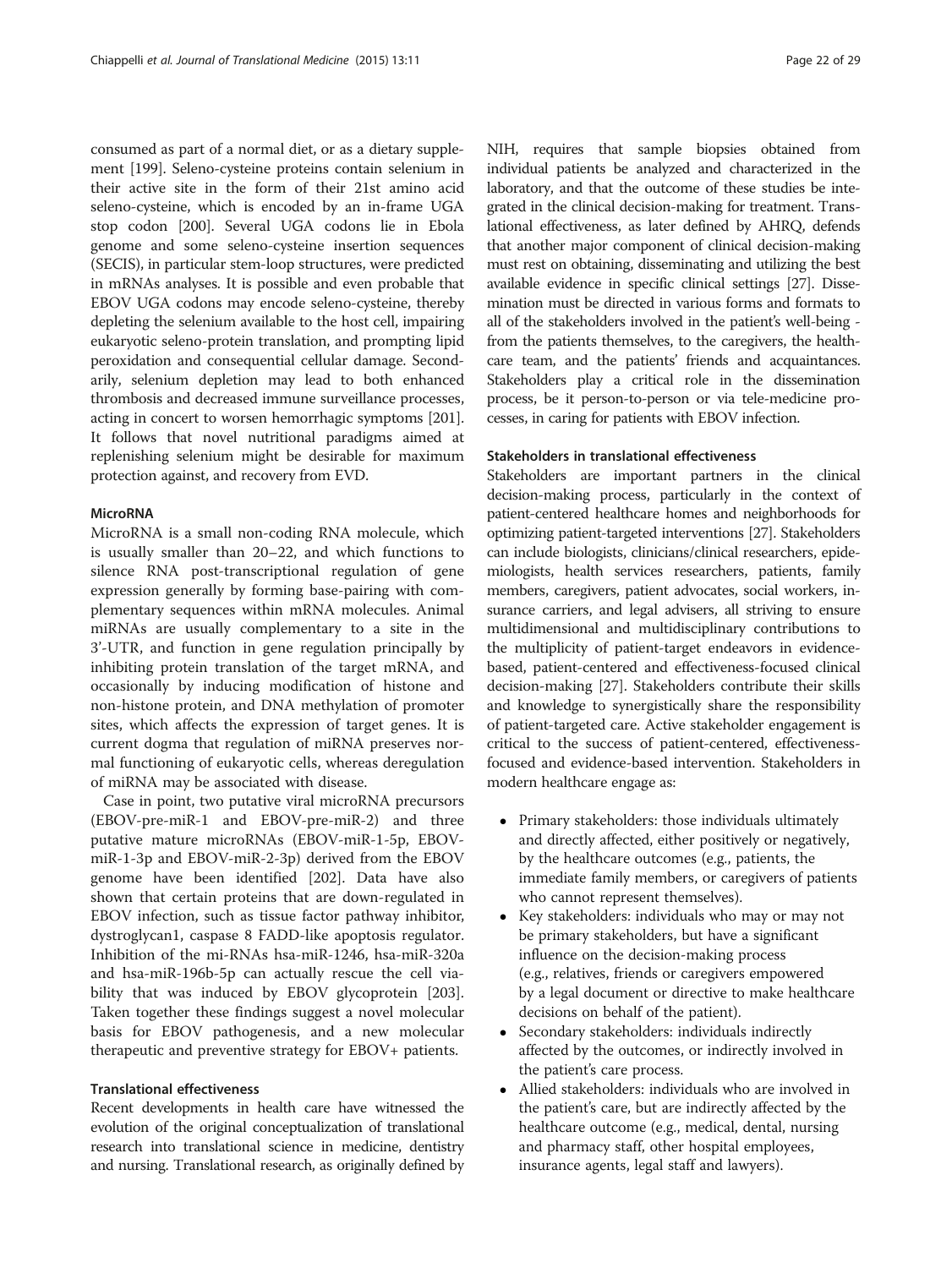By contrast, incontrovertible evidence establishes that stakeholder engagement is rarely uniform: not all stakeholders have the same roles and degrees of involvement in the healthcare experience, and, as noted above, stakeholders may have very different perceptions of their responsibilities across diverse social and cultural environments. It follows that timely concerted research must be directed at the development and validation of novel analytical tools to establish the nature, level (or quantity), and quality of stakeholder participation in healthcare [\[27,](#page-25-0)[204,205\]](#page-28-0). Case in point, the current spread of the Ebola epidemic might have been mitigated somewhat, or perhaps even impeded if proper stakeholder engagement procedures had been established and implemented.

Stakeholder engagement ought to be evaluated systematically in a process designed to identify and characterize the principal constructs and sub-constructs related to the stakeholders' engagement in terms of their expected and perceived roles, involvement and function [[204,205](#page-28-0)], including:

- stakeholders' actions and position;
- ability and intent to influence implementation;
- motivation to participate; and
- capability to change and adapt as the care situation evolves, and calls for adaptive management)

Stakeholder engagement will play an important role in the psycho-emotional recovery of EBOV+ patients and patients afflicted with EVD. Further studies must be conducted to design a coherent set of contribution toward the patient well-being, such as increased health literacy through dissemination [[206\]](#page-28-0), psycho-emotional comfort, economic and societal support, etc., to validate stakeholders benefit [\[27](#page-25-0)[,203](#page-28-0)-[206](#page-28-0)].

#### Telemedicine & eHealth

Telemedicine is an innovative medical technology system aimed at improving dissemination of the best available evidence and evidence-based revisions of clinical practice guideline, with the purpose of empowering clinicians, patients and all stakeholders toward clinically more sound and more informed decision-making. Telemedicine signifies connecting health care providers, patients and caregivers with expertise that is at great geographical distances (e.g., West Africa community Ebola treatment units with NIH health care system in Bethesda, MD) via electronic communication technologies. Telemedicine seeks to improve evidence-based, patient-centered and effectivenessfocused cutting edge medical intervention globally [\[27\]](#page-25-0).

Implementation of telemedicine subsumes health information technologies (tele-care, electronic health records and digital medical chart, support systems, user-friendly multi-languages web-based packages and social media for special-needs patients, assistive information technologies [e.g. touchless keyboards and pointing devices to minimize cross-contamination], personal mobile phone apps, etc.), and as such can take several forms [\[207-209\]](#page-28-0):

- tele-care can provide health care and assistance to people who are physically less able (i.e. elderly, disabled), from patient's own homes
- digital, paperless medical charts provide immediate access to patients' medical records for efficient information exchange and consultation among medical specialists;
- support for diagnosis and clinical decision-making for treatment plan via computer based information and communication systems;
- web-based media for social support of patients and stakeholders.
- are helpful to patients by providing patients/ caregivers information through social media accounts and web-based information.

Case in point, the Réseau en Afrique Francophone pour la Télémédecine (RAFT) network, was originally developed and established to connect Western European health care systems (e.g., France) to African communities (e.g., francophone Africa) in order to provide educational, clinical, and public health activities. Starting in the early 2000's, educational programs were delivered on a weekly basis via video-lectures and digital communications and sharing to patient data and medical information for virtual continuing education and training, guided evidence-based clinical decision-making, and joint epidemiological research activities. The clinical and public health activities included web-based sharing of expertise for the management of infectious diseases and complex clinical cases, and for the implementation of clinical information systems in African hospitals. In 2010, the RAFT model was extended to the Altiplano in Bolivia and Nepal [\[209\]](#page-28-0).

In brief, novel interventions involving the full utilization of telemedicine will be beneficial during the present Ebola pandemic primarily because it will connect all medical personnel across the world, from the Médecins sans Frontières in West African countries, to infectious disease specialists in Europe an the US through a seamless network of health care consultation, and joint progress toward the treatment of EBOV+ patients and their cure from EVD. Telemedicine is the best approach to bring much needed expertise to the most remote villages and communities where Ebola is rampant presently. Through telemedicine, hospital specialized in the diagnosis and the treatment of this disease, and state-of-the-art Ebola treatment units, such as in the US St. Patrick Hospital, Emory University Hospital, National Institutes of Health and Nebraska Medical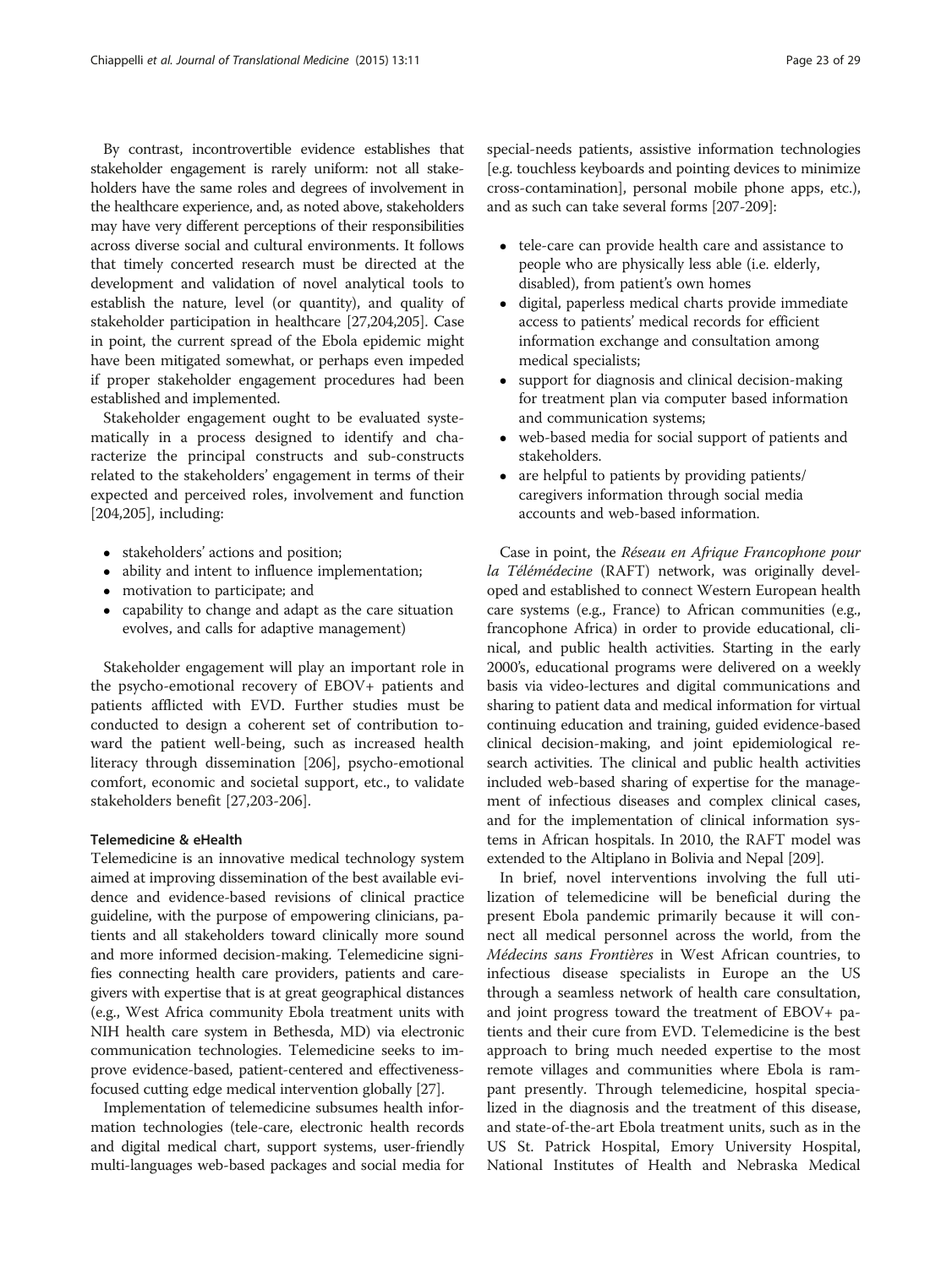Center, could connect digitally with any and all health care centers around the world for the purpose of sharing of medical data, information, consultation, and evaluation. More generally, the field of telemedicine can provide novel, timely and critical wireless, touchless and contamination-free instruments and devices – such as the devices recently introduced at certain airports in Europe and the US to monitor the passenger's body temperature – whose measurements can be immediately recorded and transmitted digitally and wirelessly to national and international databases for health care information storage and exchange among hospitals, health care centers, WHO, CDC, and treating specialists.

From a bioethics perspective, and based on the RAFT experience, effective integration and optimum use of eHealth in emerging economies, such as West African countries presently assailed by the Ebola epidemic, must be articulated in a complex and interactive model of care. Novel interventions in telemedicine must coordinate the contextual health acre resources and infrastructure, the culture and anthropological nature of societal environment, the needs of stakeholders, and the fundamental understanding of the physiopathology, histopathology, cytopathology and molecular pathology of EBOV infection and the resulting EVD.

#### Conclusion

The first cases of the current West African epidemic of Ebola virus disease, Ebola, were reported on the 22nd of March 2014. Seven months later, there were over 10,000 cases and close to 5,000 deaths, with about 20% EVD cases reported in health care workers, across several countries beyond the African continent, including the US and the European Union.

Signs and symptoms of Ebola usually begin suddenly with an influenza-like stage characterized by fatigue, fever, headaches, joint, muscle, and abdominal pain. Vomiting, diarrhea and loss of appetite are also common. Symptoms such as headache, encephalitis, meningitis, cerebral edema, and seizures commonly indicate CNS involvement. Less common symptoms include sore throat, chest pain, hiccups, shortness of breath and trouble swallowing. Skin manifestations include a maculopapular rash in about 50% of cases. The average time between contracting EBOV infection and the start of symptoms (incubation period) is eight to ten days, but it can vary between 2 and 21 days, or longer in some patients. Early symptoms of EVD mimic malaria, dengue fever or other tropical fevers, before the disease progresses to the bleeding phase. Specialized Ebola treatment units must be designated and established to prevent EBOV infection, and to control the spread of the disease. Intensive care in the developed countries includes maintaining blood volume and electrolytes homeostatic balance, and treating any collateral bacterial infections. Dialysis is required for kidney failure, and extracorporeal membrane oxygenation in the case of lung dysfunction. These interventions, however, are neither directed specifically to contain EBOV infection, nor available routinely in developing countries in Africa. It is timely and critical to rapidly increase Ebola treatment units, to expand their reach through telemedicine and eHealth protocols, and to develop and disseminate innovative treatment methods for communities urgently in need of support and assistance.

Cross-species transmissions, or "when pathogens infecting one species 'jump' to infect another species," ([\[210](#page-28-0)], p. 117), are key to understanding global health in Africa's forests and beyond. Most human EIDs result from those transmitted naturally between animals and humans through "complex, dynamic, ongoing interactions between pathogens, people, other mammals, and forest ecologies" ([\[210](#page-28-0)], p. 117). Recently, VHFs have developed into global pandemics and are now considered as threats to biosecurity. Sub-Saharan Africa provides a rich landscape for an understanding of the intersections between people, animals, pathogens, and their broader ecologies. Ebola outbreaks in this region provide a window to view "disease transmission between animals and human beings, facilitated by the intensified circulation of people, capital, animals, pathogens, and technologies, (which) are a recurrent aspect of life on earth, often in highly uneven and unpredictable ways." ([\[210](#page-28-0)], p. 117) However, the reframing of biological threats in the rhetoric of biosecurity preparedness, with its emphasis on worst-case scenarios, often obscures the multi-causal dimensions, and the sociocultural and epidemiological consequences of EBOV infection and EVD pandemics that as often drive the new global public health agenda.

Considering that the Bracken Bat Cave outside of San Antonio, Texas holds the largest colony of bats worldwide, and that bats are the primary vector for EBOV, we ought to consider developing, in collaboration with Bat Conservation International, WHO, CDC and Médecins sans Frontières, a clinical immunotherapy program designed to develop, test and validate anti-EBOV vaccines for wildlife in general, and specifically targeted to bats. Given the biodiversity of these volant mammals, their distribution, patterns of migration and abundance, innovative approaches are necessary to control EBOV nationwide and internationally, including oral vaccination programs similar perhaps to those developed to control rabid bats and land mammal wildlife in developing countries [[211](#page-28-0),[212](#page-28-0)].

However, the significant challenges of controlling the dynamic fluctuations of bats populations remain [[213](#page-28-0)]. Recent data describing the determinants of viral richness in 15 species of African bats fully characterized for virus infection and bat phylogeny in Central and West Africa point to the need of more extensive knowledge of the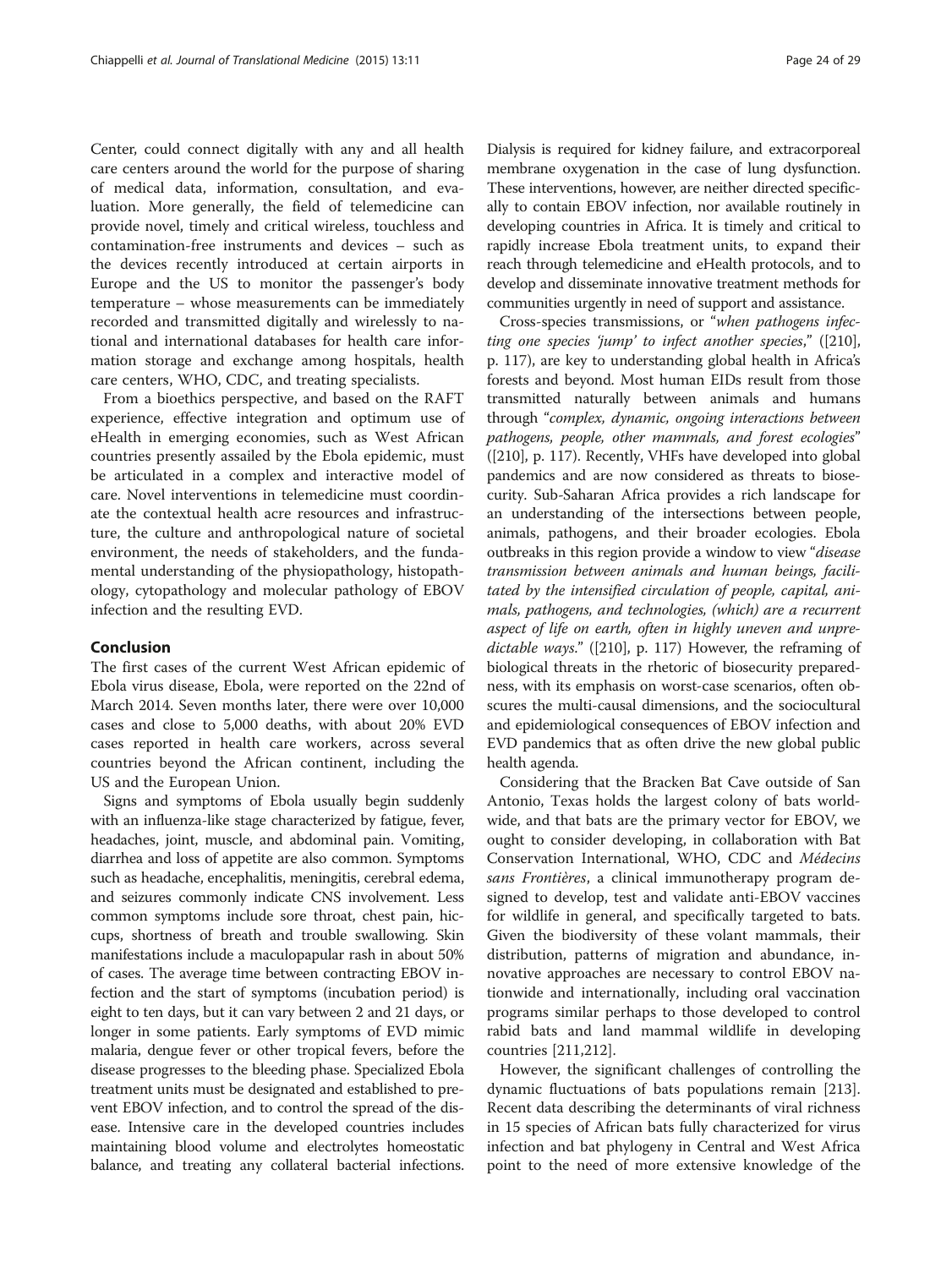<span id="page-24-0"></span>variables that dictate the ecological, biological and evolutionary fragmentation of bat species in their geographical distribution and migration across the African continent and worldwide [[214\]](#page-28-0). Taken together, these findings will emerge as critical to understand the zoonotic transmission of EBOV, and to inform novel interventions to prevent, control and cure EVD.

#### Abbreviations

ACCN1: Amiloride-sensitive cation channel neuron-1; BBB: Blood brain barrier; CCR2: Chemokine receptor type 2; CDC: Center for Disease Control & Prevention; CDC5L: Cell division cycle 5-like protein; CEBPE: CCAAT/enhancer binding protein-ε; Cl<sup>95</sup>: Confidence interval at 95%; CLDN3: Claudin 3; CNS: Central nervous system; CRHR2: Corticotropin releasing hormone receptor 2; CSF: Cerebrospinal fluid; DAMP: Damage-associated molecular patterns; DNA-PKCs: DNA-dependent serine/threonine protein kinase, catalytic subunit; EIDs: Emerging infectious diseases; EVD: Ebola virus disease; EBOV: Ebolavirus; FAM63A: Putative cytoskeletal protein; HMP19: Neuron-specific protein family member 2; ICAM1: Intercellular adhesion molecule-1; ICOS: Inducible costimulator; IFN-γ: Interferon-γ; IID: Interferon inhibitory domain; ILx: Interleukin-x; IL2RA: Interleukin-2 receptor-α, CD25; ILF2: Interleukin enhancer-binding factor 2; ILF3: Interleukin enhancer-binding factor 3; IP-10: Interferon gamma-induced protein 10; iNOS: inducible nitric oxide synthase; IRF3/7: Interferon regulatory factor 3 & 7; JAK/STAT: Janus kinase (JAK)/ Signal transducer and activator of transcription (STAT); LPS: Lipopolysaccharide; LTF: Lactoferrin; MBGV: Marburg virus; M-CSF: Macrophage colony-stimulating factor; MCP-1: Monocyte chemotactic protein 1 (also known as CCL2); MIP-1α-β: macrophage inflammatory protein-1 α-β (also known as CCL3 & CCL4); MIF: Macrophage migration inhibitory factor; NDUFA12: NADH dehydrogenase [ubiquinone] 1 alpha subcomplex subunit 12; PAI1: Plasminogen activator inhibitor 1; PAMP: Pathogen-associated molecular patterns; PPE: Personal protective equipment; PSMA1: Proteasome subunit alpha type-1; R0: Contact or exposure rates; RIGI: Retinoic acid inducible gene-I; RCHY1: Ring-finger and CHY-zinc finger domain-containing protein 1; RT-PCR: Reverse transcription polymerase chain reaction; RUVBL2: RuvB-like 2 (E. coli), second human homologue of the bacterial RuvB gene; sGP: soluble glycoprotein; sICAM1: soluble intracellular adhesion molecule 1; sVCAM1: soluble vascular cell adhesion molecule 1; ssGP: small soluble glycoprotein; SECIS: Seleno-cysteine insertion sequences; SLC9A7: Solute carrier family 9, subfamily A, member 7; SLC38A5: Sodium-coupled neutral amino acid transporter 5; STAT1: Signal transducers and activators of transcription-1; TBK1/ IKKε: TANK-binding kinase 1/IkappaB kinase epsilon; TF: Tissue factor; TIM-1: T cell immunoglobulin and mucin domain 1; TNF-α: Tumor necrosis factor-α; Tregs: Regulatory T cell subpopulation (CD4/8 + CD25 + FoxP3+); vGP1,2: viral glycoprotein 1,2; VHFs: Viral hemorrhagic fevers; VLP: Virus-like particle; VP: Viral protein; WHO: World Health Organization.

#### Competing interests

The authors declare that they have no financial or non-financial competing interests (political, personal, religious, ideological, academic, intellectual, commercial or any other) to declare in relation to this manuscript.

#### Authors' contributions

AB contributed to the composition the immunology text, FC initiated & led the project, composed the largest proportion of the text, coordinated the integration of the individual compositions, AMD aided in the composition of the translational effectiveness text, ALJ aided in the composition of the immunology text, CAM composed the medical anthropology text, EM oversight of all the medicine & pathology writings, MN aided in the composition of the translational effectiveness text, MTN aided in the composition of the translational effectiveness text, FP contributed to the composition of the nutrition science text, RMR contributed to the composition of the molecular virology text, NS aided in the composition of the translational effectiveness text, ADT composed the central nervous system text. All authors read and approved the final manuscript.

#### Authors' information

Dr. Andre Bakhordarian project lead scientist and a lecturer, Division of Oral Biology & Medicine, UCLA School of Dentistry. andreucsb@hotmail.com

Dr. Francesco Chiappelli Professor, Division of Oral Biology & Medicine, UCLA School of Dentistry, and Special Assistant to the Vice-Provost, UCLA Graduate Division. fchiappelli@dentistry.ucula.edu

Angela M. Du pre-dental student, Division of Oral Biology & Medicine, UCLA School of Dentistry. angeladu23@gmail.com

Allison L. Jan pre-dental student, Division of Oral Biology & Medicine, UCLA School of Dentistry. allisonjan@ucla.edu

Dr. Carl A. Maida Adj. Professor, Divisions of Public Health Dentistry and Oral Biology & Medicine, UCLA School of Dentistry, UCLA Institute of the Environment and Sustainability, and UCLA Center for Tropical Research. cmaida@ucla.edu

Dr. Ercolano Manfrini faculty member medical staff, Regional Health District Marche Ancona Hospital, Ancona Italy. ercolano.manfrini@gmail.com Melissa Nahcivan pre-dental student, Division of Oral Biology & Medicine, UCLA School of Dentistry. mnahcivan@hotmail.com

Mia T. Nguyen pre-dental student, Division of Oral Biology & Medicine, UCLA School of Dentistry. mia.nguyen95@gmail.com

Dr. Francesco Piva research faculty, Polytechnic University Marche Region (Clinical Specialties & Odontostomatological Sciences). f.piva@univpm.it Dr. Rafael Malagoli Rocha faculty member medical staff, A.C. Camargo Cancer Center, Sao Paulo, Brazil. rafael.malagoli@gmail.com

Nateli Sama pre-dental student, Division of Oral Biology & Medicine, UCLA School of Dentistry. mnahcivan@hotmail.com

Dr. April D. Thames Assistant Professor in Res., Department of Psychiatry at the UCLA David Geffen School of Medicine. athames@mednet.ucla.edu

#### Acknowledgments

EBD-PBRN is registered with the US Agency for Healthcare Research & Quality (AHRQ) PBRN Resource Center as an affiliate primary care Practice-Based Research Network. The authors thank the past and present members of the Evidence-based research group who have contributed to the research presented here. The authors particularly thank Professors Sam Beck (Cornell), Olivia Ellis (UCLA), Marvin Marcus (UCLA), and Merrill Singer (University of Connecticut). The authors also thank the stakeholders of EBD-PBRN who have contributed many critical discussions of fundamental concepts. Support for this research was from Fulbright grant 5077 and UC Senate grants to FC; NIH/NIMH Career Development Award (K23 MH095661) grant to AT.

#### Author details

<sup>1</sup>UCLA School of Dentistry (Oral Biology & Medicine), Los Angeles, USA. <sup>2</sup> Evidence-Based Decision Practice-Based Research Network, Los Angeles, USA. <sup>3</sup>UCLA David Geffen School of Medicine (Psychiatry), Los Angeles, USA.<br><sup>4</sup>Begional Health District Marche Ancona Hospital Ancona Italy <sup>Sp</sup>olytechni Regional Health District Marche Ancona Hospital, Ancona, Italy. <sup>5</sup>Polytechnic University of the Marche Region (Odontostomatological Sciences), Ancona, Italy. <sup>6</sup>A C Camargo Cancer Center, Sao Paulo, Brazil. <sup>7</sup>UCLA School of Dentistry (Public Health Dentistry), UCLA Institute of the Environment and Sustainability, UCLA Center for Tropical Research, Los Angeles, USA. <sup>8</sup>UCLA Center for the Health Sciences 63-090, 10833 Le Conte Avenue, Los Angeles, CA 90095-1668, USA.

#### Received: 19 November 2014 Accepted: 11 December 2014 Published online: 16 January 2015

#### References

- 1. Background reports: World Health Organization (WHO). Fact Sheet. Ebola virus disease. Fact sheet N°103. Updated September 2014; Centers for Disease Control and Prevention (CDC): Interim Guidance for Environmental Infection Control in Hospitals for Ebola Virus. October 3, 2014
- Bausch DG, Towner JS, Dowell SF, Kaducu F, Lukwiya M, Sanchez A, et al. Assessment of the risk of Ebola virus transmission from bodily fluids and fomites. J Infect Dis. 2007;196S:S142–7.
- 3. WHO Ebola Response Team. Ebola Virus Disease in West Africa The First 9 Months of the Epidemic and Forward Projections. N Engl J Med. 2014 Epub: Sep 22. 2014
- 4. Suzuki Y, Gojobori T. The origin and evolution of Ebola and Marburg viruses. Mol Biol Evol. 1997;14(8):800–6.
- Kuhn JH, Becker S, Ebihara H, Geisbert TW, Johnson KM, Kawaoka Y, et al. Proposal for a revised taxonomy of the family Filoviridae: Classification, names of taxa and viruses, and virus abbreviations. Arch Virol. 2010;155(12):2083–103.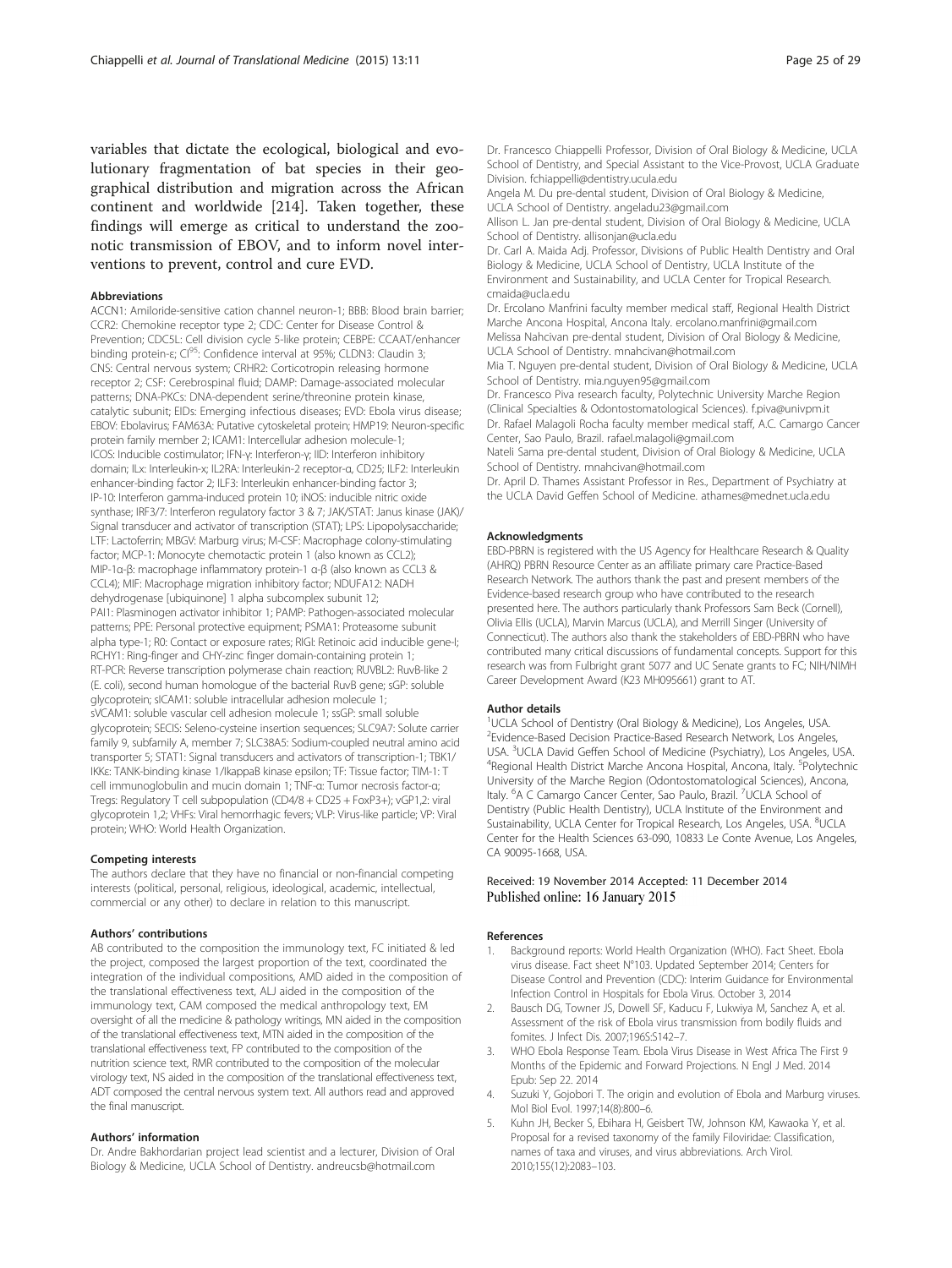- <span id="page-25-0"></span>6. Hoenen T, Groseth A, Falzarano D, Feldmann H. Ebola virus: unravelling pathogenesis to combat a deadly disease. Trends Mol Med. 2006;12(5):206–15.
- 7. Gatherer D. The 2014 Ebola virus disease outbreak in West Africa. J Gen Virol. 2014;95(Pt 8):1619–24.
- 8. Feldmann H, Geisbert TW. Ebola haemorrhagic fever. Lancet. 2011;377(9768):849–62.
- 9. Wamala J, Lukwago L, Malimbo M, Nguku P, Yoti Z, Musenero M, et al. Ebola Hemorrhagic Fever Associated with Novel Virus Strain, Uganda, 2007–2008. Emerging Infectious Disease. 2010;16(7):21–9.
- 10. Fisher-Hoch SP, Platt GS, Neild GH, Southee T, Baskerville A, Raymond RT, et al. Pathophysiology of shock and hemorrhage in a fulminating viral infection (Ebola). J Infect Dis. 1985;152(5):887–94.
- 11. Weidmann M, Mühlberger E, Hufert FT. Rapid detection protocol for filoviruses. J Clin Virol. 2004;30(1):94–9.
- 12. Formenty P, Leroy EM, Epelboin A, Libama F, Lenzi M, Sudeck H, et al. Detection of Ebola virus in oral fluid specimens during outbreaks of Ebola virus hemorrhagic fever in the Republic of Congo. Clin Infect Dis. 2006;42(11):1521–6.
- 13. Garamszegi S, Yen JY, Honko AN, Geisbert JB, Rubins KH, Geisbert TW, et al. Transcriptional correlates of disease outcome in anticoagulant-treated non-human primates infected with ebolavirus. PLoS Negl Trop Dis. 2014;8(7):e3061. ePub: 2014 Jul.
- 14. Nakajima H, Watanabe N, Shibata F, Kitamura T, Ikeda Y, Handa M. N-terminal region of CCAAT/enhancer-binding protein epsilon is critical for cell cycle arrest, apoptosis, and functional maturation during myeloid differentiation. J Biol Chem. 2006;281(20):14494–502.
- 15. Pulina MO, Sokolov AV, Zakharova ET, Kostevich VA, Vasilyev VB. Effect of lactoferrin on consequences of acute experimental hemorrhagic anemia in rats. Bull Exp Biol Med. 2010;149(2):219–22.
- 16. Jangra RK, Yi M, Lemon SM. Regulation of hepatitis C virus translation and infectious virus production by the microRNA miR-122. J Virol. 2010;84(13):6615–25.
- 17. Bihrer V, Friedrich-Rust M, Kronenberger B, Forestier N, Haupenthal J, Shi Y, et al. Serum miR-122 as a biomarker of necroinflammation in patients with chronic hepatitis C virus infection. Am J Gastroenterol. 2001;106(9):1663–9.
- 18. Janssen HL, Reesink HW, Lawitz EJ, Zeuzem S, Rodriguez-Torres M, Patel K, et al. Treatment of HCV infection by targeting microRNA. N Engl J Med. 2013;368(18):1685–94.
- 19. Mitka M. Experimental RNA, therapy shows promise against Ebola virus in monkey studies. JAMA. 2010;304(1):31.
- 20. Hunt CL, Lennemann NJ, Maury W. Filovirus entry: a novelty in the viral fusion world. Viruses. 2012;4(2):258–75.
- 21. Garcia-Calvo M, Lisnock J, Bull HG, Hawes BE, Burnett DA, Braun MP, et al. The target of ezetimibe is Niemann-Pick C1-Like 1 (NPC1L1). Proc Natl Acad Sci U S A. 2005;102(23):8132–7.
- 22. Barrientos LG, O'Keefe BR, Bray M, Sanchez A, Gronenborn AM, Boyd MR. Cyanovirin-N binds to the viral surface glycoprotein, GP1,2 and inhibits infectivity of Ebola virus. Antiviral Res. 2003;58(1):47–56.
- 23. Barkhordarian A, Hacker B, Chiappelli F. Dissemination of Evidence-Based Standards of Care. Bioinformation. 2011;7:315–9.
- 24. Barkhordarian A, Ramchandani MH, Dousti M, Kelly-Gleason L, Chiappelli F. Disseminating the Best Available Evidence: New Challenges in Public Reporting of Health Care. Bioinformation. 2012;8:293–5.
- 25. Chiappelli F, Barkhordarian A, Arora R, Phi L, Giroux A, Uyeda M, et al. Reliability of Quality Assessments in Research Synthesis: Securing the Highest Quality Bioinformation for HIT. Bioinformation. 2012;8:691–4.
- 26. Barkhordarian A, Pellionisz P, Dousti M, Lam V, Gleason L, Dousti M, et al. Assessment of risk of bias in translational science. J Transl Med. 2013;11:184–90.
- 27. Chiappelli F. Fundamentals of Evidence-based Health Care and Translational Science. Heidelberg: Springer–Verlag; 2014.
- 28. Tambo E, Ugwu EC, Ngogang JY. Need of surveillance response systems to combat Ebola outbreaks and other emerging infectious diseases in African countries. Infect Dis Poverty. 2014 3:29. EPub Aug 5.
- 29. Barrett R, Kuzawa CW, McDade T, Armelagos GJ. Emerging and re-emerging infectious diseases: The third epidemiologic transition. Annu Rev Anthropol. 1998;27:247–71.
- 30. Armelagos GJ, Brown PJ, Turner B. Evolutionary, Historical and political economic perspectives on health and disease. Soc Sci Med. 2005;61:755–65.
- 31. Muehlenbein MP. Human-wildlife contact and emerging infectious diseases. In: Brondízio ES, Moran EF, editors. Human-environment interactions: Current and future directions. Dordrecht: Springer; 2013. p. 79–94.
- 32. Daszak P, Cunningham AA, Hyatt AD. Emerging infectious diseases of wildlife—Threats to biodiversity and human health. Science. 2000;287:443–9.
- 33. Chapman CA, Gillespie TR, Goldberg TL. Primates and the ecology of their infectious diseases: How will anthropogenic change affect host-parasite interactions? Evolutionary Anthropology. 2005;14:134–44.
- 34. Nading AM. Humans, animals, and health: From ecology to entanglement. Environment and Society: Advances in Research. 2013;4:60–78.
- 35. Daszak P. Risky behavior in the Ebola zone. Anim Conserv. 2006;9:366–7.
- 36. Brown H, Kelly AH. Material proximities and hotspots: Toward an anthropology of viral hemorrhagic fevers. Med Anthropol Q. 2014;28(2):280–303.
- 37. Hewlett BS, Amola RP. Cultural contexts of Ebola in Northern Uganda. Emerg Infect Dis. 2013;9(10):1242–8.
- Hewlett BS, Hewlett BL. Ebola, culture, and politics: The anthropology of an emerging disease. Thompson Wadsworth: Belmont, CA; 2008.
- 39. Hewlett BS, Alain Epelboin A, Hewlett BL, Formenty P. Medical anthropology and Ebola in Congo: Cultural models and humanistic care. Bull Soc Pathol Exot. 2005;98:230–6.
- 40. Hewlett BL, Hewlett BS. Providing care and facing death: Nursing during Ebola outbreaks in Central Africa. J Transcult Nurs. 2005;16(4):289–97.
- 41. Bausch DG, Feldmann H, Geisbert TW, Bray M, Sprecher AG, Boumandouki O, et al. Outbreaks of filovirus hemorrhagic fever: Time to refocus on the patient. J Infect Dis. 2007;196:S136–41.
- 42. Roddy P, Weatherill D, Jeffs B, Abaakouk Z, Dorion C, Rodriguez J, et al. The Médecins Sans Frontières intervention in the Marburg Hemorrhagic Fever epidemic, Uige, Angola 2005. II. Lessons learned in the community. J Infect Dis. 2007;207:162–7.
- 43. Kinsman J. A time of fear": local, national, and international responses to a large Ebola outbreak in Uganda. Glob Health. 2012;8(15):1–12.
- 44. Calain P, Fiore N, Poncin M, Hurst SA. Research ethics and international epidemic response: The case of Ebola and Marburg hemorrhagic fevers. Public Health Ethics. 2009;2(1):7–29.
- 45. Leach M, Barry S, Hewlettt BS. Haemorrhagic Fevers: Narratives, politics and pathways. In: Dry S, Leach M, editors. Epidemics: Science, governance and social justice. London: Earthscan; 2010. p. 43–69.
- 46. Leach M, Scoones I. The social and political lives of zoonotic disease models: Narratives, science and policy. Soc Sci Med. 2013;88:10–7.
- 47. Farmer P. Social inequalities and emerging infectious diseases. Emerg Infect Dis. 1996;2(4):259–69.
- 48. Brown PJ, Armelagos GR, Maes KC. Humans in a world of microbes: Anthropology of infectious disease. In: Singer M, Erickson PI, editors. A companion to medical anthropology. Malden, MA: Wiley-Blackwell; 2011. p. 253–70.
- 49. Janes CR, Corbett KK, Jones JH, Trostle J. Emerging infectious diseases: The role of social sciences. Lancet. 2012;380:1884–6.
- 50. Singer M, Clair S. Syndemics and public health: Reconceptualizing disease in bio-social context. Med Anthropol Q. 2003;17(4):423–41.
- 51. Rock M, Buntain BJ, Hatfield JM, Hallgrimsson B. Animal-human connections, "one health, and the syndemic approach to prevention. Soc Sci Med. 2009;68:991–5.
- 52. Lynteris C. The time of epidemics. Camb Anthropol. 2014;32(1):24–31.
- Raeymakers T. Reshaping the state in its margins: The state, the market and the subaltern on a Central African frontier. Crit Anthropol. 2012;32(3):334–50.
- 54. Lakoff A. The generic biothreat, or, how we became unprepared. Cult Anthropol. 2008;23(3):399–428.
- 55. Charles L, Briggs CL. Communicating biosecurity. Medical Anthropol. 2011;30(1):6–29.
- 56. Caduff C. On the verge of death: visions of biological vulnerability. Annu Rev Anthropol. 2014;43(3):1–17.
- 57. Harper I, Parker M. The politics and anti-politics of infectious disease control. Med Anthropol. 2014;33(3):198–205.
- 58. Gonzalez JP, Pourrut X, Leroy E. Ebolavirus and other filoviruses. Current topics in microbiology and immunology. Curr Top Microbiol Immunol. 2007;315:363–87.
- 59. Choi JH, Croyle MA. Emerging targets and novel approaches to Ebola virus prophylaxis and treatment. BioDrugs. 2013;27(6):565–83.
- 60. Clark DV, Jahrling PB, Lawler JV. Clinical management of filovirus-infected patients. Viruses. 2012;4(9):1668–86.
- 61. Ansari A. Clinical features and pathobiology of Ebolavirus infection. J Autoimmun. 2014;S0896:8411.
- 62. Martinez O, Valmas C, Basler CF. Ebola virus-like particle-induced activation of NF-kappaB and Erk signaling in human dendritic cells requires the glycoprotein mucin domain. Virology. 2007;364:342–54.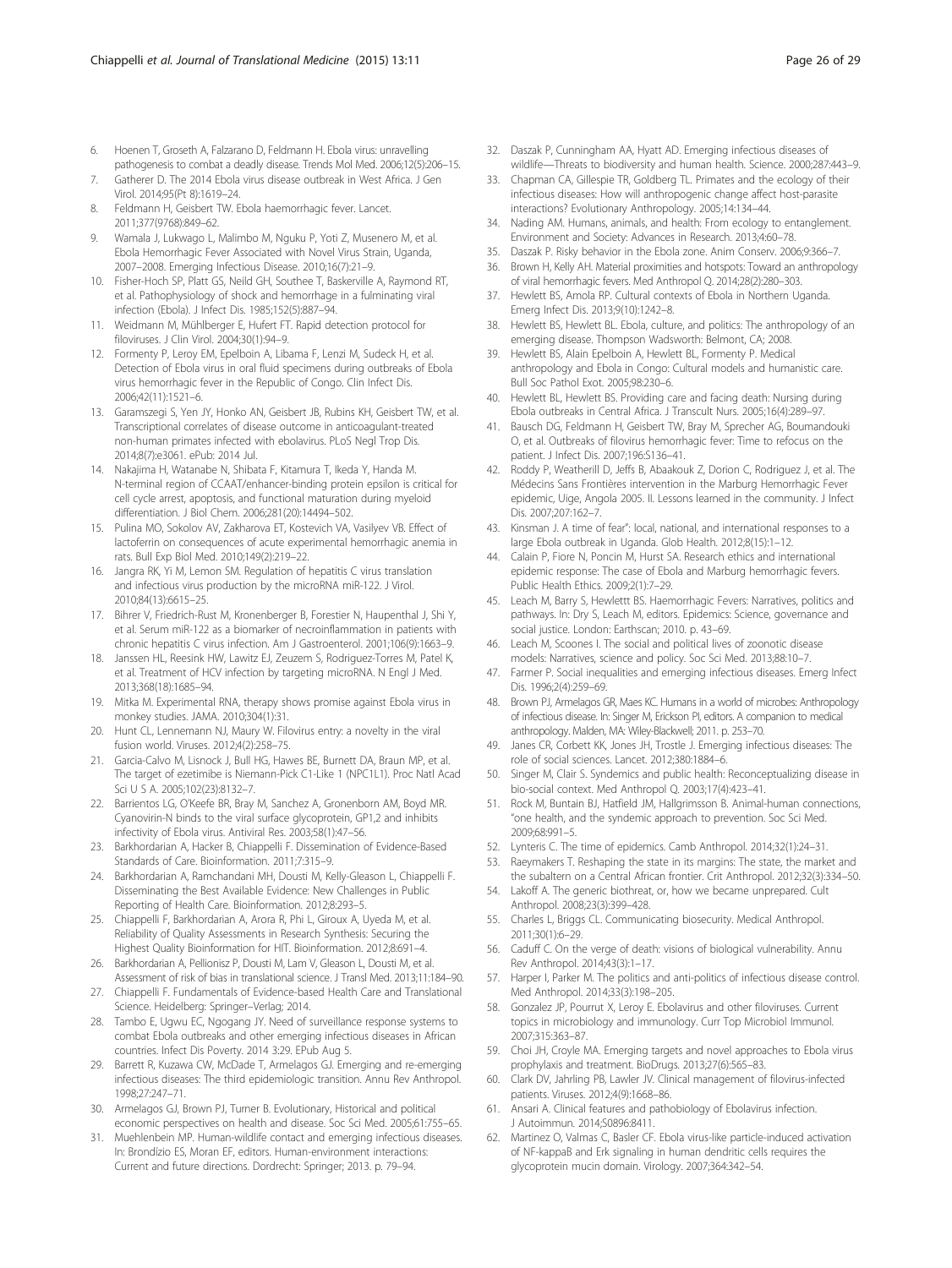- <span id="page-26-0"></span>63. Mosser DM, Edwards JP. Exploring the full spectrum of macrophage activation. Nature Reviews. 2008;8:958–69.
- 64. Wauquier N, Becquart P, Padilla C, Baize S, Leroy EM. Human fatal Zaire Ebola virus infection is associated with an aberrant innate immunity and with massive lymphocyte apoptosis. PLoS Negl TropDis. 2014;14:e837.
- 65. Mahanty S, Hutchinson K, Agarwal S, Mcrae M, Rollin PE, Pulendre B. Cutting edge: impairment of dendritic cells and adaptive immunity by Ebola and Lassa viruses. J Immunol. 2003;170(6):2797–801.
- 66. Nekludov M, Antovic J, Bredbacka S, Blombäck M. Coagulation abnormalities associated with severe isolated traumatic brain injury: cerebral arterio-venous differences in coagulation and inflammatory markers. J Neurotrauma. 2007;24(1):174–80.
- 67. Berg LJ, Finkelstein LD, Lucas JA, Schwartzberg PL. Tec family kinases in T lymphocyte development and function. Annu Rev Immunol. 2005;23:549–600.
- 68. Wilson CJ, Finch CE, Cohen H. Cytokines and cognition- The case for a head-to-toe inflammatory paradigm. J Am Geriatr Soc. 2002;50:2041–56.
- 69. Sparkman NL, Buchanan JB, Heyen JR, Chen J, Beverly JL, Johnson RW. Interleukin-6 facilitates lipopolysaccharide-induced disruption in working memory and expression of other proinflammatory cytokines in hippocampal neuronal cell layers. J Neurosci. 2006;26:10709–16.
- 70. Bauer S, Kerr BJ, Patterson PH. The neuropoietic cytokine family in development, plasticity, disease and injury. Nat Rev Neurosci. 2007;8:221–32.
- 71. Erta M, Quintana A, Hidalgo J. Interleukin-6, a Major Cytokine in the Central Nervous System. Int J Biol Sci. 2012;8(9):1254–66.
- 72. Ekdahl CT, Claasen JH, Bonde S, Kokaia Z, Lindvall O. Inflammation is detrimental for neurogenesis in adult brain. Proc Natl Acad Sci U S A. 2003;100:13632–7.
- 73. Donegan JJ, Girotti M, Weinberg MS, Morilak DA. A novel role for brain interleukin-6: Facilitation of cognitive flexibility in rate orbitofrontal cortex. The Journal of Neuroscience. 2014;34(3):953–62.
- 74. Whitney NP, Eidem TM, Peng H, Huang Y, Zheng JC. Inflammation mediates varying effects in neurogenesis: relevance to the pathogenesis of brain injury and neurodegenerative disorders. J Neurochem. 2009;108:1343–59.
- 75. Baune T, Wiede F, Braun A, Golledge J, Arolt V, Koerner L. Cognitive dysfunction in mice deficient for TNF- and its receptor. Am J Med Genet B Neuropsychiatr Genet. 2008;147(7):1056–64.
- 76. Beste C, Baune BT, Falkenstein M, Konrad C. Variations in the TNF-α gene (TNF-α -308G → A) affect attention and action selection mechanisms in a dissociated fashion. J Neurophysiol. 2010;104(5):2523–31.
- 77. Krueger JM. The role of cytokines in sleep regulation. Curr Pharm Des. 2008;14(32):3408–16.
- 78. Plata-Salamán CR. Cytokines and feeding. Int J Obes. 2001;25(s5):S48–52.
- 79. Yao Y, Tsira SE. Monocyte chemoattractant protein-1 and the blood–brain barrier. Cell Mol Life Sci. 2014;71(4):683–97.
- 80. Hussain R, Ansari A, Talat N, Hasan Z, Dawood G. CCL2/MCP-1 Genotype-Phenotype in latent tuberculosis infection. PLoS One. 2011;6(10):e25803.
- 81. Uguccioni M, D'Apuzzo M, Loetscher M, Dewald B, Baggiolini M. Actions of the chemotactic cytokines MCP-1, MCP-2, MCP-3, RANTES, MIP-1 alpha and MIP-1 beta on human monocytes. Eur J Immunol. 1995;25:64–8.
- 82. Conant K, Garzino-Demo A, Nath A, McArthur JC, Halliday W, Power C, et al. Induction of monocyte chemoattractant protein-1 in HIV-1 Tat-stimulated astrocytes and elevation in AIDS dementia. Proc Natl Acad Sci U S A. 1998;95(6):3117–21.
- 83. Eugenin EA, D'Aversa TG, Lopez L, Calderon TM, Berman JW. MCP-1 (CCL2) protects human neurons and astrocytes from NMDA or HIV-tat-induced apoptosis. J Neurochem. 2003;85:1299–311.
- 84. Gonzalez E, Rovin BH, Sen L, Cooke G, Dhanda R, Mummidi S, et al. HIV-1 infection and AIDS dementia are influenced by a mutan MCP-1 allele linked to increased monocyte infiltration of tissues and MCP-1 levels. Proc Natl Acad Sci U S A. 2002;99:13795–800.
- 85. Kelder W, McArthur JC, Nance-Sproson T, McClernon D, Griffin DE. Beta-chemokines MCP-1 and RANTES are selectively increased in cerebrospinal fluid of patients with human immunodeficiency virusassociated dementia. Ann Neurol. 1998;44:831–5.
- 86. Lehmann MH, Masanetz S, Kramer S, Erfle V. HIV-1 Nef upregulates CCL2/MCP-1 expression in astrocytes in a myristoylation- and calmodulindependent manner. J Cell Sci. 2006;119(21):4520–30.
- 87. Letendre SL, Zheng JC, Kaul M, Yiannoutsos CT, Ellis RJ, Taylor MJ, et al. HIV Neuroimaging Consortium. Chemokines in cerebrospinal fluid correlate with cerebral metabolite patterns in HIV-infected individuals. J Neurovirol. 2011;17:63–9.
- 88. Galimberti D, Schoonenboom N, Scheltens P, Fenoglio C, Bouwman F, Venturelli E, et al. Intrathecal chemokine synthesis in mild cognitive impairment and Alzheimer disease. Arch Neurol. 2011;63(4):538–43.
- 89. Aguzzi A, Barres BA, Bennett ML. Microglia: scapegoat, saboteur, or something else? Science. 2013;339(6116):156–61.
- 90. Graeber MB. Changing face of microglia. Science. 2010;330:783–8.
- 91. Abbott JN, Rönnbäck L, Hansson E. Astrocyte-endothelial interactions at the blood–brain barrier. Nat Rev Neurosci. 2006;7:41–53.
- 92. Alcendor DJ, Charest AM, Zhu WQ, Vigil HE, Knobel SM. Infection and upregulation of proinflammatory cytokines in human brain vascular pericytes by human cytomegalovirus. J Neuroinflammation. 2012;9:95.
- 93. Stark K, Eckart A, Haidari S, Tirniceriu A, Lorenz M, von Bruhl ML, et al. Capillary and arteriolar pericytes attract innate leukocytes exiting through venules and 'instruct' them with pattern-recognition and motility programs. Nat Immunol. 2013;14:41–51.
- 94. Davalos D, Ryu JK, Merlini M, Baeten KM, Le Moan N, Petersen MA, et al. Fibrinogen-induced perivascular microglial clustering is required for the development of axonal damage in neuroinflammation. Nat Commun. 2012;3:1227.
- 95. Abbott NJ. Inflammatory mediators and modulation of blood–brain barrier permeability. Cell Mol Neurobiol. 2000;20:131–47.
- 96. Hawkins BT, Davis TP. The blood–brain barrier/neurovascular unit in health and disease. Pharmacol Rev. 2005;57(2):173–85.
- 97. Hermann DM, Elai A. The abluminal endothelial membrane in neurovascular remodeling in health and disease. Sci Signal. 2012;5(236):re4.
- 98. Wilson EH, Weninger W, Hunter CA. Trafficking of immune cells in the central nervous system. J Clin Invest. 2010;120:1368–79.
- 99. Pardridge M. Blood–brain barrier drug targeting: the future of brain drug development. Mol Interv. 2003;3:90–105.
- 100. Wahl-Jensen VM, Afanasieva TA, Seebach J, Stroher U, Feldmann H, Schnittler HJ. Effects of Ebola virus glycoproteins on endothelial cell activation. American Society for Microbiology. 2005;16:10042–450.
- 101. Mu H, Chai H, Lin PH, Yao Q, Chen C. Current update on HIV-associated vascular disease and endothelial dysfunction. World J Surg. 2007;31(4):632–43.
- 102. Toborek M, Lee Y, Flora G, Pu H. Mechanisms of the blood–brain barrier disruption in HIV-1 infection. Cell Mol Neurobiol. 2005;25(1):181–99.
- 103. Minagar A, Alexander JS. Blood–brain barrier disruption in multiple sclerosis. Mult Scler. 2003;9:540–9.
- 104. Murphy FA. Pathology of Ebola virus infection. In: Pattyn SR, editor. Ebolavirus haemorrhagic fever. Amsterdam: Elsevier/North-Holland Biomedical Press; 1978. p. 43–60.
- 105. Whitley RJ, Gnann JW. Viral encephalitis. Lancet. 2002;359:507–14.
- 106. Kauder SE, Racaniello VR. Poliovirus tropism and attenuation are determined after internal ribosome entry. J Clin Invest. 2004;113(12):1743–53.
- 107. Takada A. Filovirus tropism: cellular molecules for viral entry. Front Microbiol. 2012;6(3):34.
- 108. Papadopoulos MC, Manley GT, Krishna S, Verkman AS. Aquaporin-4 facilitates reabsorption of excess fluid in vasogenic brain edema. FASEB J. 2004;18:1291–3.
- 109. Kaufman DM. Lumbar puncture and imaging. In D. Kaufman. Clinical Neurology for Psychiatrists. Sauders New York; 2006
- 110. Kreiter KT, Copeland D, Bernardini GL, Bates JE, Peery S, Claassen J, et al. Predictors of cognitive dysfunction after subarachnoid hemorrhage. Stroke. 2002;33:200–9.
- 111. Wong G, Kobinger GP, Qiu X. Characterization of host immune responses in Ebola virus infections. Expert Rev Clin Immunol. 2014;10(6):7819.
- 112. Ramanan P, Shabman RS, Brown CS, Amarasinghe GK, Basler CF, Leung DW. Filoviral immune evasion mechanisms. Viruses. 2011;3(9):163449.
- 113. Leung DW, Prins KC, Basler CF, Amarasinghe GK. Ebolavirus VP35 is a multifunctional virulence factor. Virulence. 2010;1:526–31.
- 114. Warfield KL, Olinger G, Deal EM, Swenson DL, Bailey M, Negley DL, et al. Induction of humoral and CD8+ T cell responses are required for protection against lethal Ebola virus infection. J Immunol. 2005;175(2):1184–91.
- 115. Zampieri CA, Sullivan NJ, Nabel GJ. Immunopathology of highly virulent pathogens: insights from Ebola virus. Nat Immunol. 2007;8(11):1159–64.
- 116. Rogers NM, Ferenbach DA, Isenberg JS, Thomson AW, Hughes J. Dendritic cells and macrophages in the kidney: a spectrum of good and evil. Nature Reviews Nephrology. 2014. Epub 30 September
- 117. Assas BM, Miyan JA, Pennock JL. Cross-talk between neural and immune receptors provides a potential mechanism of homeostatic regulation in the gut mucosa. Mucosal Immunol. 2014;7:1283–9.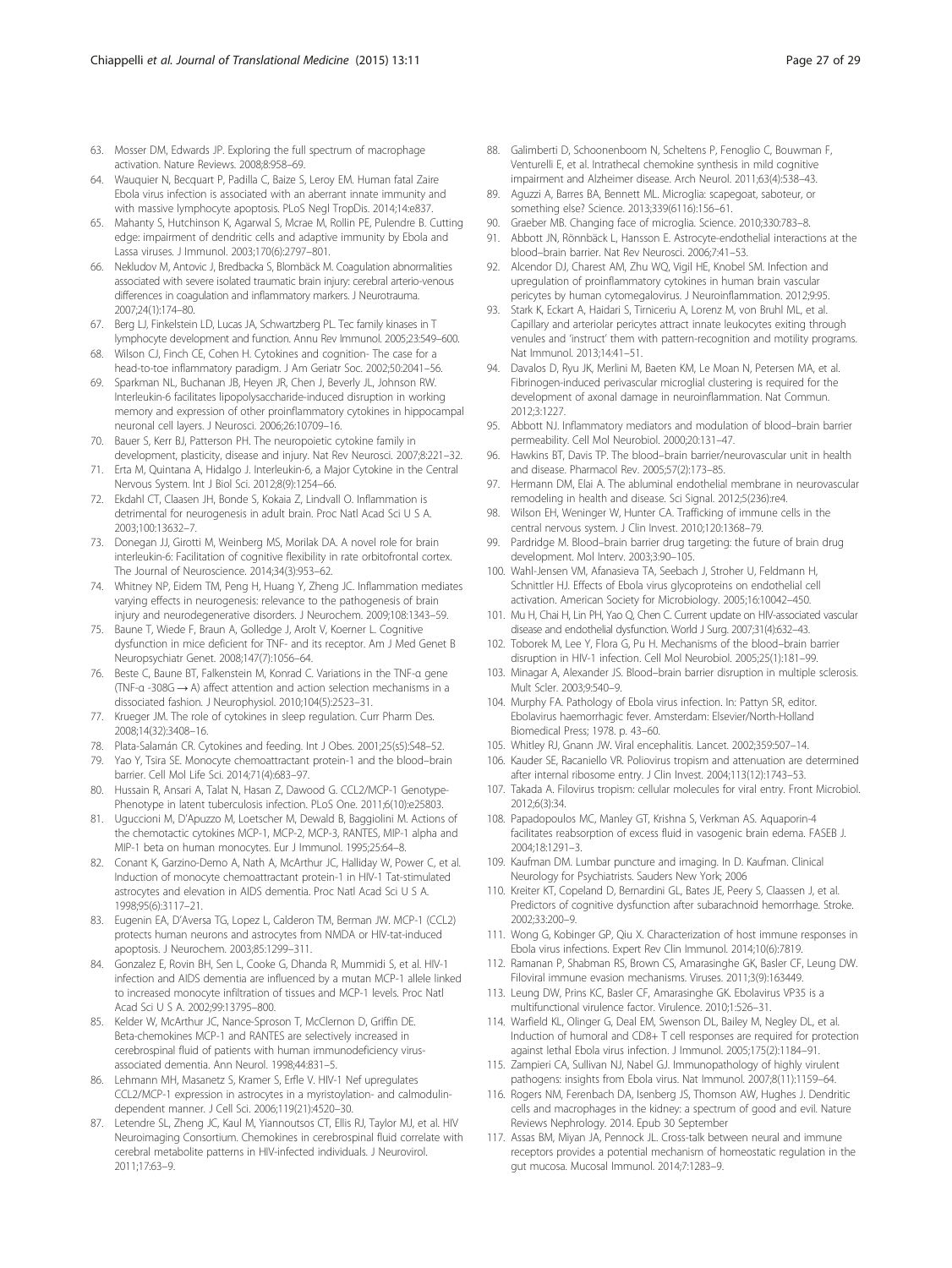- <span id="page-27-0"></span>118. Tacchetti C, Favre A, Moresco L, Meszaros P, Luzzi P, Truini M, et al. HIV is trapped and masked in the cytoplasm of lymph node follicular dendritic cells. Am J Pathol. 1997;150(2):533–42.
- 119. Gill PS, Arora DR, Arora B, Gill M, Gautam V, Karan J, et al. Lymphadenopathy an important guiding tool for detecting hidden HIV-positive cases: a 6-year study. J Int Assoc Physicians AIDS Care (Chic). 2007;6(4):269–72.
- 120. Bradfute SB, Warfield KL, Bavari S. Functional CD8+ T cell responses in lethal Ebola virus infection. J Immunol. 2008;180(6):4058–66.
- 121. Bradfute SB, Swanson PE, Smith MA, Watanabe E, McDunn JE, Hotchkiss RS, et al. Mechanisms and consequences of ebolavirus-induced lymphocyte apoptosis. J Immunol. 2010;184(1):327–35.
- 122. Han L, Liu F, Li R, Li Z, Chen X, Zhou Z, et al. Role of programmed death ligands in effective T-cell interactions in extranodal natural killer/T-cell lymphoma. Oncol Lett. 2014;8(4):1461–9.
- 123. Bour-Jordan H, Bluestone JA. Regulating the regulators: costimulatory signals control the homeostasis and function of regulatory T cells. Immunol Rev. 2009;229(1):41–66.
- 124. Bour-Jordan H, Esensten JH, Martinez-Llordella M, Penaranda C, Stumpf M, Bluestone JA. Intrinsic and extrinsic control of peripheral T-cell tolerance by costimulatory molecules of the CD28/ B7 family. Immunol Rev. 2011;241(1):180–205.
- 125. Kow NY, Mak A. Costimulatory pathways: physiology and potential therapeutic manipulation in systemic lupus erythematosus. Clin Dev Immunol. 2013; 245928. ePub July.
- 126. Leroy EM, Baize S, Lu CY, McCormick JB, Georges AJ, Georges-Courbot MC, et al. Diagnosis of Ebola haemorrhagic fever by RT-PCR in an epidemic setting. J Med Virol. 2000;60(4):463–7.
- 127. Bray M, Geisbert TW. Ebola virus: the role of macrophages and dendritic cells in the pathogenesis of Ebola hemorrhagic fever. Int J Biochem Cell Biol. 2005;37:1560–6.
- 128. Military Health System, US. Ebola Fact Sheet for Families of Deploying Personnel Fact. Sheet 10/17/2014.
- 129. Pandjassarame K, Sakharkar MK, Flower DR, Sadler K, Chiappelli F, Segal DM, et al. Designing HIV Gp120 Peptide Vaccines: Rhetoric or Reality For NeuroAids. Chapter 9. In: Goodkin K, Shapshak P, Verma A, editors. The Spectrum of Neuro-AIDS Disorders: Pathophysiology, Diagnosis, and Treatment. Washington, DC: ASM Press; 2008.
- 130. Meltzer MI, Atkins CY, Santibanez S, Knust B, Petersen BW, Ervin ED, et al. Estimating the future number of cases in the ebola epidemic Liberia and Sierra Leone, 20142015. MMWR Surveill Summ. 2014;26(63):1114.
- 131. Nyamathi AM, Fahey JL, Sands H, Casillas AM. Ebola virus: immune mechanisms of protection and vaccine development. Biol Res Nurs. 2003;4(4):276–88.
- 132. Wilson JA, Bosio CM, Hart MK. Ebola virus: the search for vaccines and treatments. Cell Mol Life Sci. 2001;58(1213):1826–41.
- 133. Gire SK, Goba A, Andersen KG, Sealfon RS, Park DJ, Kanneh L, et al. Genomic surveillance elucidates Ebola virus origin and transmission during the 2014 outbreak. Science. 2014;345(6202):1369–72.
- 134. Editorial. Ebola vaccine trials raise ethical issues. Science. 2014;346:289–90.
- 135. Gehring G, Rohrmann K, Atenchong N, Mittler E, Becker S, Dahlmann F, et al. The clinically approved drugs amiodarone, dronedarone and verapamil inhibit filovirus cell entry. J Antimicrob Chemother. 2014;69(8):2123–31.
- 136. McCarthy M. US signs contract with ZMapp maker to accelerate development of the Ebola drug. BMJ. 2014;349:g5488.
- 137. Qiu X, Wong G, Audet J, Bello A, Fernando L, Alimonti JB, et al. Reversion of advanced Ebola virus disease in nonhuman primates with ZMapp. Nature. 2014;514(7520):47–53.
- 138. Pettitt J, Zeitlin L, Kim Do H, Working C, Johnson JC, Bohorov O, et al. Therapeutic intervention of Ebola virus infection in rhesus macaques with the MB-003 monoclonal antibody cocktail. Sci Transl Med. 2013;5(199):199ra113.
- 139. Jerne NK. Towards a network theory of the immune system. Ann Immunol. 1974;125C:373–89.
- 140. Jäger A, Kuchroo VK. Effector and Regulatory T-cell Subsets in Autoimmunity and Tissue Inflammation. Scand J Immunol. 2010;72:173–84.
- 141. Komatsu N, Okamoto K, Sawa S, Nakashima T, Oh-hora M, Kodama T, et al. Pathogenic conversion of Foxp3+ T cells into TH17 cells in autoimmune arthritis. Nat Med. 2014;20:62–8.
- 142. Muranski P, Restifo NP. Essentials of TH17 commitment and plasticity. Blood. 2013;121(13):2402–14.
- 143. Qu N, Xu M, Mizoguchi I, Furusawa J, Kaneko K, Watanabe K, et al. Pivotal Roles of T-Helper 17-Related Cytokines, IL-17, IL-22, and IL-23, in Inflammatory Diseases. Clin Dev Immunol. 2013; 968549. Epub July 13.
- 144. Tan C, Gery I. The unique features of Th9 cells and their products. Crit Rev Immunol. 2012;32(1):1–10.
- 145. Gupta M, Mahanty S, Ahmed R, Rollin PE. Monocyte-derived human macrophages and peripheral blood mononuclear cells infected with ebola virus secrete MIP-1alpha and TNF-alpha and inhibit poly-IC-induced IFN-alpha in vitro. Virology. 2001;284(1):20–5.
- 146. Leroy EM, Baize S, Volchkov VE, Fisher-Hoch SP, Georges-Courbot MC, Lansoud-Soukate J, et al. Human asymptomatic Ebola infection and in a complex and interactive model of care strong inflammatory response. Lancet. 2000;355(9222):2210–5.
- 147. Dzik JM. The ancestry and cumulative evolution of immune reactions. Acta Biochemica Polonica. 2010;57:443–66.
- 148. Cooper EL. Evolution of immune systems from self/not self to danger to artificial immune systems (AIS). Physics of Life Reviews. 2010;7:55–78.
- 149. Janeway CA. The immune system evolved to dis- criminate infectious nonself from noninfectious self. Immunol Today. 1992;13:11–6.
- 150. Beutler BA. TLRs and innate immunity. Blood. 2009;113:399–407. 151. Kawai T, Akira S. Toll-like receptors and their crosstalk with other innate
- receptors in infection and immunity. Immunity. 2011;34:637–50.
- 152. Morris SM. Arginine metabolism: boundaries of our knowledge. J Nutr. 2007;137(1):602–9.
- 153. Morris SM. Recent advances in arginine metabolism: roles and regulation of the arginases. Brit Jour Pharmacol. 2009;157:922–30.
- 154. Hibbs JB, Vavrin Z, Taintor RR. L-arginine is required for expression of the activated macro- phage effector mechanism causing selective metabolic inhibition in target cells. J Immunol. 1987;138:550–65.
- 155. Hibbs JB, Taintor RR, Vavrin Z. Macrophage cytotoxicity: role for L-arginine deiminase and imino nitrogen oxidation to nitrite. Science. 1987;235:473–6.
- 156. Murray PJ, Wynn TA. Protective and Pathogenic Functions of Macrophage Subsets. Nat Rev Immunol. 2011;11:723–37.
- 157. Mills CD. M1 and M2 Macrophages: Oracles of Health and Disease. Crit Rev Immunol. 2012;32:463–88.
- 158. Marinez FO, Gordon S. The M1 and M2 paradigm of macrophage activation: time for reassessment. F1000Prime Reports. 2014; 6:13. Ecollection March
- 159. MacMicking J, Xie QW, Nathan C. Nitric oxide and macrophage function. Annu Rev Immunol. 1997;15:323–50.
- 160. Mills CD. Macrophage arginine metabolism to ornithine/urea or nitric oxide/ citrulline: A life or death issue. Crit Rev Immunol. 2001;21:399–425.
- 161. Nathan CF, Hibbs JB. Role of nitric oxide synthesis in macrophage antimicrobial activity. Curr Opin Immunol. 1991;3:65–70.
- 162. McCall TB, Boughton-Smith NK, Palmer RM, Whittle BJ, Moncada S. Synthesis of nitric oxide from L-arginine by neutrophils. Release and interaction with superoxide anion. Biochem J. 1989;261:293–6.
- 163. Bermudez LE. Production of transforming growth factor-beta by Mycobacterium avium-infected human macrophages is associated with unresponsiveness to IFN-gamma. J Immunol. 1993;150:1838–45.
- 164. Hsieh CS, Macatonia SE, Tripp CS, Wolf SF, O'Garra A, Murphy KM. Development of TH1 CD4+ T cells through IL-12 produced by Listeria- induced macrophages. Science. 1993;260:547–9.
- 165. Williams-Ashman HG, Canellakis ZN. Polyamines in mammalia biology and medicine. Perspect Biol Med. 1979;22:421–53.
- 166. Macatonia SE, Hosken NA, Litton M, Vieira P, Hsieh CS, Culpepper JA, et al. Dendritic cells produce IL-12 and direct the development of Th1 cells from naive CD4+ T cells. J Immunol. 1995;154:5071–9.
- 167. Wu G, Morris SM. Arginine metabolism: nitric oxide and beyond. Biochem J. 1998;336:1–17.
- 168. Stuehr DJ, Marletta MA. Induction of nitrite/nitrate synthesis in murine macrophages by BCG infection, lymphokines, or interferon-gamma. J Immunol. 1987;139:518–25.
- 169. Ding A, Nathan CF, Graycar J, Derynck R, Stuehr DJ, Srimal S. Macrophage deactivating factor and transforming growth factors-beta 1 -beta 2 and -beta 3 inhibit induction of macrophage nitrogen oxide synthesis by IFN-gamma. J Immunol. 1990;145:940–4.
- 170. Rosenthal AS, Shevach EM. Function of macrophages in antigen recognition by guinea pig T lymphocytes. I. Requirement for histocompatible macrophages and lymphocytes. J Exp Med. 1973;138:194–212.